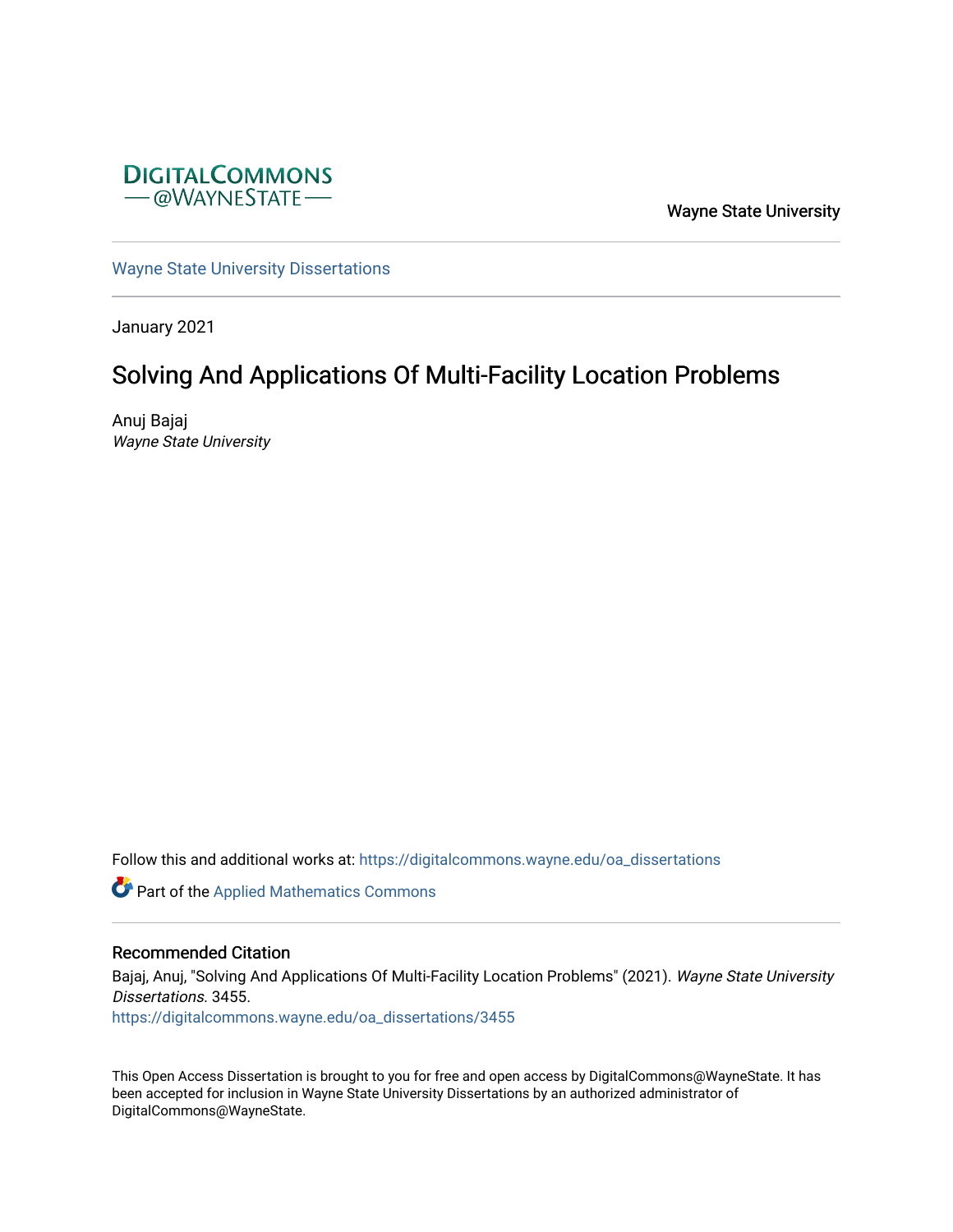# SOLVING AND APPLICATIONS OF MULTI-FACILITY LOCATION PROBLEMS

by

## ANUJ BAJAJ

### DISSERTATION

Submitted to the Graduate School

of Wayne State University,

Detroit, Michigan

in partial fulfillment of the requirements

for the degree of

# DOCTOR OF PHILOSOPHY

2021

MAJOR: APPLIED MATHEMATICS

———————————————————–

———————————————————–

———————————————————–

Approved By:

———————————————————– Advisor Date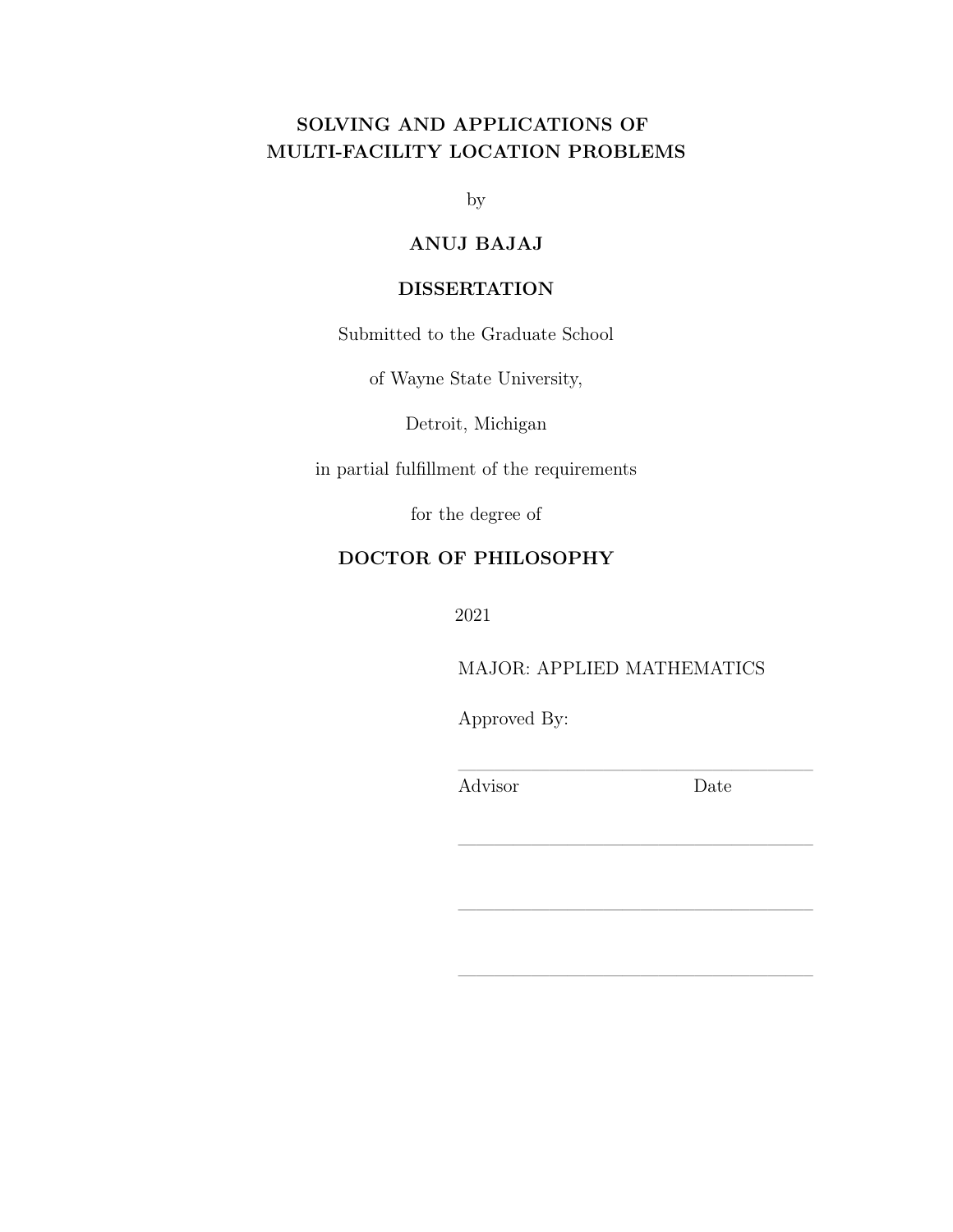# © COPYRIGHT BY

ANUJ BAJAJ

2021

All Rights Reserved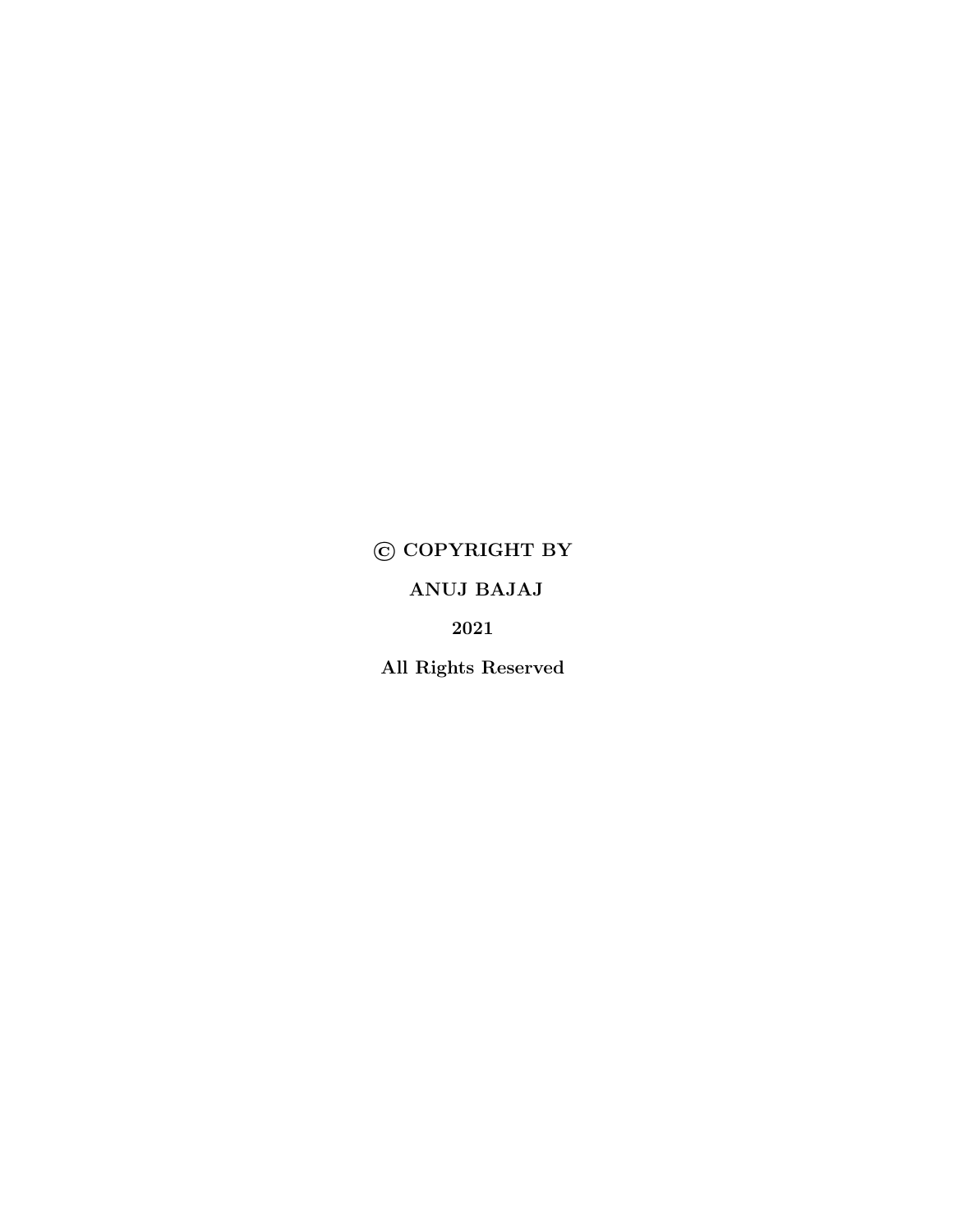# DEDICATION

To my parents and sister for their constant love and support.

"It's all about loving your family"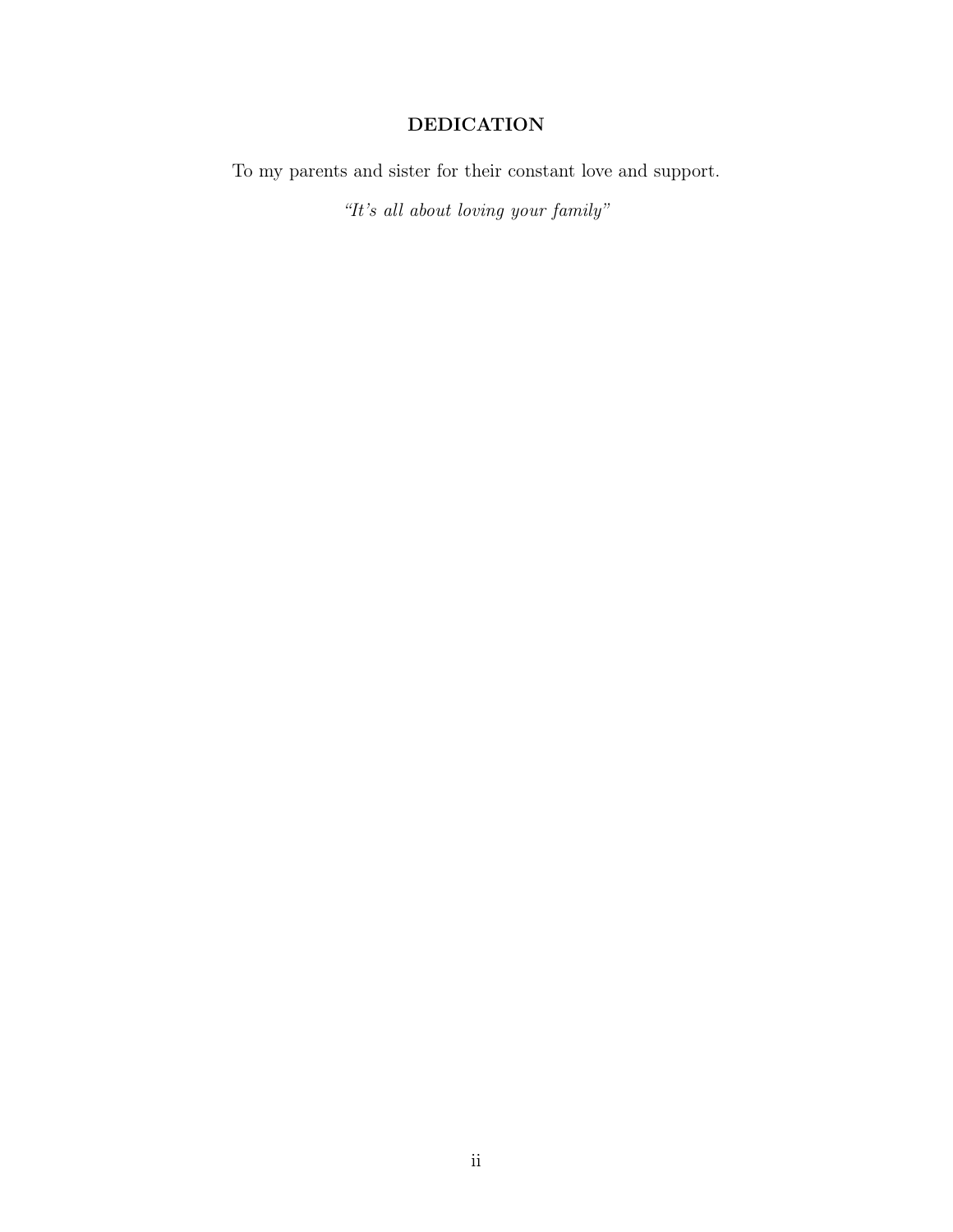#### ACKNOWLEDGEMENTS

I take this opportunity to acknowledge and express my gratitude towards my supervisor Dr. Boris Mordukhovich for entrusting upon me confidence and providing me with such a wonderful opportunity.

I am thankful for his constant encouragement and support throughout the course of the thesis, especially for the expertise, patience and useful suggestions given during the course of the research. It added considerably to my graduate experience.

I would like to thank my committee members Dr. Boris Mordukhovich, Dr. Zhimin Zhang, Dr. Fatih Celiker, Dr. Rohini Kumar, and Dr. Alper Murat for the assistance they provided at all levels of the research, it was truly overwhelming.

I am also thankful to Wayne State University, USA National Science Foundation (Directorate for Mathematical and Physical Sciences), USA Air Force Office of Scientific Research, and Australian Research Council for providing financial assistance, without which this research would seem like a distant dream.

Finally, I take this opportunity to extend my deep appreciation to my family, collaborators, and friends for all that they meant to me during the crucial times of the completion of my research.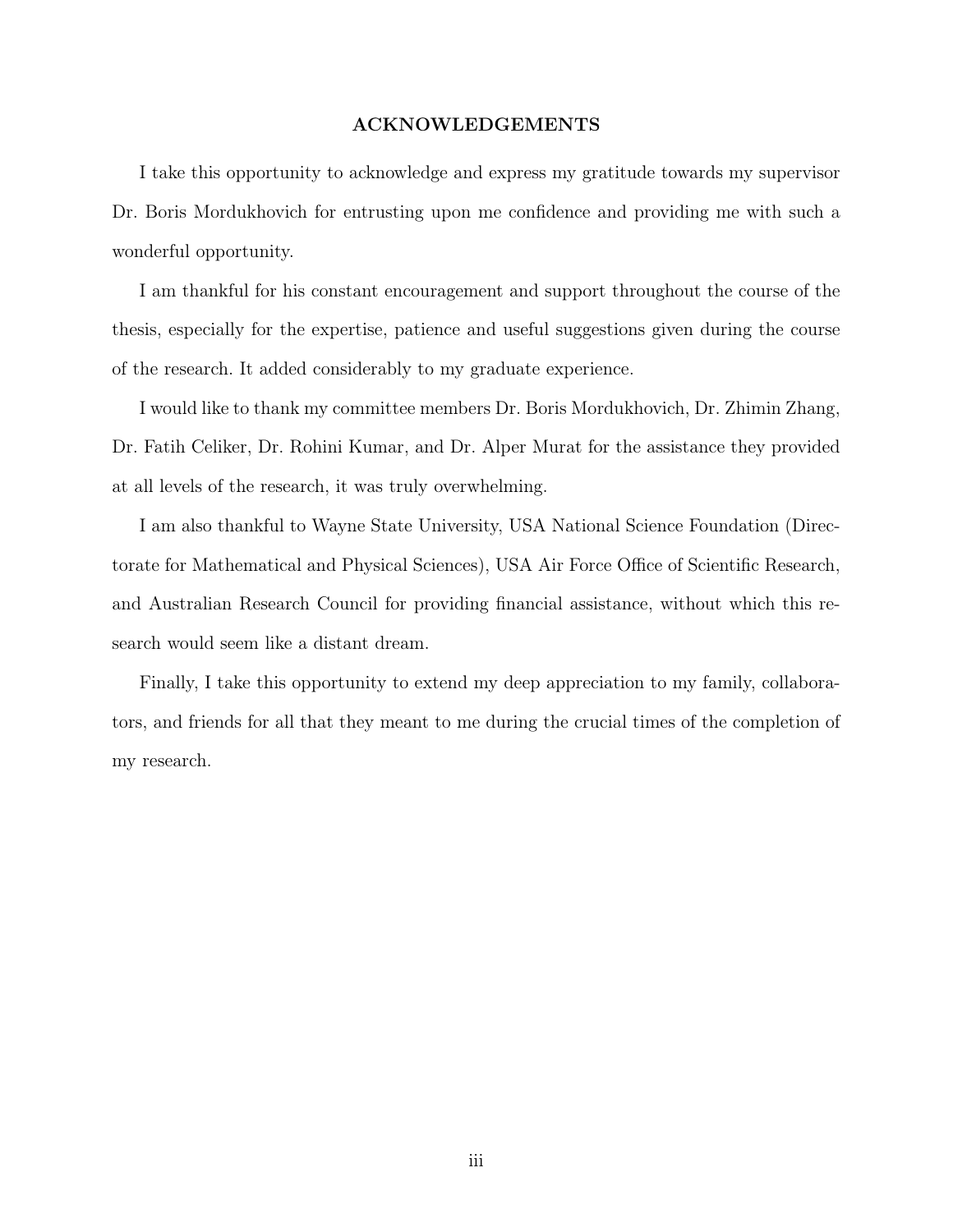# TABLE OF CONTENTS

|                                                                   | ii             |
|-------------------------------------------------------------------|----------------|
|                                                                   | iii            |
|                                                                   | $\mathbf{v}$   |
| INTRODUCTION AND PROBLEM FORMULATION<br>Chapter 1                 | $\mathbf{1}$   |
| Chapter 2                                                         | $\overline{5}$ |
| 2.1                                                               | $\overline{5}$ |
| DCA OVERVIEW AND SOME EXAMPLES<br>Chapter 3                       | 9              |
| 3.1                                                               | 9              |
| 3.2                                                               | 12             |
| SMOOTH APPROXIMATION BY CONTINUOUS DC<br>Chapter 4                | 15             |
| SMOOTH FORMULATION OF THE OBJECTIVE FUNCTION $\mathcal{F}$<br>4.1 | 15             |
| WELL-POSEDNESS AND CONTINUOUS FORMULATION<br>4.2                  | 17             |
| ALGORITHM DESIGN AND IMPLEMENTATION<br>Chapter 5                  | 23             |
| 5.1                                                               | 23             |
| 5.2                                                               | 26             |
| CONCLUSION AND FUTURE WORK<br>Chapter 6                           | 35             |
|                                                                   | 36             |
|                                                                   | 38             |
|                                                                   | 39             |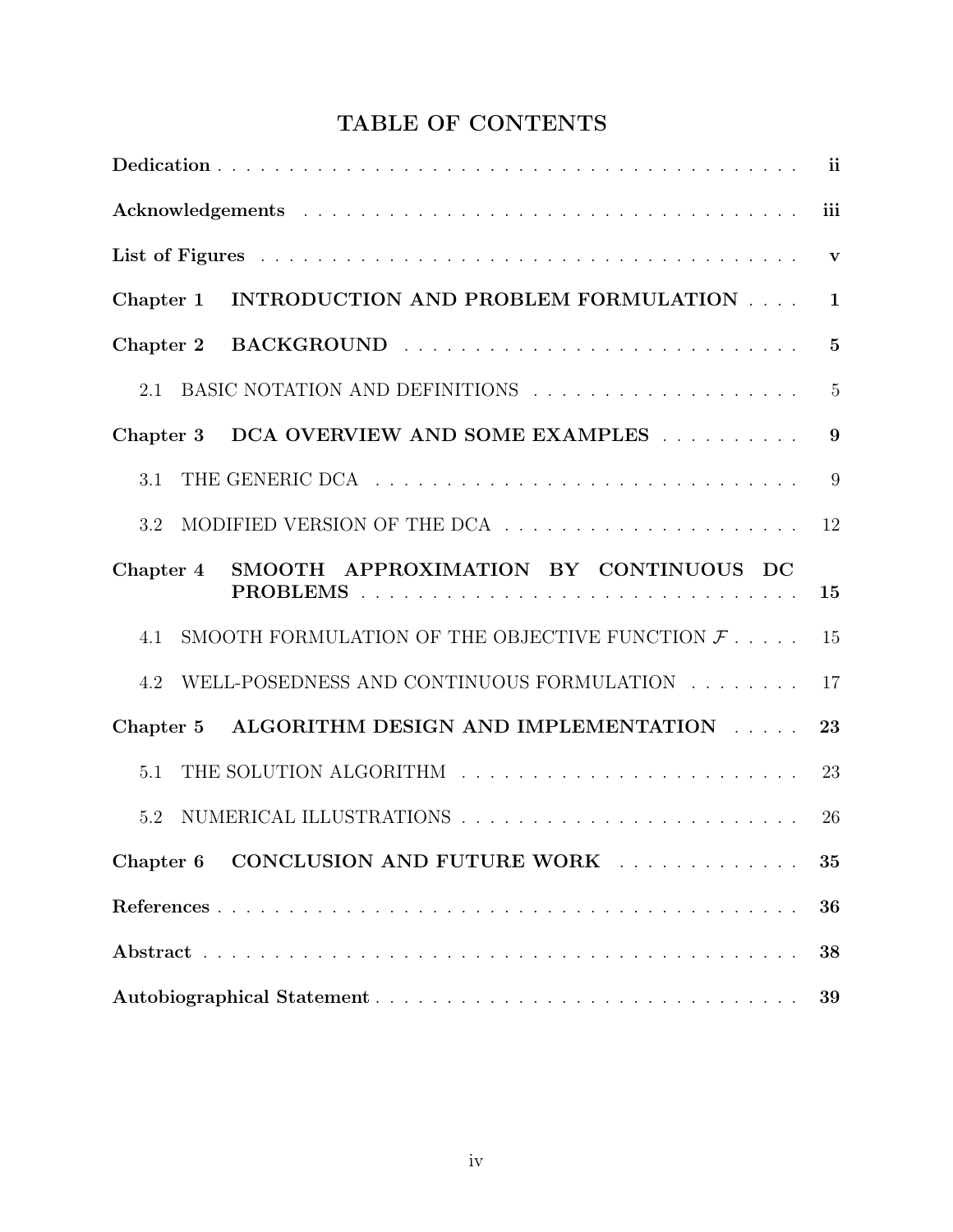# LIST OF FIGURES

| Figure 1: Convergence of the Gradient Method and DCA-1. 12                                              |    |
|---------------------------------------------------------------------------------------------------------|----|
| Figure 2: Graph of $f(x_1, x_2) := x_1^4 + x_2^2 - 2x_1^2 -  x_2  + \cdots + \cdots + \cdots$ 13        |    |
|                                                                                                         |    |
| Figure 4: MFLP with 14 demand points and 2 centers. $\dots \dots \dots \dots \dots \dots \dots$ 27      |    |
| Figure 5: MFLP with 10 demand points and 2 centers. $\dots \dots \dots \dots \dots \dots \dots$ 29      |    |
| Figure 6: Clusters from Algorithm $3 \ldots \ldots \ldots \ldots \ldots \ldots \ldots \ldots \ldots 29$ |    |
|                                                                                                         |    |
|                                                                                                         | 31 |
| Figure 9: MFLP with 50 demand points and 3 centers. $\dots \dots \dots \dots \dots \dots \dots$ 32      |    |
|                                                                                                         |    |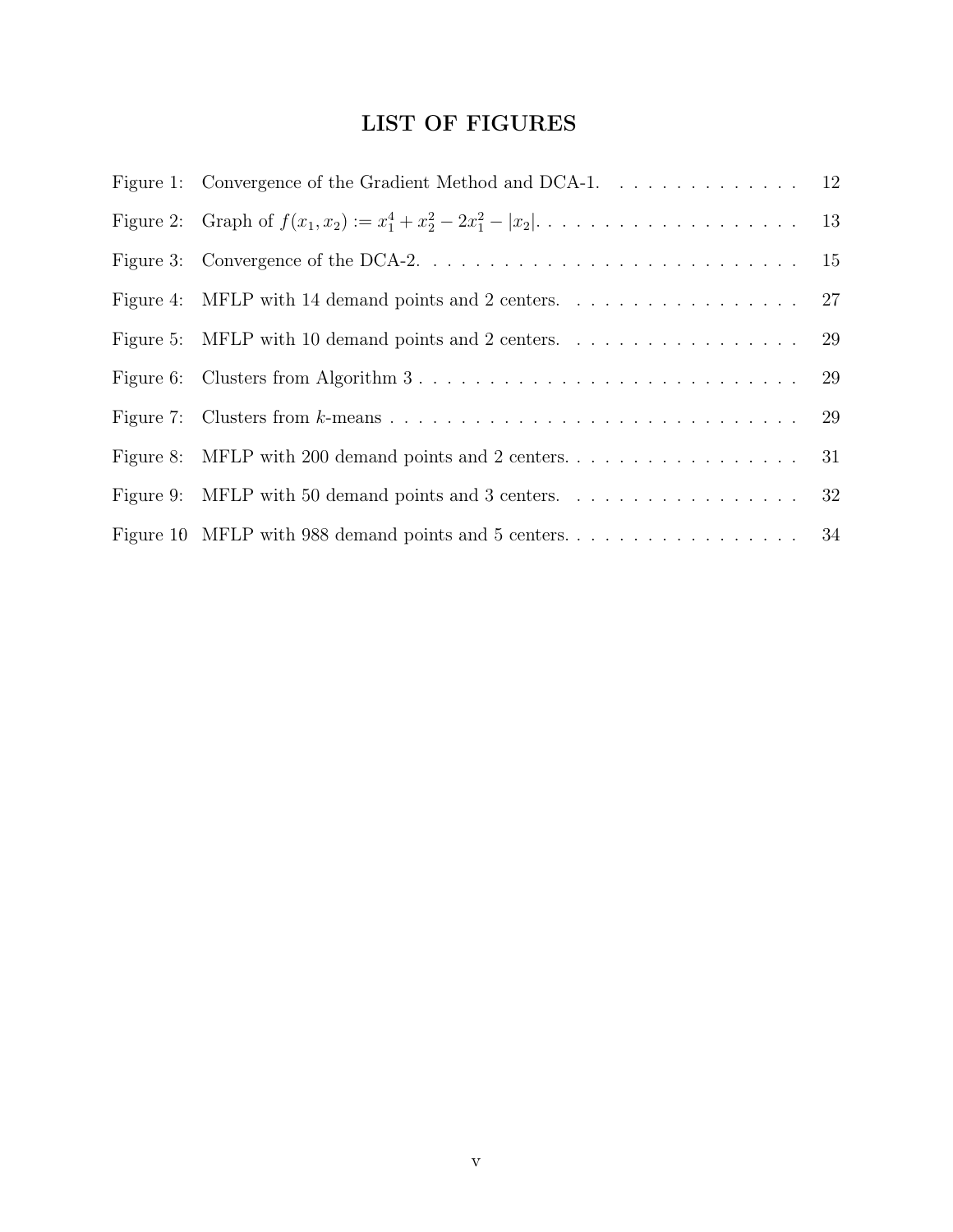#### Chapter 1 INTRODUCTION AND PROBLEM FORMULATION

In the seventeenth century, Pierre de Fermat postulated a problem of finding a point that minimizes the sum of its Euclidean distances to three given points in the plane. The problem was soon solved by Evangelista Torricelli, and is now famously known as the Fermat– Torricelli problem. This problem and its extended version that constitutes a finite number of points in higher dimensions are examples of continuous single facility location problems. Over the years several generalized models of the Fermat–Torricelli type have been introduced and studied in the literature with some practical applications to facility location decisions which can be found in  $|1-6|$  and the references therein. It is to be noted that an important feature of single facility location problems and the problems studied in the aforementioned references is that only one *center/server* has to be found to serve a finitely many *demand* points/customers.

However, numerous practical applications lead to formulations of facility location problems in which more than one center must be found to serve a finite number of demand points. Such problems are referred to as multi-facility location problems (MFLPs). Given a finite number of demand points  $a_1, \ldots, a_n$  in  $\mathbb{R}^d$ , we consider in this thesis the facility location in which k centers  $v_1, \ldots, v_k$   $(1 \leq k \leq n)$  in  $\mathbb{R}^d$  need to be found to serve these demand points by assigning each of them to its nearest center and minimizing the total distances from the centers to the assigned demand points. In the case where  $k = 1$ , this problem reduces to the generalized Fermat-Torricelli problem of finding a point that minimizes the sum of the distances to a finite number of given points in  $\mathbb{R}^d$ .

We formulate the problem under consideration in this thesis as the following problem of mixed integer programming with nonsmooth objective functions. For convenience we will use a variable  $k \times d$ -matrix **V** with  $v_i$  as its *i*th row to store the centers to be found. We will also use another variable  $k \times n$ -matrix  $\mathbf{U} = [u_{i,j}]$  with  $u_{i,j} \in \{0,1\}$  and  $\sum_{i=1}^{k} u_{i,j} = 1$  for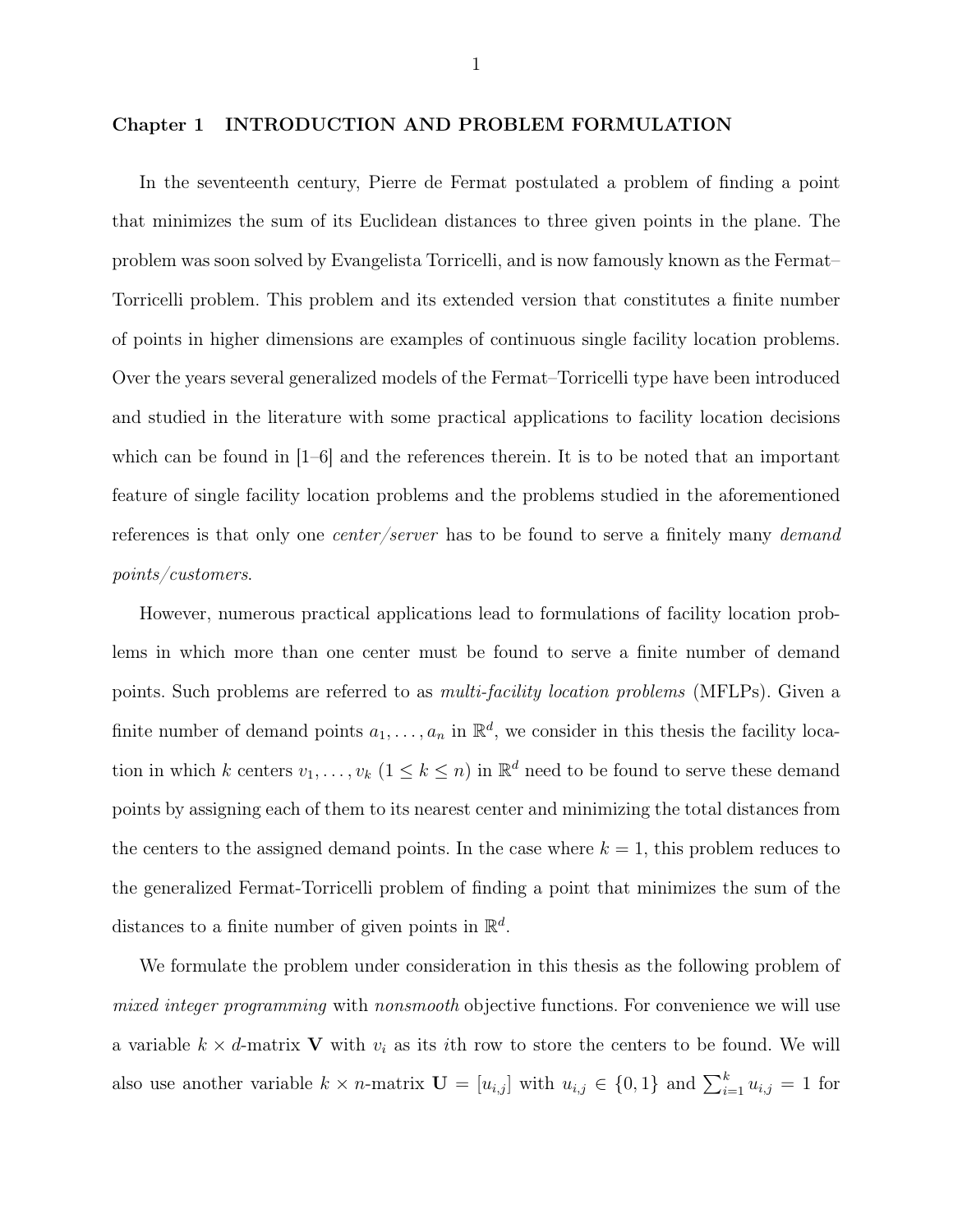$j = 1, \ldots, n$  to assign demand points to the centers. The set of all such matrices shall be denoted by U. Note that  $u_{i,j} = 1$  if the center  $v_i$  is assigned to the demand point  $a_j$  while  $\sum_{i=1}^{k} u_{i,j} = 1$  means that the demand point  $a_j$  is assigned to only one center. Our goal is to solve the constrained optimization problem formulated as follows:

minimize 
$$
\mathcal{F}(\mathbf{U}, \mathbf{V}) := \sum_{i=1}^{k} \sum_{j=1}^{n} u_{i,j}^2 ||a_j - v_i||
$$
  
subject to  $\mathbf{U} \in \mathcal{U}$  and  $\mathbf{V} \in \mathbb{R}^{k \times d}$ .  $(1.1)$ 

Taking into account that  $u_{i,j} \in \{0,1\}$ , it is convenient to use  $u_{i,j}^2$  instead of  $u_{i,j}$  in the definition of the objective function  $\mathcal F$  as seen in Section 4.2.

It is noteworthy that a similarly looking problem was considered by An, Minh and Tao [7] for different purposes. However, the main difference between our problem (1.1) and the one from [7] is that in [7] the squared Euclidean norm is used instead of the Euclidean norm in our formulation. From practical standpoint this difference is significant; namely, using the Euclidean norm allows us to model the total distance in supply delivery, while using the squared Euclidean norm is meaningful in *clustering*. Mathematically, these two problems are essentially different as well. In addition to the challenging discrete nature and nonconvexity that both problems share, the objective function of our multi-facility location problem (1.1) is nondifferentiable in contrast to [7]. This is a yet another serious challenge from both theoretical and algorithmic viewpoints. It is also to be observed that for  $k = 1$  our problem becomes the aforementioned generalized Fermat-Torricelli problem that does not have a closed-form solution, while the problem considered in [7] reduces to the standard problem of minimizing the sum of squares of the Euclidean distances to the demand points. The latter has a simple closed form solution given by the aggregate of the data points.

In this thesis, we develop the following algorithmic procedure to solve the formulated nonsmooth problem (1.1) of mixed integer programming:

(i) Employ Nesterov's smoothing to approximate the nonsmooth objective function in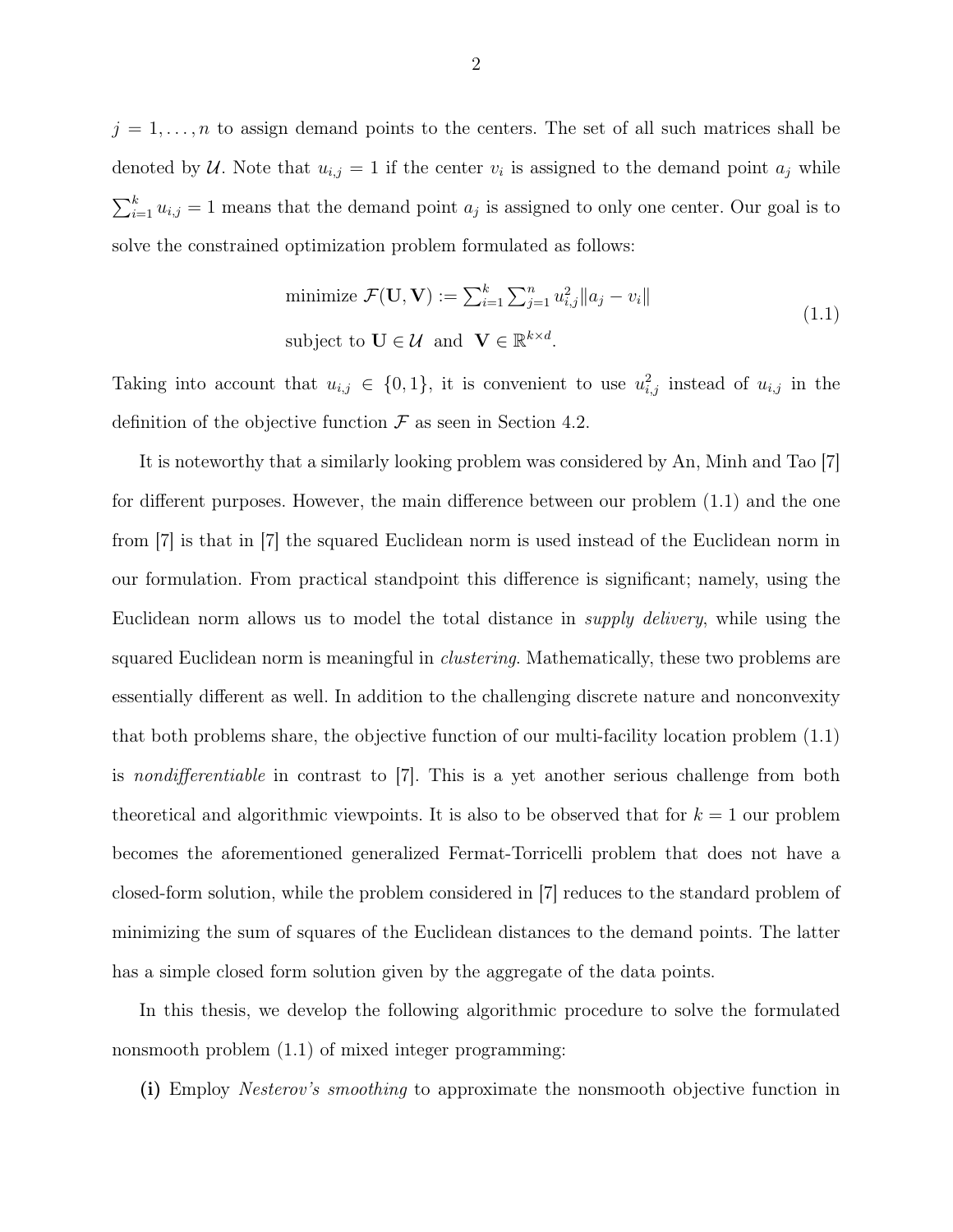$(1.1)$  by a family of *smooth* functions, which are represented as *differences of convex* (DC) functions.

(ii) Enclose the obtained smooth discrete problems into constrained problems of *contin*uous DC optimization and then approximate them by unconstrained ones using a *penalty* function.

(iii) Solve the latter class of problems by developing an suitable modification of the algorithm for minimizing differences of convex functions known as the DCA.

As a consequence of all the three steps mentioned above, we propose a *new algorithm* for solving the class of multi-facility local problems of type (1.1), verify its efficacy and numerical implementation on both artificial and real data sets.

The early developments on the DCA trace back to the work by Tao in 1986 with more recent results presented in [7–10,14,15], and the bibliographies therein. Moreover, Nesterov's smoothing technique was introduced in his seminal paper [11] and was further developed and applied in many great publications [12, 13]. The combination of these two important tools provides an effective way to deal with nonconvexity and nondifferentiability in many optimization problems encountered in facility location, machine learning, compressed sensing, and imaging. It is demonstrated in this thesis in solving multi-facility location problems of type (1.1).

The present thesis is structured as follows. Chapter 2 contains the basic definitions and some preliminaries, required for understanding of the notations used. In Chapter 3 we briefly overview two versions of the DCA, discuss their convergence, and present two examples that illustrate their performances.

Chapter 4 is devoted to applying Nesterov's smoothing technique to the objective function of the multi-facility location problem (1.1) and constructing in this way a smooth approximation of the original problem by a family of DC ones. Further, we reduce the latter smooth DC problems of discrete constrained optimization to unconstrained problems by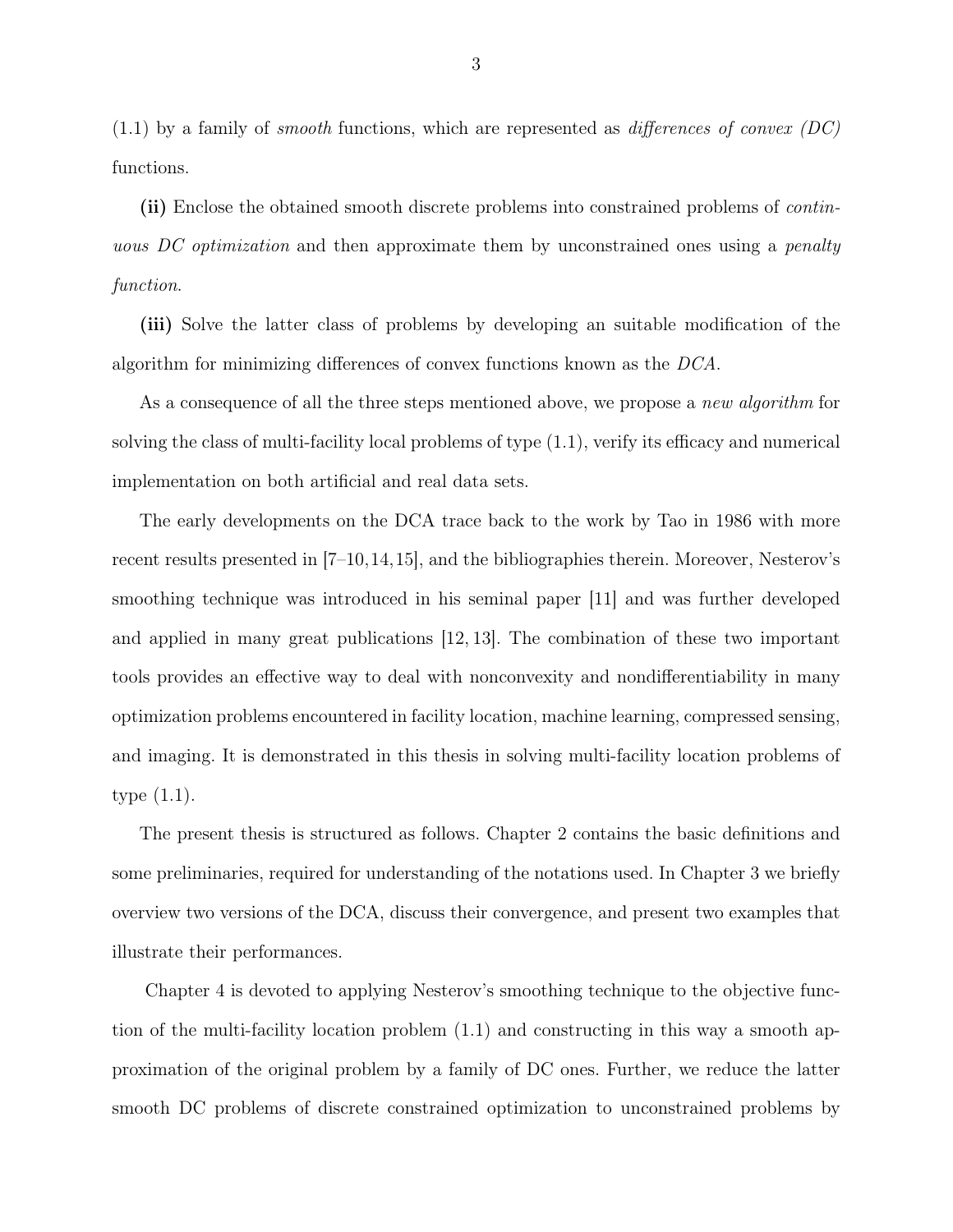using an appropriate penalty function method. Finally, the obtained discrete optimization problems are enclosed into the DC framework of unconstrained continuous optimization.

In Chapter 5 we propose a new algorithm to solve the multi-facility location problem (1.1) by applying the updated version of the DCA taken from Chapter 3 to the smooth DC problems of continuous optimization constructed in Chapter 4. Additionally, the proposed algorithm is implemented to solve several multi-facility problems arising in practical modeling. Finally, Chapter 6 summarizes the obtained results and discusses some directions for future work.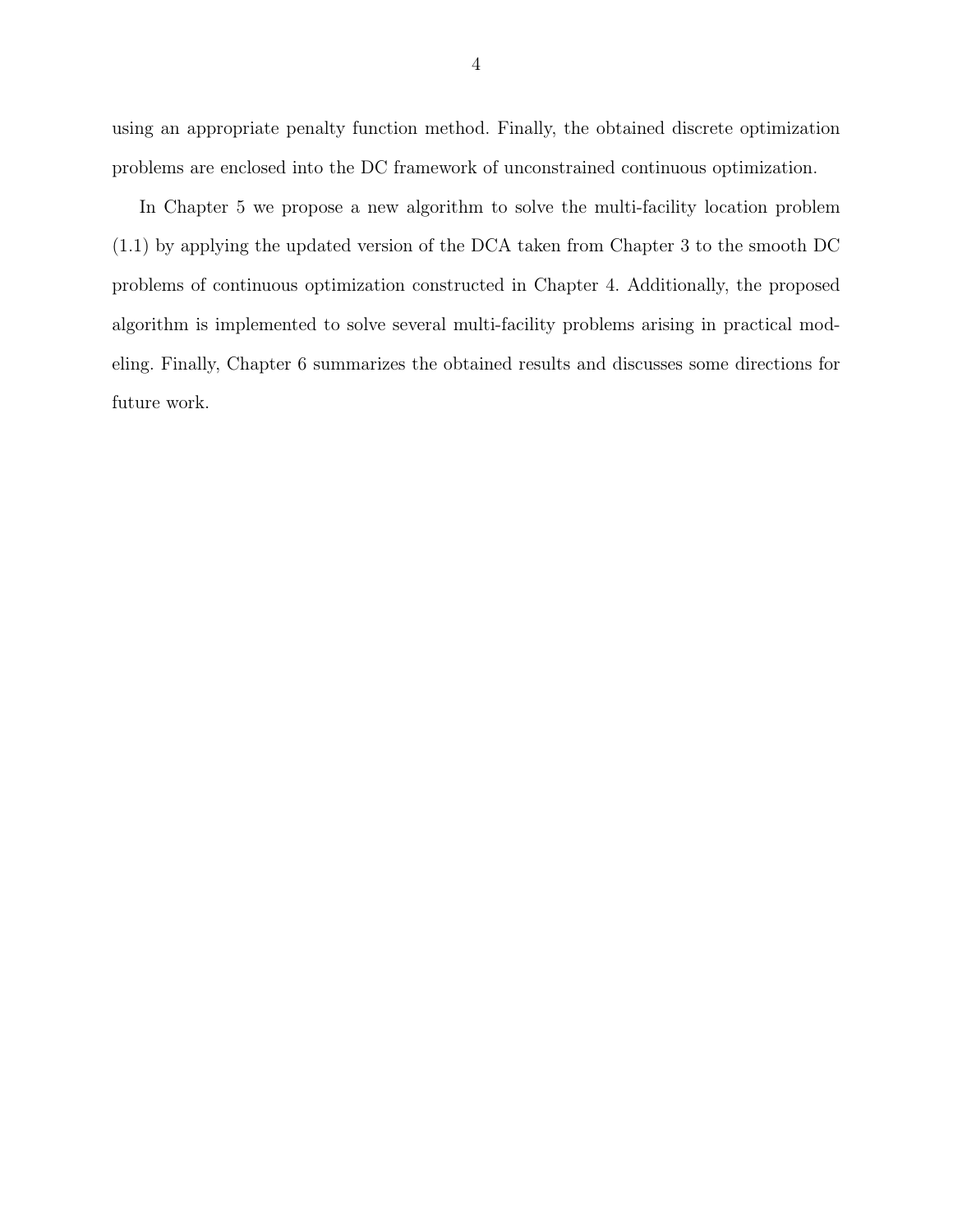#### Chapter 2 BACKGROUND

#### 2.1 BASIC NOTATION AND DEFINITIONS

In this chapter, we define some basic terms that are required to understand this thesis. We also provide a previously known result concerning Fenchel conjugate of a convex function.

**Definition 2.1.** A function  $\varphi : \mathbb{R}^d \to \mathbb{R} \cup \{+\infty\}$  is said to be *proper* if dom  $(\varphi) \neq \emptyset$  and  $\varphi(x) \neq -\infty$  for all  $x \in \mathbb{R}^d$ .

**Definition 2.2.** A function  $\varphi : \mathbb{R}^d \to \mathbb{R} \cup \{-\infty, +\infty\}$  is said to be *lower semicontinuous* (l.s.c.) if,

$$
\liminf_{x \to \bar{x}} \varphi(x) \ge \varphi(\bar{x}) \quad \text{for all} \quad \bar{x} \in \mathbb{R}^d.
$$

**Definition 2.3.** A function  $\varphi: \mathbb{R}^d \to \overline{\mathbb{R}} := (-\infty, \infty]$  is *coercive* if

$$
\lim_{\|x\|\to\infty}\frac{\varphi(x)}{\|x\|}=\infty.
$$

**Definition 2.4.** A set  $\Omega \subset \mathbb{R}^d$  is said to be a *convex set* if

$$
\lambda x + (1 - \lambda)y \in \Omega
$$

for all  $x \neq y \in \Omega, \lambda \in [0, 1].$ 

**Definition 2.5.** A function  $\varphi : \mathbb{R}^d \to \mathbb{R} \cup \{-\infty, +\infty\}$  is said to be a *convex function* if  $dom(\varphi)$  is a convex set and

$$
\varphi(\lambda x + (1 - \lambda)y) \le \lambda \varphi(x) + (1 - \lambda)\varphi(y)
$$

for all  $x \neq y \in \text{dom}(\varphi)$ ,  $\lambda \in [0, 1]$ .

**Definition 2.6.** A function  $\varphi: \mathbb{R}^d \to (-\infty, \infty]$  is said to be  $\gamma$ -convex with a given modulus  $\gamma \geq 0$  if the function

$$
\varphi(x) - \frac{\gamma}{2} ||x||^2
$$
 for all  $x \in \mathbb{R}^d$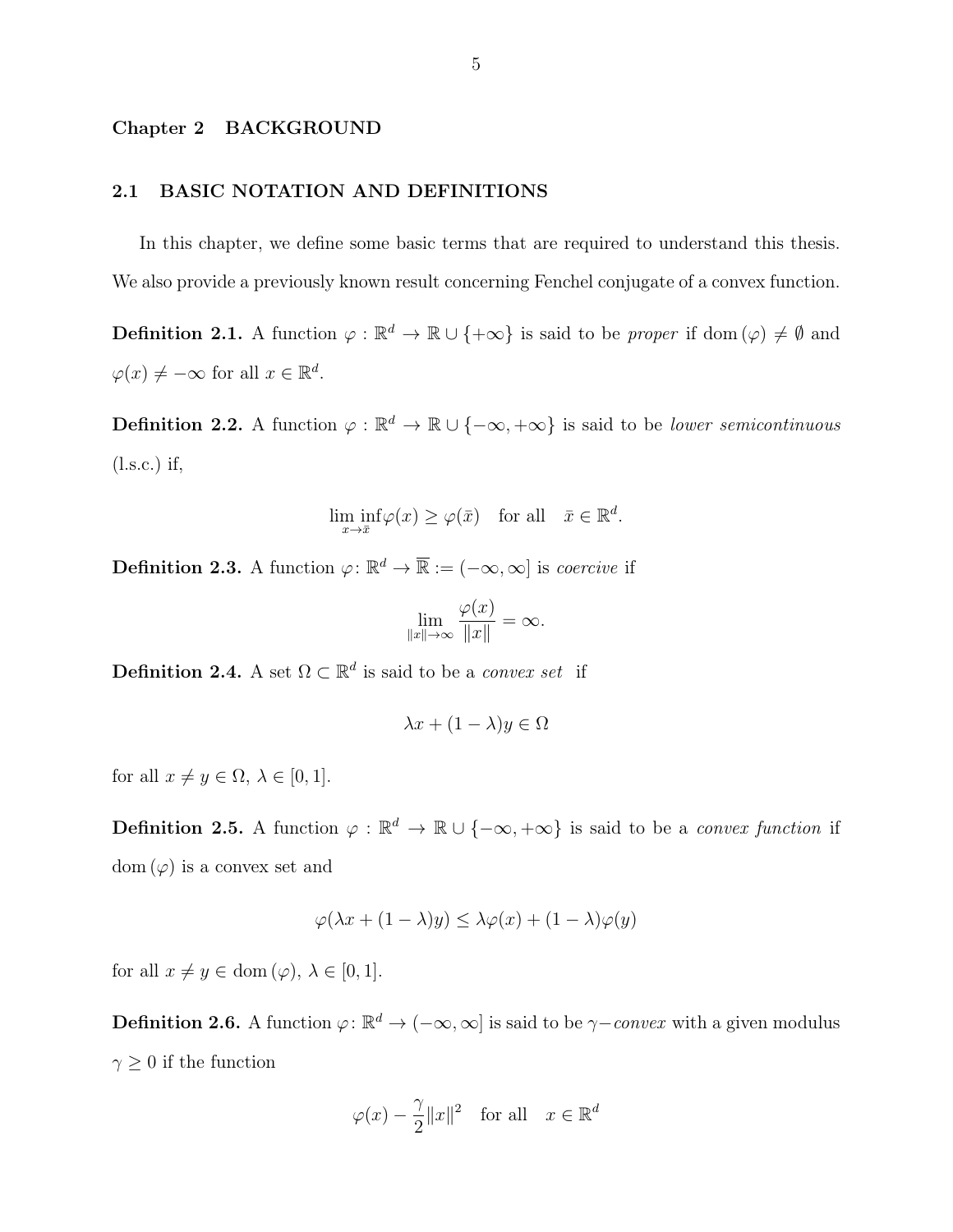is convex.

**Definition 2.7.** A function  $\varphi: \mathbb{R}^d \to (-\infty, \infty]$  is said to be *strongly convex* on  $\mathbb{R}^d$ , if there exists  $\gamma > 0$  such that  $\varphi$  is  $\gamma$ −convex.

**Definition 2.8.** Consider the difference of two convex functions  $q-h$  on a finite-dimensional space and assume that  $g: \mathbb{R}^d \to \overline{\mathbb{R}}$  is extended-real-valued while  $h: \mathbb{R}^d \to \mathbb{R}$  is real-valued on  $\mathbb{R}^d$ . Then a general problem of *DC optimization* is defined by:

minimize 
$$
f(x) := g(x) - h(x)
$$
,  $x \in \mathbb{R}^d$ . (2.1)

Note that problem (2.1) is written in the unconstrained format, but—due to the allowed infinite value for g—it actually contains the domain constraint  $x \in \text{dom}(g) := \{u \in$  $\mathbb{R}^d | g(u) < \infty$ . Furthermore, the explicit constraints of the type  $x \in \Omega$  given by a nonempty convex set  $\Omega \subset \mathbb{R}^d$  can be incorporated into the format of (2.1) via the indicator function  $δ<sub>Ω</sub>(x)$  of Ω, which equals 0 for  $x ∈ Ω$  and ∞ otherwise. The representation  $f = g - h$  is called a DC decomposition of f. Note that the class of DC functions is fairly large and include many nonconvex functions important in optimization. We refer the reader to the recent book [17] with the commentaries and bibliographies therein for various classes of nonconvex optimization problems that can be represented in the DC framework (2.1).

**Definition 2.9.** For a nonempty set  $\Omega \subset \mathbb{R}^d$  and a point  $x \in \mathbb{R}^d$ , The *Euclidean distance* of x onto  $\Omega$ , is the set, denoted by  $d(x; \Omega)$ , defined as

$$
d(x; \Omega) := \inf \{ ||x - w|| \mid w \in \Omega \}. \tag{2.2}
$$

**Definition 2.10.** For a nonempty set  $\Omega \subset \mathbb{R}^d$  and a point  $x \in \mathbb{R}^d$ , The Euclidean projection of x onto  $\Omega$ , is the set, denoted by  $P(x; \Omega)$ , defined as

$$
P(x; \Omega) := \operatorname{argmin} \{ \|x - w\| : w \in \Omega \},\tag{2.3}
$$

i.e., it is the set of all those points in  $\Omega$  that are closest to x in terms of the Euclidean distance.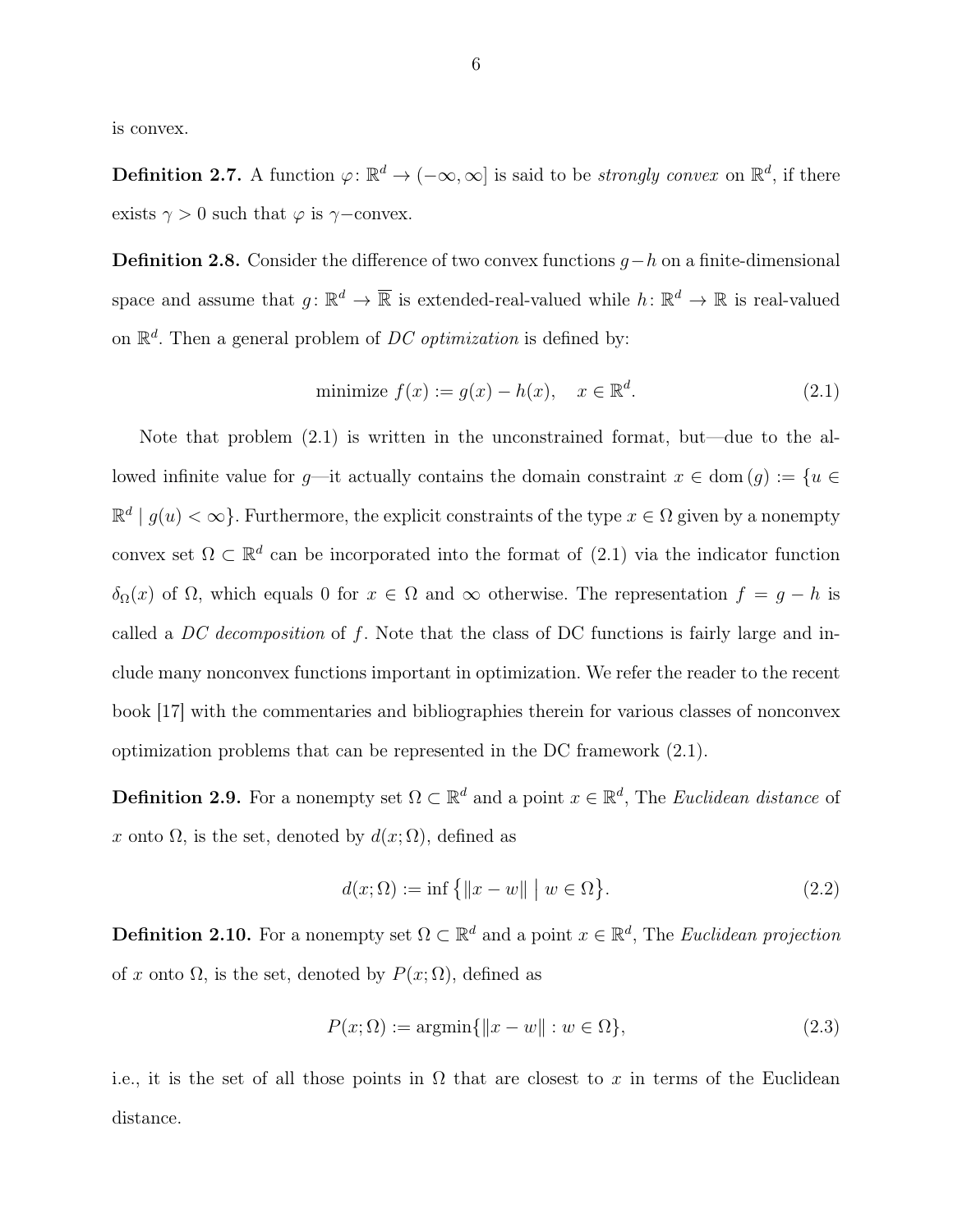Note that  $P(x; \Omega) \neq \emptyset$  for closed sets  $\Omega$  while being always a singleton if the set  $\Omega$  is convex.

**Definition 2.11.** Given a function  $\varphi$  (not necessarily convex), the *convex conjugate* (commonly known as the Fenchel Conjugate) of  $\varphi$ , denoted by  $\varphi^*$ , is defined as

$$
\varphi^*(v) = \sup_{x \in \mathbb{R}^d} \{ \langle v, x \rangle - \varphi(x) \}.
$$

Noe that if  $\varphi$  is proper, its Fenchel conjugate  $\varphi^* \colon \mathbb{R}^d \to \overline{\mathbb{R}}$  is automatically convex.

**Definition 2.12.** Given a (convex) function  $\varphi$  and a point  $\bar{x} \in \text{dom}(\varphi)$ . The *subdifferential* of  $\varphi: \mathbb{R}^d \to \overline{\mathbb{R}}$  at  $\bar{x}$ , denoted by  $\partial \varphi(\bar{x})$ , is the set of subgradients given by

$$
\partial \varphi(\bar{x}) := \{ v \in \mathbb{R}^d \mid \langle v, x - \bar{x} \rangle \le \varphi(x) - \varphi(\bar{x}) \text{ for all } x \in \mathbb{R}^d \}. \tag{2.4}
$$

Noe that if  $\bar{x} \notin \text{dom}(\varphi)$ , we let  $\partial \varphi(\bar{x}) := \emptyset$ . Recall that for functions  $\varphi$  that are differentiable at  $\bar{x}$  with the gradient given by  $\nabla \varphi(\bar{x})$  we have  $\partial \varphi(\bar{x}) = {\nabla \varphi(\bar{x})}$ .

**Definition 2.13.** A vector  $\bar{x} \in \mathbb{R}^d$  is a *stationary point* of the DC function f from (2.1) if

$$
\partial g(\bar{x}) \cap \partial h(\bar{x}) \neq \emptyset.
$$

**Definition 2.14.** Given variable matrix  $\mathbf{U} \in \mathbb{R}^{k \times n}$  as in the optimization problem (1.1), the Frobenius norm on  $\mathbb{R}^{k \times n}$  is defined by

$$
\|\mathbf{U}\|_{F} := \sqrt{\sum_{i=1}^{k} \sum_{j=1}^{n} |u_{i,j}|^{2}}.
$$
\n(2.5)

**Fact 2.15.** [20, Proposition 2.35, Page 56] For a convex function  $\varphi : \mathbb{R}^n \to \mathbb{R}$ , the following are equivalent:

- (i)  $\varphi$  is minimized at x over  $\mathbb{R}^n$ , i.e.,  $\varphi(y) \geq \varphi(x)$  for all  $y \in \mathbb{R}^n$ .
- (*ii*)  $0 \in \partial \varphi(x)$ .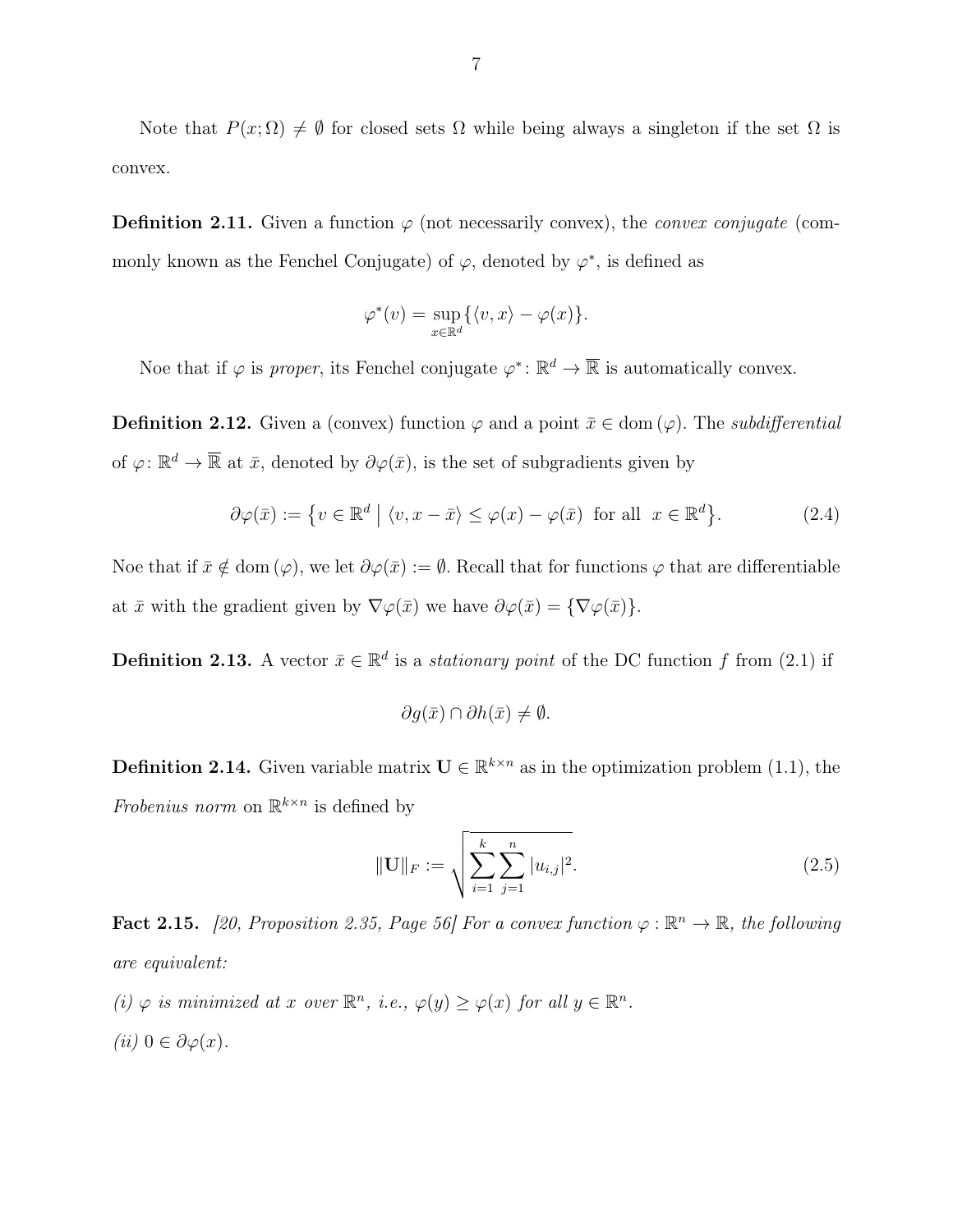Note that the condition  $0 \in \partial \varphi(x)$  is the generalization of the usual stationary condition  $\nabla \varphi(x) = 0$  of the smooth case.

Finally in this chapter, we present the following proposition that gives a two-sided relationship between the Fenchel conjugates and subgradients of convex functions. Proposition 2.16 appears in [16, Corollary 1.4.4, Page 221], we recreate (and slightly expand) the proof for completeness.

**Proposition 2.16.** Let  $\varphi: \mathbb{R}^d \to \overline{\mathbb{R}}$  be a proper, l.s.c, and convex function. Then  $v \in \partial \varphi^*(y)$ if and only if

$$
v \in \operatorname{argmin} \{ \varphi(x) - \langle y, x \rangle \mid x \in \mathbb{R}^d \}. \tag{2.6}
$$

Furthermore, we have that  $w \in \partial \varphi(x)$  if and only if

$$
w \in \operatorname{argmin} \{ \varphi^*(y) - \langle x, y \rangle \mid y \in \mathbb{R}^d \}. \tag{2.7}
$$

*Proof.* To justify the first assertion, suppose that (2.6) is satisfied which yields  $0 \in \partial \psi(v)$ , where  $\psi(x) := \varphi(x) - \langle y, x \rangle$  as  $x \in \mathbb{R}^d$ . It tells us that

$$
0 \in \partial \varphi(v) - y,
$$

and hence  $y \in \partial \varphi(v)$ , which is equivalent to  $v \in \partial \varphi^*(y)$  due to the biconjugate relationship  $\varphi^{**} = \varphi$  valued under the assumptions made.

Conversely, assuming  $v \in \partial \varphi^*(y)$  gives us by the proof above that  $0 \in \partial \psi(v)$ , which clearly yields (2.6) and thus justifies the first assertion.

Next we justify the second assertion, suppose that (2.7) holds which gives  $0 \in \partial \psi(w)$ , where  $\psi(y) := \varphi^*(y) - \langle x, y \rangle$  as  $y \in \mathbb{R}^d$ . This clearly implies that

$$
0 \in \partial \varphi^*(w) - x,
$$

and hence  $x \in \partial \varphi^*(w)$ , which is equivalent to  $w \in \partial \varphi(x)$  due to the biconjugate relationship. The proof of the reverse implication in (2.7) is similar to the one given above. $\Box$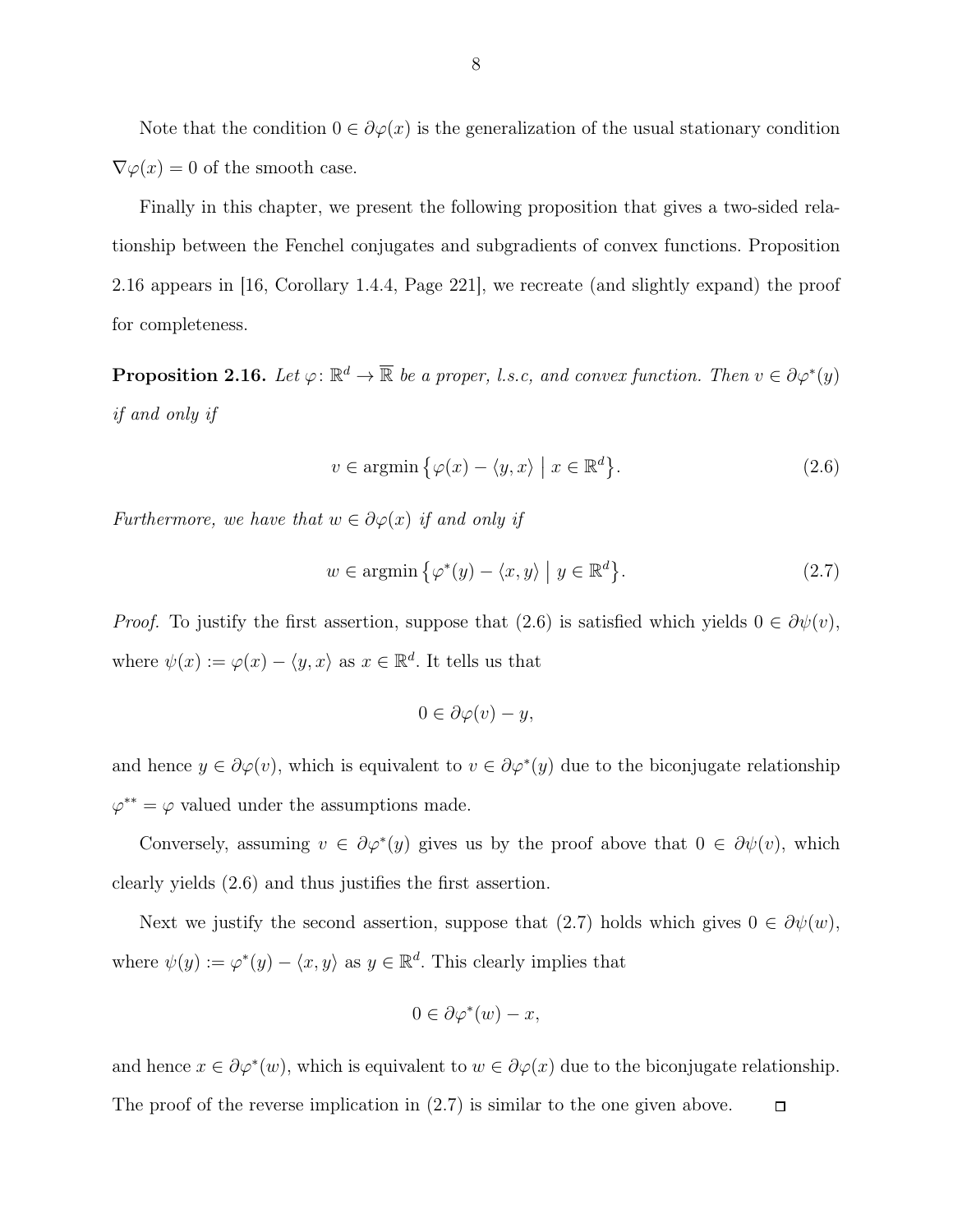In this chapter we present two algorithms of the DCA type to solve DC problems (2.1) while referring the reader to [14, 15] for more details and further developments. We also present some convergence results and provide numerical examples illustrating both algorithms.

#### 3.1 THE GENERIC DCA

In this section, we present a generic DCA which is a simple yet an effective optimization scheme for minimizing differences of convex functions. The algorithm is summarized as follows, as applied to (2.1).

Algorithm 1: DCA-1.

```
INPUT: x_0 \in \mathbb{R}^d, N \in \mathbb{N}.
for l=1,\ldots,N do
       Find y_{l-1} \in \partial h(x_{l-1}).
        Find x_l \in \partial g^*(y_{l-1}).
end for
OUTPUT: x_N.
```
Recall, the convex function  $h: \mathbb{R}^d \to \mathbb{R}$  in (2.1) is real-valued on the whole space  $\mathbb{R}^d$ , we always have  $\partial h(x) \neq \emptyset$  for all  $x \in \mathbb{R}^d$ . Simultaneously, the other convex function  $g: \mathbb{R}^d \to \overline{\mathbb{R}}$ in  $(2.1)$  is generally extended-real-valued, and so the subdifferential of its conjugate  $g^*$  may be empty. The following proposition excludes such a possibility.

Proposition 3.1 appears in [18, Proposition 1.3.8, Page 46], we recreate (and slightly expand) the proof for completeness.

**Proposition 3.1.** Let  $g: \mathbb{R}^d \to \overline{\mathbb{R}}$  be a proper, l.s.c, and convex function. If in addition g is coercive, then  $\partial g^*(v) \neq \emptyset$  for all  $v \in \mathbb{R}^d$ .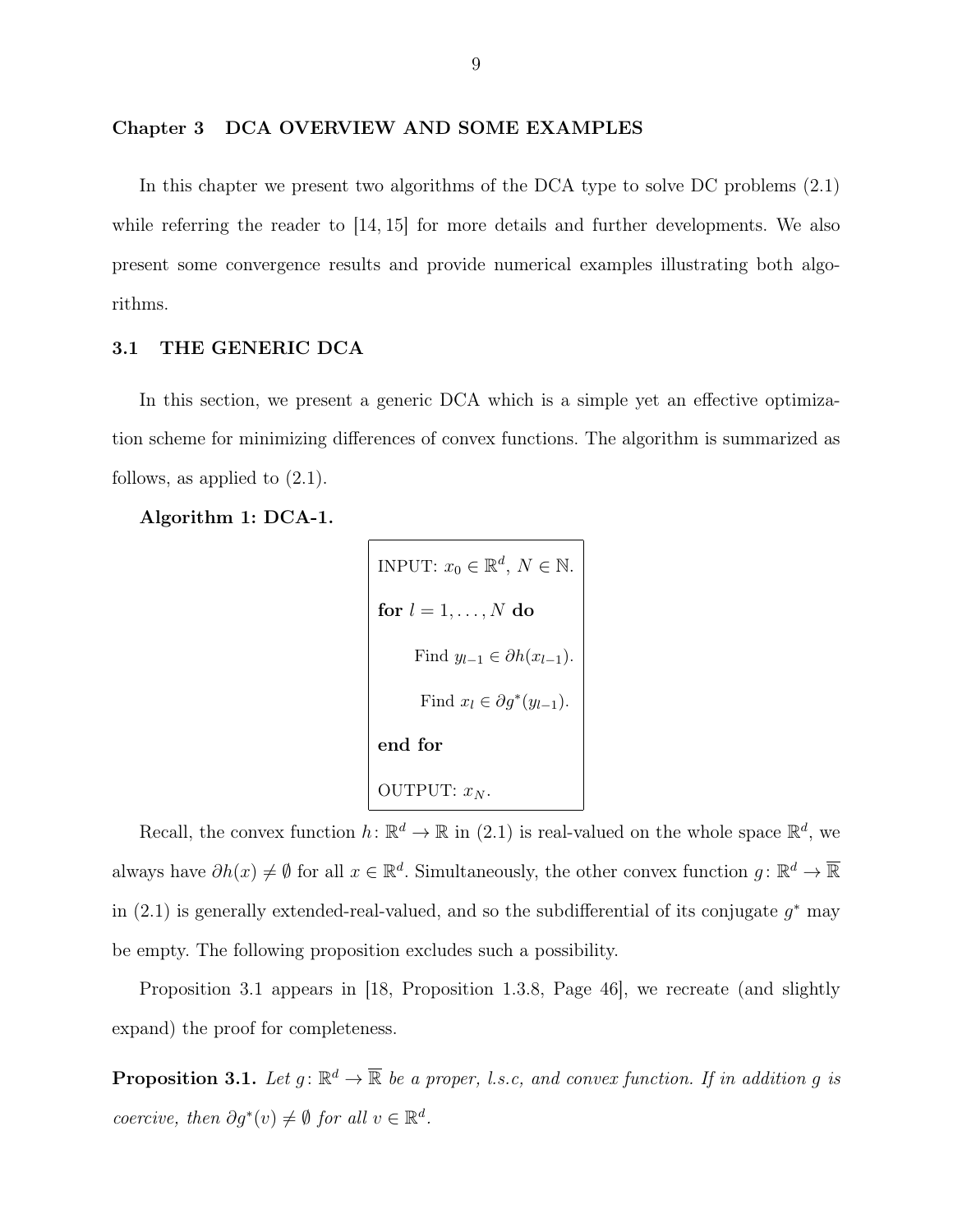*Proof.* Since g is proper, the conjugate function  $g^*$  takes values in  $(-\infty, \infty]$  being convex on  $\mathbb{R}^d$ . Taking into account that g is also lower semicontinuous and invoking the aforementioned biconjugate relationship, we find  $w \in \mathbb{R}^d$  and  $c \in \mathbb{R}$  such that

$$
c + \langle w, x \rangle \le g(x) \quad \text{for all} \quad x \in \mathbb{R}^d. \tag{3.1}
$$

The coercivity property of g ensures the existence of  $\eta > 0$  for which

$$
||x||(||w||+1) \le g(x) \text{ whenever } ||x|| \ge \eta.
$$

It follows furthermore that

$$
\sup\left\{\langle v,x\rangle - g(x) \mid \|x\| \ge \eta\right\} \le -\|x\| \text{ for any } v \in \mathbb{R}^d.
$$

By using (3.1), we arrive at the estimates

$$
\sup\left\{\langle v,x\rangle-g(x)\bigm||x||\leq\eta\right\}\leq\sup\left\{\langle v,x\rangle-\langle w,x\rangle-c\bigm||x||\leq\eta\right\}<\infty,\quad v\in\mathbb{R}^d.
$$

This tells us that  $g^*(v) < \infty$ , and therefore dom  $(g^*) = \mathbb{R}^d$ . Since  $g^*$  is a convex function with finite values, it is continuous on  $\mathbb{R}^d$  and hence  $\partial g^*(v) \neq \emptyset$  for all  $v \in \mathbb{R}^d$ .  $\Box$ 

Given a DCA, a natural question to ask is whether it has good convergence. The following result, which can be derived from [14,15], summarizes some convergence results of the DCA. Furthermore, deeper studies about the convergence of this algorithm and its generalizations involving the Kurdyka-Lojasiewicz (KL) inequality are discussed in [8, 10].

**Fact 3.2.** Let f be a DC function taken from  $(2.1)$ , and let  $\{x_i\}$  be an iterative sequence generated by Algorithm 1. The following assertions hold:

- 1. The sequence  $\{f(x_l)\}\$ is always monotone decreasing.
- 2. Suppose that f is bounded from below, that g is l.s.c and  $\gamma_1$ -convex, and that h is  $\gamma_2$ convex with  $\gamma_1 + \gamma_2 > 0$ . If  $\{x_l\}$  is bounded, then the limit of any convergent subsequence of  $\{x_l\}$  is a stationary point of f.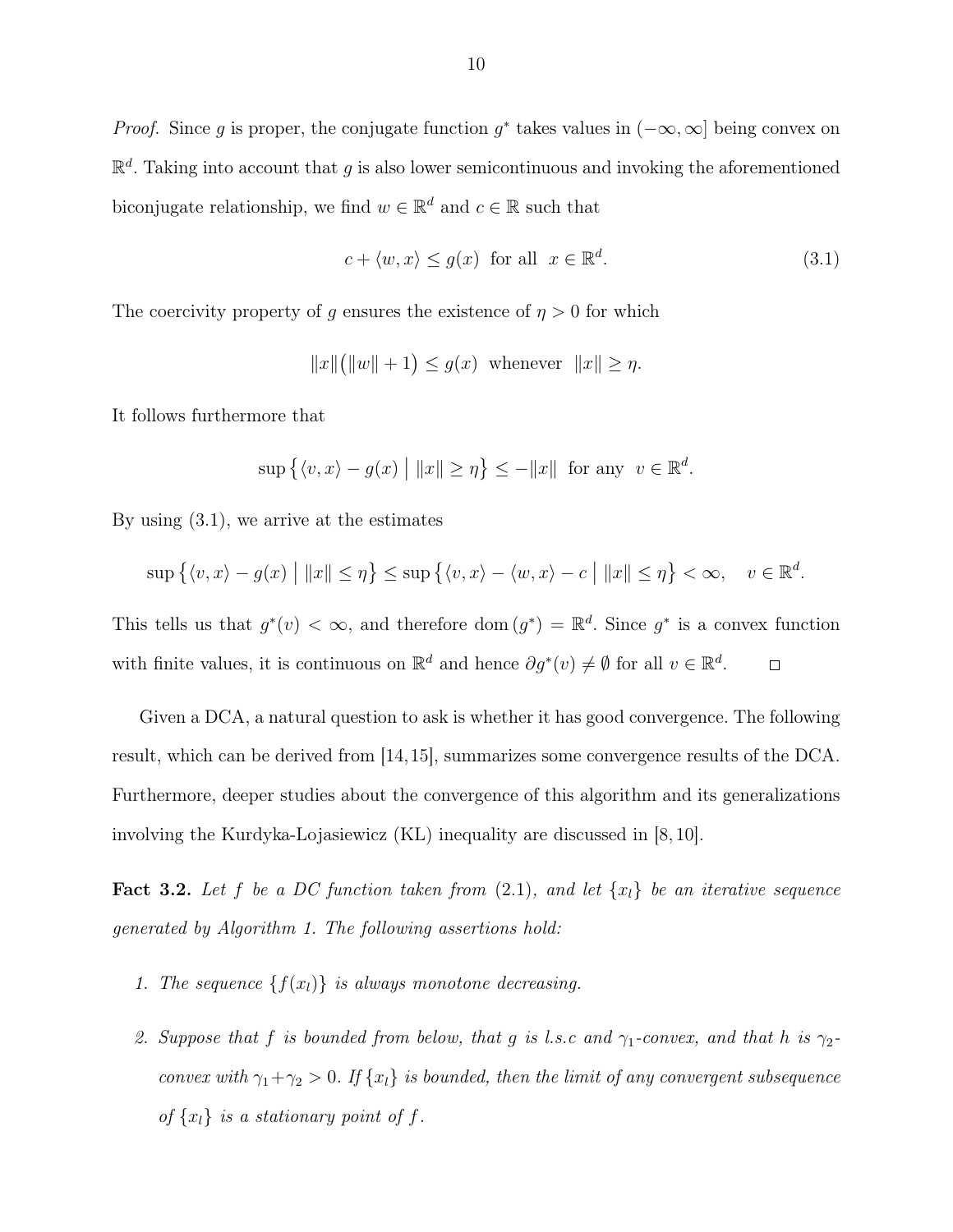Having established the convergence of Algorithm 1. We now present an example to illustrate its performance and compare it to the classical gradient method [19, Definition 2.2.2, Page 58].

**Example 3.3.** Consider the function  $f : \mathbb{R} \to \mathbb{R}$  given

$$
f(x) := x^4 - 2x^2 + 2x - 3
$$
 for  $x \in \mathbb{R}$ .

Note that  $f$  admits the DC representation given as follows

$$
f = g - h,
$$
  
=  $(x^4) - (2x^2 - 2x + 3),$ 

where  $g(x) := x^4$  and  $h(x) := 2x^2 - 2x + 3$  respectively.

To minimize f, we first apply the gradient method with constant stepsize  $t > 0$ . Calculating the derivative of  $f$  as

$$
f'(x) = 4x^3 - 4x + 2
$$

and picking an arbitrary starting point  $x_0 \in \mathbb{R}$ , we get the following sequence of iterates

$$
x_{l+1} = x_l - t(4x_l^3 - 4x_l + 2) \text{ for } l = 0, 1, \dots
$$

constructed by the gradient method.

Subsequently, the usage of the DC Algorithm 1 (DCA-1) gives us

$$
y_l = \nabla h(x_l) = 4x_l - 2,
$$
  
 $g^*(x) = 3(x/4)^{4/3},$   
 $\nabla g^*(x) = (x/4)^{1/3}.$ 

Hence the iterates of DCA-1 are given by

$$
x_{l+1} = \nabla g^*(y_l) = \left(\frac{y_l}{4}\right)^{1/3} = \left(\frac{4x_l - 2}{4}\right)^{1/3} = \left(\frac{2x_l - 1}{2}\right)^{1/3}, \quad l = 0, 1, \dots.
$$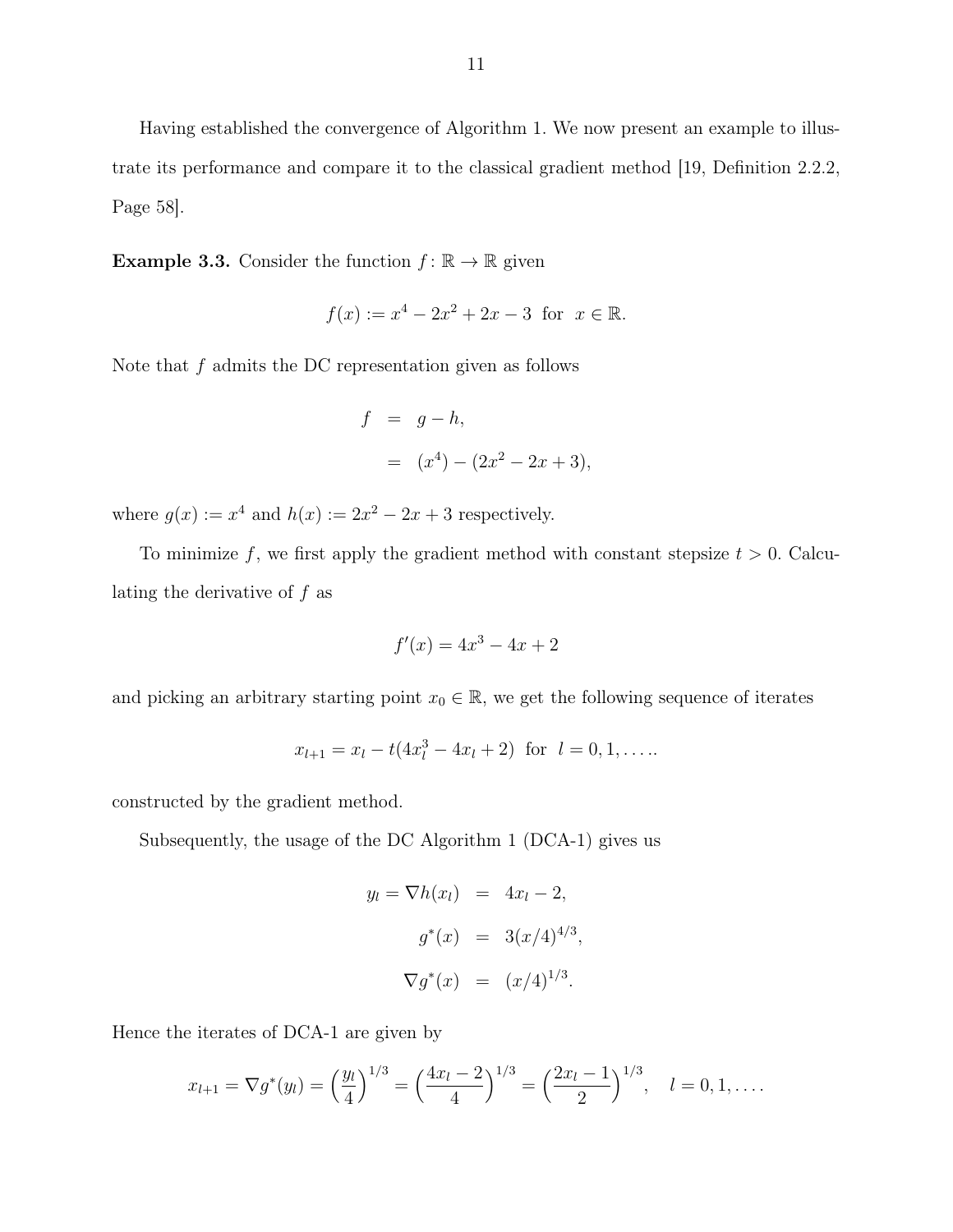Figure 1 below provides the visualization and establishes that for  $x_0 = 0$  and  $t = 0.01$ the DCA-1 exhibits much faster convergence.



Figure 1: Convergence of the Gradient Method and DCA-1.

#### 3.2 MODIFIED VERSION OF THE DCA

In many practical applications of Algorithm 1, for a given DC decomposition of  $f$  it is possible to find subgradient vectors from  $\partial h(x_{l-1})$  based on available formulas and calculus rules of convex analysis. However, it may not be possible to explicitly compute an element of  $\partial g^*(y_{l-1})$ . Such a situation requires either constructing a more suitable DC decomposition of f, or finding  $x_l \in \partial g^*(y_{l-1})$  by using the description of Proposition 2.16.

In this section we present the following modified version of DCA-1 and discuss its convergence.

#### Algorithm 2: DCA-2.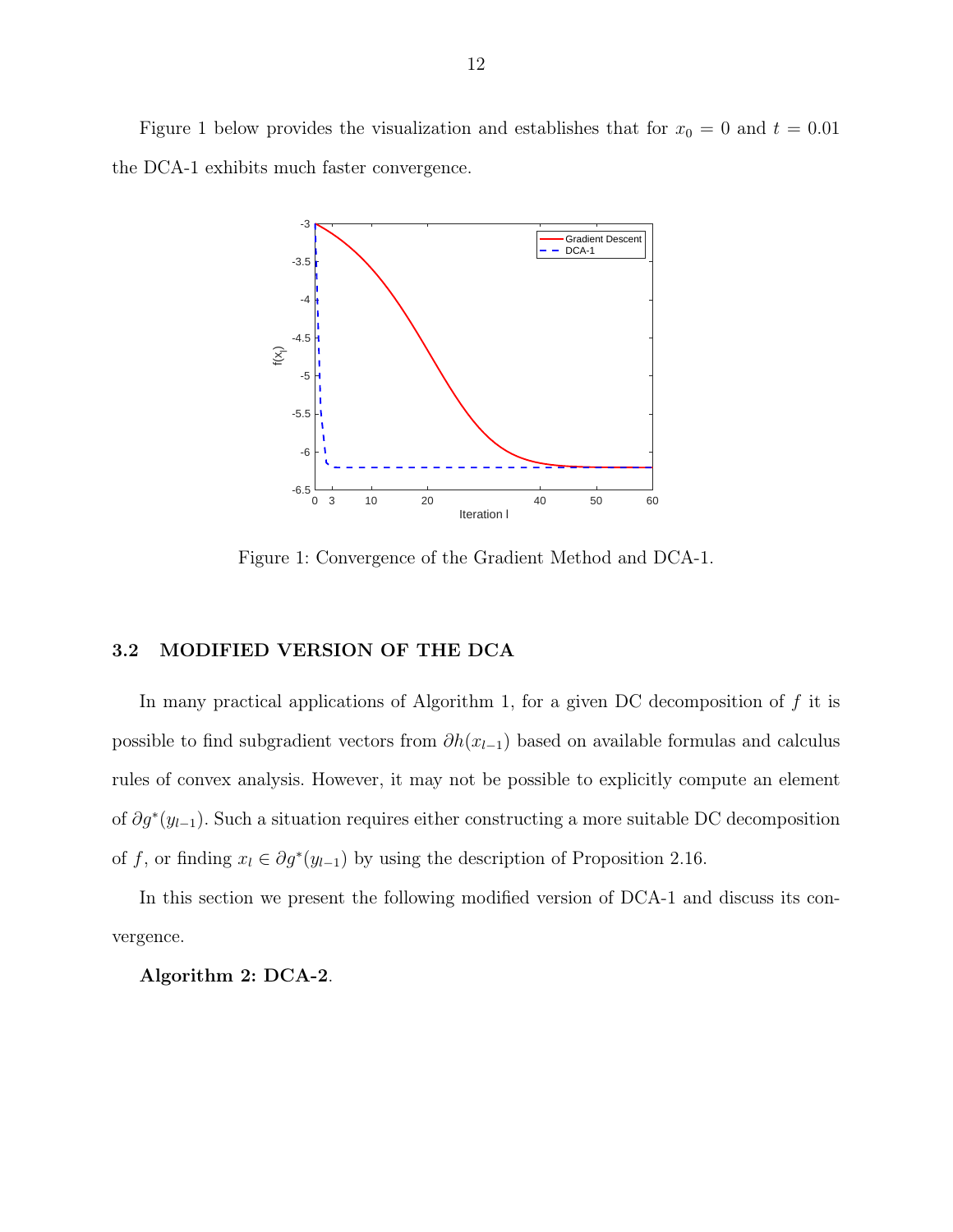INPUT:  $x_0 \in \mathbb{R}^d$ ,  $N \in \mathbb{N}$ for  $l=1,\ldots,N$  do Find  $y_{l-1} \in \partial h(x_{l-1})$ Find  $x_l$  by solving the problem: minimize  $\varphi_l(x) := g(x) - \langle y_{l-1}, x \rangle, x \in \mathbb{R}^d$ . end for OUTPUT:  $x_N$ 

The following two-dimensional example illustrates the performance of the DCA-2.

Example 3.4. Consider the nonsmooth optimization problem defined by

minimize 
$$
f(x_1, x_2) := x_1^4 + x_2^2 - 2x_1^2 - |x_2|
$$
 over  $x = (x_1, x_2) \in \mathbb{R}^2$ .

as depicted in Figure 2 below. We observe that this function has four global minimizers, which are  $(1, 0.5), (1, -0.5), (-1, 0.5)$ , and  $(-1, -0.5)$ .



Figure 2: Graph of  $f(x_1, x_2) := x_1^4 + x_2^2 - 2x_1^2 - |x_2|$ .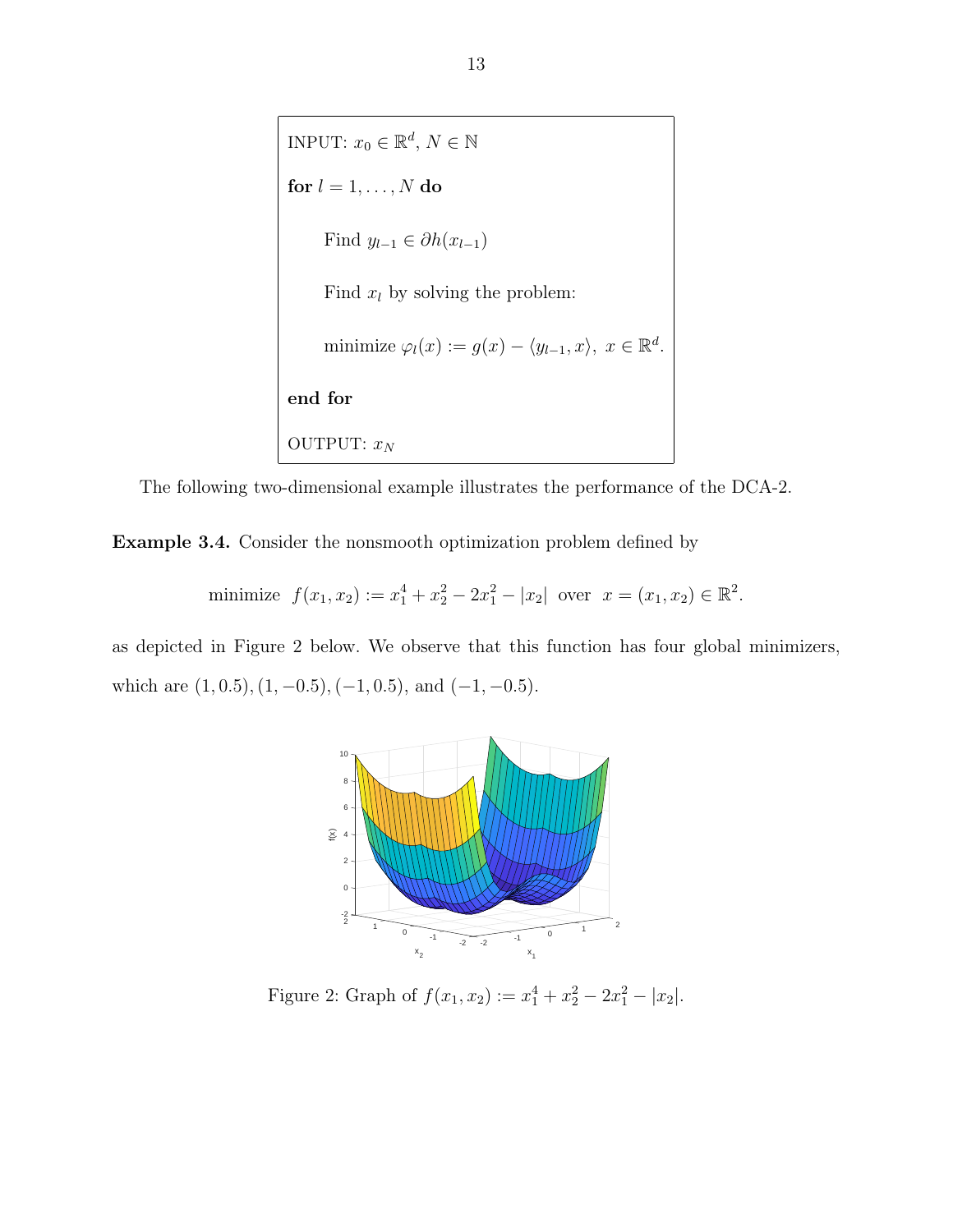It is easy to see that  $f$  admits a DC representation given by

$$
f = g - h,
$$
  
=  $(x_1^4 + x_2^2) - (2x_1^2 + |x_2|),$ 

where  $g(x_1, x_2) := x_1^4 + x_2^2$  and  $h(x_1, x_2) := 2x_1^2 + |x_2|$  respectively. Moreover, the gradient  $\nabla g(x)$  and the Hessian  $\nabla^2 g(x)$  of  $g(x)$  are given by

$$
\nabla g(x) = [4x_1^3, 2x_2]^T
$$

,

and

$$
\nabla^2 g(x) = \begin{bmatrix} 12x_1^2 & 0 \\ 0 & 2 \end{bmatrix}.
$$

It is noteworthy that an explicit formula to calculate  $\partial g^*(y_l)$  is not available. Thus, we apply the DCA-2 to solve this problem. The subdifferential of  $h$  is calculated as

$$
\partial h(x) = [4x_1, \text{sign}(x_2)]^T
$$
 for any  $x = (x_1, x_2) \in \mathbb{R}^2$ .

Having  $y_{l-1}$ , we proceed with solving the subproblem

minimize 
$$
\varphi_l(x) := g(x) - \langle y_{l-1}, x \rangle
$$
 over  $x \in \mathbb{R}^2$  (3.2)

by the classical Newton method [19, Remark 2.3.5, Page 64] with  $\nabla^2 \varphi_l(x) = \nabla^2 g(x)$  and observe that the DCA-2 shows its superiority in convergence with different choices of initial points.

Figure 3 below presents the results of computation by using the DCA-2 with the starting point  $x_0 = (-2, 2)$  and employing the Newton method with  $\varepsilon = 10^{-8}$  to solve the subproblem (3.2).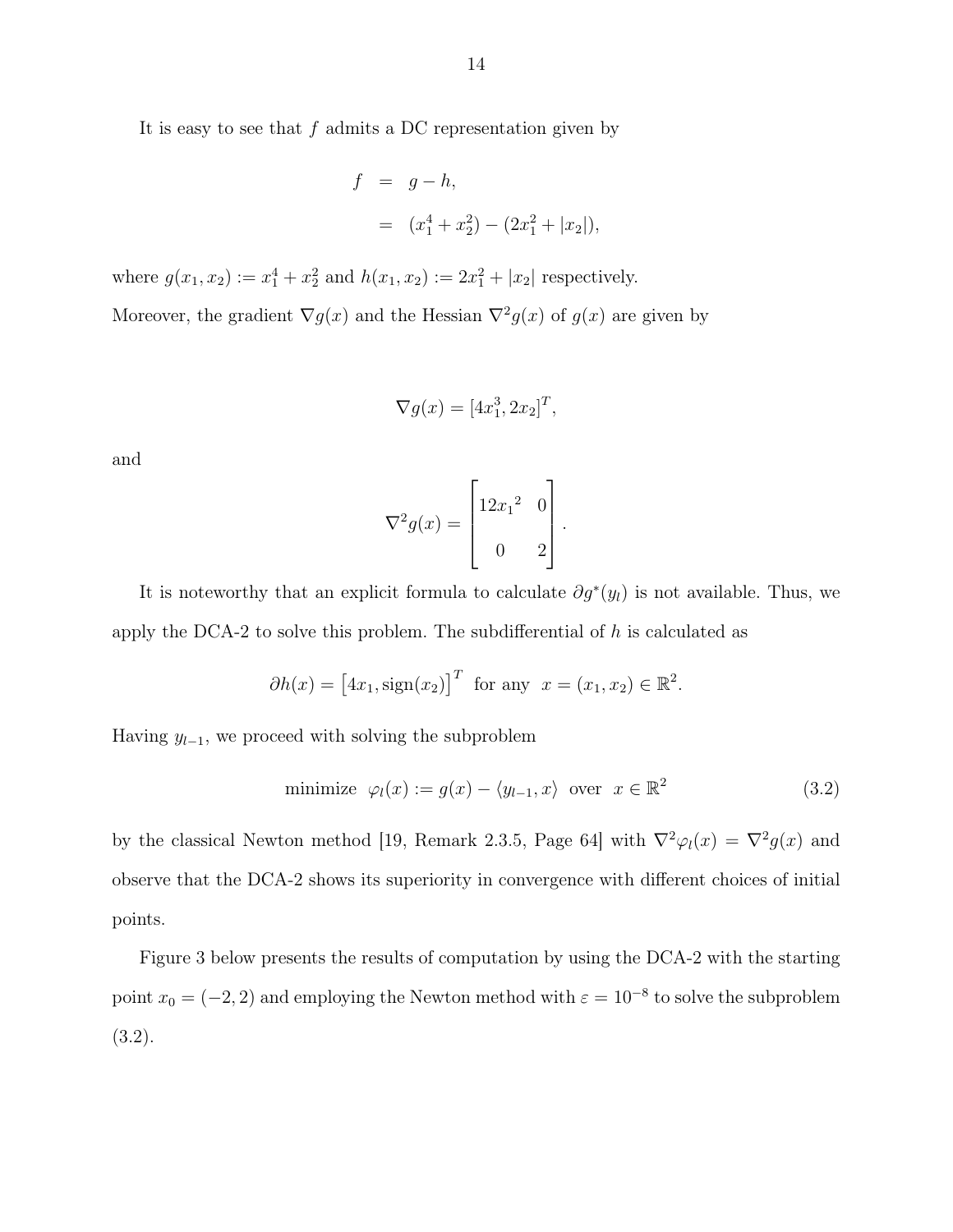

Figure 3: Convergence of the DCA-2.

# Chapter 4 SMOOTH APPROXIMATION BY CONTINUOUS DC PROB-LEMS

Notice that the main challenges for solving the multi-facility location problem (1.1) come from its intrinsic discrete, nonconvex, and nondifferentiable nature.

In this chapter we employ and further develop Nesterov's smoothing technique for the case of multi-facility location problem (1.1). We also enclose the family of DC mixed integer programs obtained in this way into a class of smooth DC problems of continuous optimization. The suggested procedures are efficiently justified by deriving numerical estimates expressed entirely via the given data of the original problem (1.1).

#### 4.1 SMOOTH FORMULATION OF THE OBJECTIVE FUNCTION  $\mathcal F$

We begin by considering the following result which is a direct consequence of Nesterov's smoothing technique given in [12] and [6, Proposition 3.1, Page 8].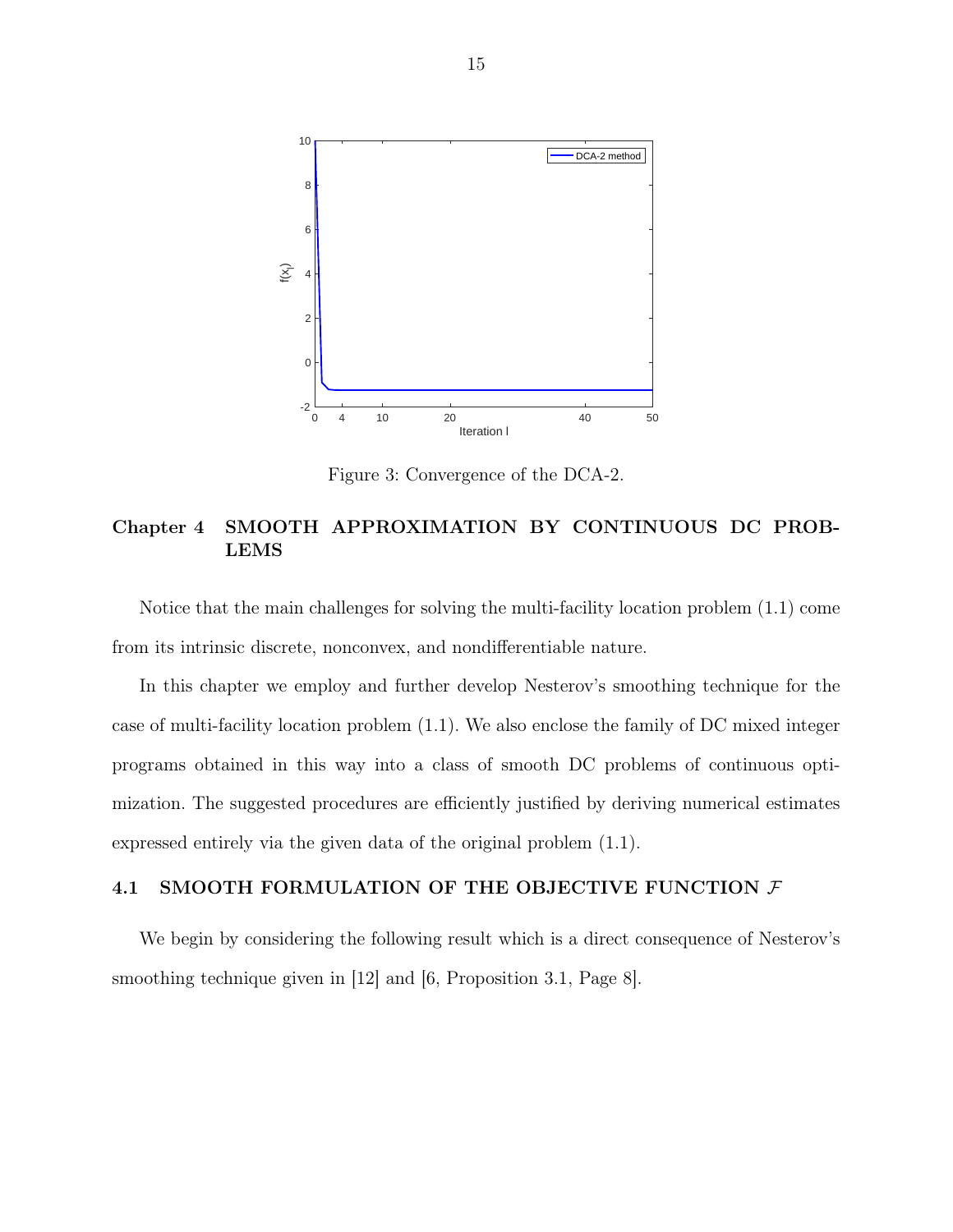**Fact 4.1.** Given any  $a \in \mathbb{R}^d$  and  $\mu > 0$ , a Nesterov smoothing approximation of the function  $f: \mathbb{R}^d \to \mathbb{R}$  defined by

$$
f(x) := \|x - a\|, \quad x \in \mathbb{R}^d,
$$

admits the smooth DC representation

$$
f_{\mu}(x) := \frac{1}{2\mu} \|x - a\|^2 - \frac{\mu}{2} \bigg[ d\bigg(\frac{x - a}{\mu}; \mathcal{B}\bigg) \bigg]^2.
$$

Furthermore, we have the relationships

$$
\nabla f_{\mu}(x) = P\left(\frac{x-a}{\mu}; \mathbb{B}\right)
$$
 and  $f_{\mu}(x) \le f(x) \le f_{\mu}(x) + \frac{\mu}{2}$ ,

where  $\mathbb{B} \subset \mathbb{R}^d$  is the closed unit ball, and where P stands for the Euclidean projection given by  $(2.3)$ .

Using Fact 4.1 we approximate the objective function  $\mathcal F$  in (1.1) by a smooth DC function  $\mathcal{F}_{\mu}$  as  $\mu > 0$  defined as follows:

$$
\mathcal{F}_{\mu}(\mathbf{U}, \mathbf{V}) := \frac{1}{2\mu} \sum_{i=1}^{k} \sum_{j=1}^{n} u_{i,j}^{2} \|a_{j} - v_{i}\|^{2} - \frac{\mu}{2} \sum_{i=1}^{k} \sum_{j=1}^{n} u_{i,j}^{2} \bigg[d\bigg(\frac{a_{j} - v_{i}}{\mu}; \mathcal{B}\bigg)\bigg]^{2},
$$
  
=  $\mathcal{G}_{\mu}(\mathbf{U}, \mathbf{V}) - \mathcal{H}_{\mu}(\mathbf{U}, \mathbf{V}),$ 

where  $\mathcal{G}_{\mu}, \mathcal{H}_{\mu} : \mathbb{R}^{k \times n} \times \mathbb{R}^{k \times d} \to \mathbb{R}$  are given by

$$
G_{\mu}(\mathbf{U}, \mathbf{V}) := \frac{1}{2\mu} \sum_{i=1}^{k} \sum_{j=1}^{n} u_{i,j}^{2} \|a_{j} - v_{i}\|^{2},
$$
  

$$
\mathcal{H}_{\mu}(\mathbf{U}, \mathbf{V}) := \frac{\mu}{2} \sum_{i=1}^{k} \sum_{j=1}^{n} u_{i,j}^{2} \bigg[d\bigg(\frac{a_{j} - v_{i}}{\mu}; \mathcal{B}\bigg)\bigg]^{2}.
$$

This leads us to the construction of the following family of smooth approximations of the main problem (1.1) defined as

minimize 
$$
\mathcal{F}_{\mu}(\mathbf{U}, \mathbf{V}) := \mathcal{G}_{\mu}(\mathbf{U}, \mathbf{V}) - \mathcal{H}_{\mu}(\mathbf{U}, \mathbf{V})
$$
 as  $\mu > 0$   
\nsubject to  $\mathbf{U} \in \mathcal{U} = \Delta^n \cap \{0, 1\}^{k \times n}$  and  $\mathbf{V} \in \mathbb{R}^{k \times d}$ , (4.1)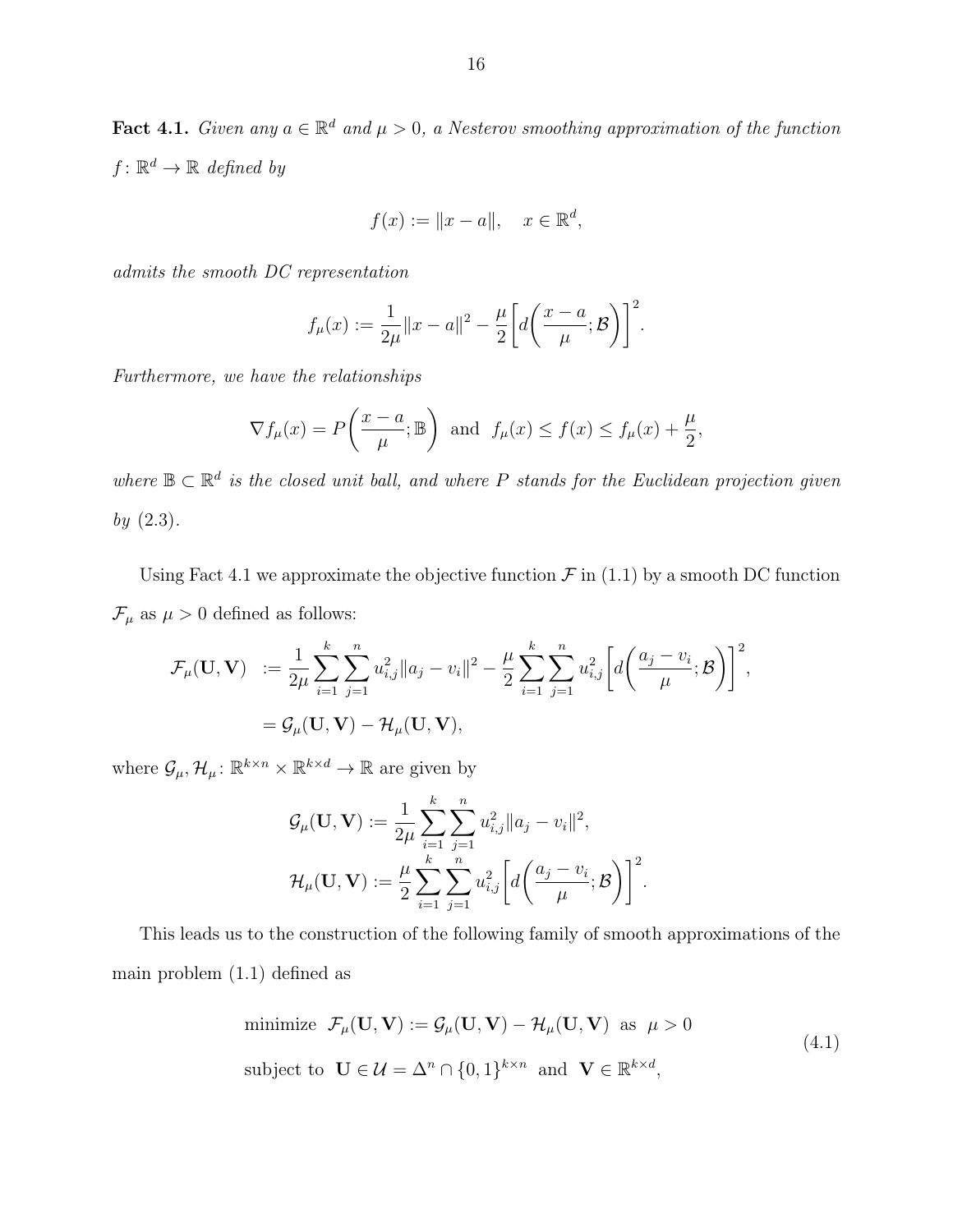where  $\Delta^n$  is the the nth Cartesian degree of the  $(k-1)$ -simplex  $\Delta := \{y \in$  $[0,1]^k \mid \sum_{i=1}^k y_i = 1$ , which is a subset of  $\mathbb{R}^k$ .

#### 4.2 WELL-POSEDNESS AND CONTINUOUS FORMULATION

We observe that for each  $\mu > 0$  problem (4.1) is of *discrete optimization*, while our intention is to convert it to a family of problems of *continuous optimization* for which we are going to develop and implement a DCA-based algorithm in Chapter 5.

In this section we derive two results, which justifies such a reduction. The following Theorem 4.2 allows us to verify the *existence* of optimal solutions to the constrained optimization problems that appear in this procedure. It is required for having well-posedness of the algorithm construction.

**Theorem 4.2.** Let  $(\overline{U}, \overline{V})$  be an optimal solution to problem (4.1). Then for any  $\mu > 0$ we have  $\overline{\mathbf{V}} \in \mathcal{B}$ , where  $\mathcal{B} := \prod_{i=1}^k B_i$  is the Cartesian product of the k Euclidean balls  $B_i$ centered at  $0 \in \mathbb{R}^d$  with radius  $r := \sqrt{\sum_{j=1}^n ||a_j||^2}$  that contains the optimal centers  $\bar{v}_i$  for each index  $i = 1, \ldots, k$ .

Proof. We can clearly rewrite the objective function in (4.1) in the form

$$
\mathcal{F}_{\mu}(\mathbf{U}, \mathbf{V}) = \frac{1}{2\mu} \sum_{i=1}^{k} \sum_{j=1}^{n} u_{i,j} \|a_j - v_i\|^2 - \frac{\mu}{2} \sum_{i=1}^{k} \sum_{j=1}^{n} u_{i,j} \left[ d \left( \frac{a_j - v_i}{\mu}; \mathcal{B} \right) \right]^2 \tag{4.2}
$$

due to interchangeability between  $u_{i,j}^2$  and  $u_{i,j}$ .

Observe that  $\mathcal{F}_{\mu}(\mathbf{U}, \mathbf{V})$  is differentiable on  $R^{k \times n} \times \mathbb{R}^{k \times d}$ . Employing Fact 2.15 with respect to V gives us  $\nabla_{\mathbf{V}}\mathcal{F}_{\mu}(\overline{\mathbf{U}}, \overline{\mathbf{V}}) = 0$ . To calculate this partial gradient, we need some clarification for the second term in (4.2), which is differentiable as a whole while containing the nonsmooth distance function (2.2).

The convexity of the distance function in the setting of (4.2) allows us to apply the subdifferential calculation of convex analysis [20, Theorem 2.39, Page 57] and to combine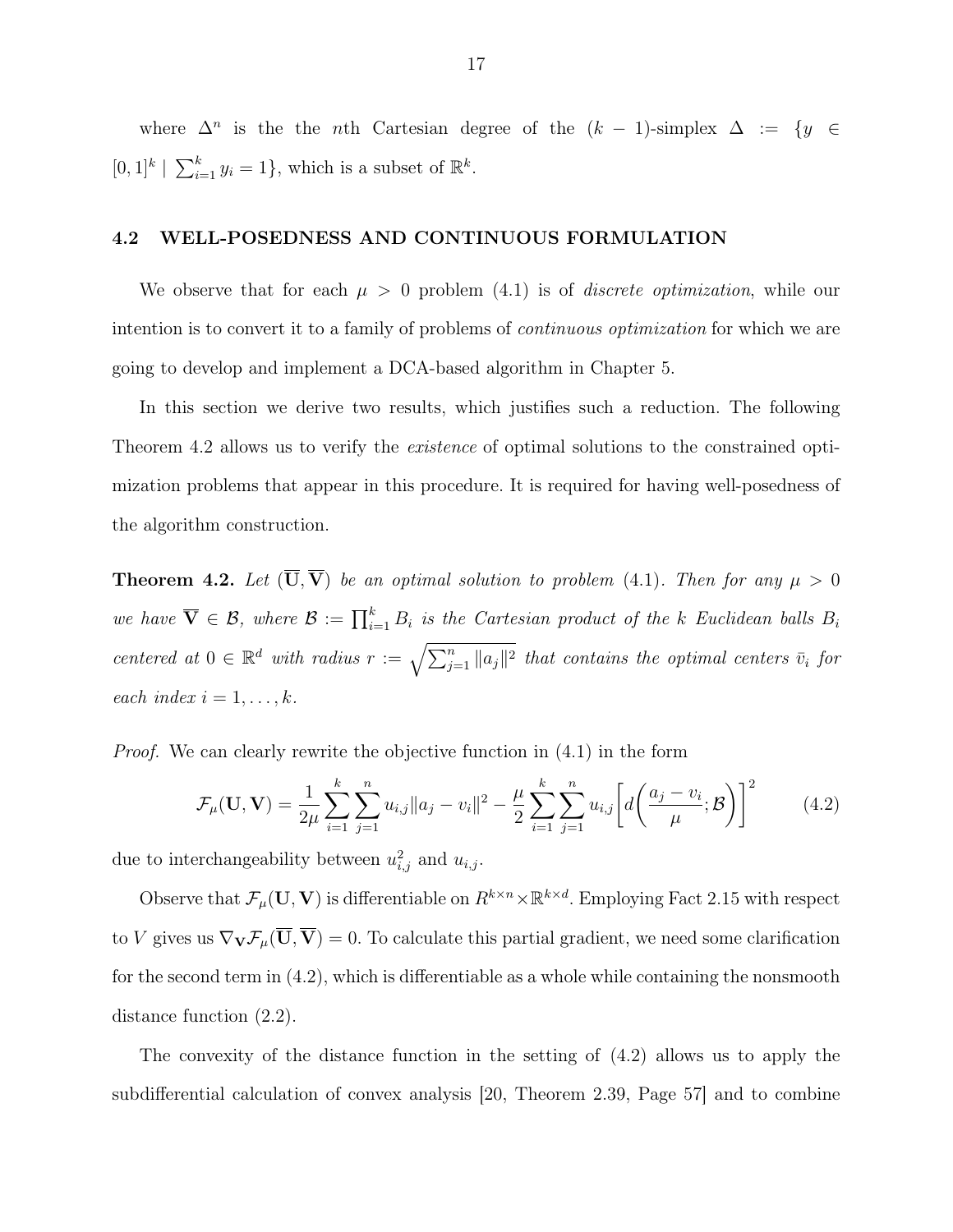it with an appropriate chain rule to handle the composition in (4.2). Observe that the squared distance function in (4.2) is the composition of the nondecreasing convex function  $\varphi(t) := t^2$  on  $[0, \infty)$  and the distance function to the ball  $\mathcal{B}$ . Thus, the chain rule from [20, Corollary 2.62, Page 73 is applicable. Hence, we obtain  $d^2(\cdot;\mathcal{B})$  is differentiable with

$$
\nabla d^2(x; \mathcal{B}) = 2[x - P(x; \mathcal{B})] \text{ for } x \in \mathbb{R}^d.
$$
 (4.3)

Using (4.3), we consider the following two cases:

**Case 1:**  $(a_j - \bar{v}_i)/\mu \in \mathcal{B}$  for the fixed indices  $i \in \{1, ..., k\}$  and  $j \in \{1, ..., n\}$ . Then

$$
\nabla d^2\bigg(\frac{a_j-\bar{v}_i}{\mu};\mathcal{B}\bigg)=\{0\},\,
$$

which gives us

$$
\frac{\partial \mathcal{F}_{\mu}}{\partial v_i}(\overline{\mathbf{U}}, \overline{\mathbf{V}}) = \frac{1}{\mu} \sum_{j=1}^n \overline{u}_{i,j}(\overline{v}_i - a_j), \quad i = 1, \dots, k,
$$

for the corresponding partial derivatives of  $\mathcal{F}_{\mu}$ .

**Case 2:**  $(a_j - \bar{v}_i)/\mu \notin \mathcal{B}$  for the fixed indices  $i \in \{1, ..., k\}$  and  $j \in \{1, ..., n\}$ . In this case we have

$$
\frac{\partial \mathcal{F}_{\mu}}{\partial v_i}(\overline{\mathbf{U}}, \overline{\mathbf{V}}) = \frac{1}{2\mu} \sum_{j=1}^n \bar{u}_{i,j} 2(\bar{v}_i - a_j) + \sum_{j=1}^n \bar{u}_{i,j} \left[ \frac{a_j - \bar{v}_i}{\mu} - P \left( \frac{a_j - \bar{v}_i}{\mu}; \mathcal{B} \right) \right]
$$
  
\n
$$
= \frac{1}{\mu} \sum_{j=1}^n \bar{u}_{i,j} (\bar{v}_i - a_j) + \sum_{j=1}^n \bar{u}_{i,j} \left[ \frac{a_j - \bar{v}_i}{\mu} - \left( \frac{a_j - \bar{v}_i}{\|a_j - \bar{v}_i\|} \right) \right]
$$
  
\n
$$
= \frac{1}{\|a_j - \bar{v}_i\|} \sum_{j=1}^n \bar{u}_{i,j} (\bar{v}_i - a_j).
$$

Thus in both cases above it follows from the stationary condition  $\nabla_{\mathbf{V}}\mathcal{F}_{\mu}(\overline{\mathbf{U}}, \overline{\mathbf{V}}) = 0$  that

$$
\bar{v}_i = \frac{\sum_{j=1}^n \bar{u}_{i,j} a_j}{\sum_{j=1}^n \bar{u}_{i,j}} \text{ for all } i = 1, \dots, k,
$$

since we have  $\sum_{n=1}^{\infty}$  $j=1$  $\bar{u}_{i,j} > 0$  due to the nonemptiness of the clusters.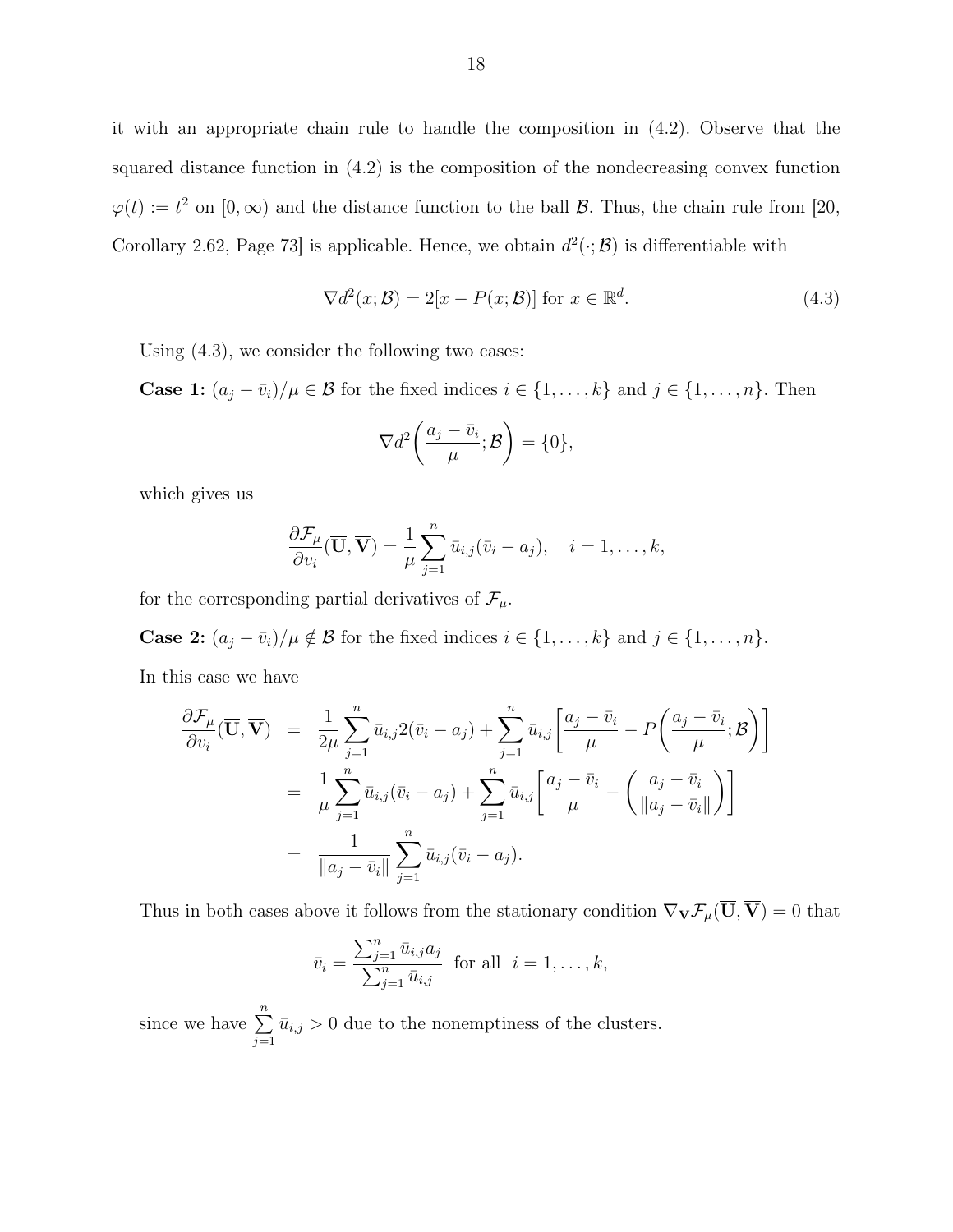Finally, employing the classical Cauchy-Schwarz inequality leads us to the estimates

$$
\|\bar{v}_i\|^2 \le \frac{\left(\sum_{j=1}^n \bar{u}_{i,j}a_j\right)^2}{\left(\sum_{j=1}^n \bar{u}_{i,j}\right)^2} \le \sum_{j=1}^n \|a_j\|^2 := r^2,
$$

which therefore verify all the conclusions of the theorem.  $\Box$ 

Our next step is to enclose each discrete optimization problem (4.1) into the corresponding one of continuous optimization. For the reader's convenience if no confusion arises, we keep the same notation U for all the  $k \times n$ -matrices without the discrete restrictions on their entries.

We now define the function  $\mathcal{P} \colon \mathbb{R}^{k \times n} \to \mathbb{R}$  by

$$
\mathcal{P}(\mathbf{U}) := \sum_{i=1}^k \sum_{j=1}^n u_{i,j} (1 - u_{i,j}) \text{ for all } \mathbf{U} \in \mathbb{R}^{k \times n},
$$

and observe that this function is concave on  $\mathbb{R}^{k \times n}$  with  $\mathcal{P}(\mathbf{U}) \geq 0$  whenever  $\mathbf{U} \in \Delta^n$ . Furthermore, we have the representations

$$
\mathcal{U} = \{ \mathbf{U} \in \Delta^n \mid \mathcal{P}(\mathbf{U}) = 0 \} = \{ \mathbf{U} \in \Delta^n \mid \mathcal{P}(\mathbf{U}) \le 0 \}
$$
(4.4)

for the set of feasible  $k \times n$ -matrices U in the original problem (1.1). Employing further the standard penalty function method [7, Theorem 1, Page 392] allows us to eliminate the most involved constraint on U in  $(4.4)$  given by the function P. Taking the penalty parameter  $\alpha > 0$  sufficiently large and using the smoothing parameter  $\mu > 0$  sufficiently small, we consider the following family of continuous optimization problems:

minimize 
$$
\mathcal{F}_{\mu}(\mathbf{U}, \mathbf{V}) + \alpha \mathcal{P}(\mathbf{U}) = \mathcal{G}_{\mu}(\mathbf{U}, \mathbf{V}) - \mathcal{H}_{\mu}(\mathbf{U}, \mathbf{V}) + \alpha \mathcal{P}(\mathbf{U})
$$
  
subject to  $\mathbf{U} \in \Delta^n$  and  $\mathbf{V} \in \mathcal{B}$ . (4.5)

Observe that Theorem 4.2 ensures the existence of feasible solutions to problem (4.5) and hence optimal solutions to this problem by the classical Weierstrass theorem due to the continuity of the objective functions therein and the compactness of the constraints sets  $\Delta^n$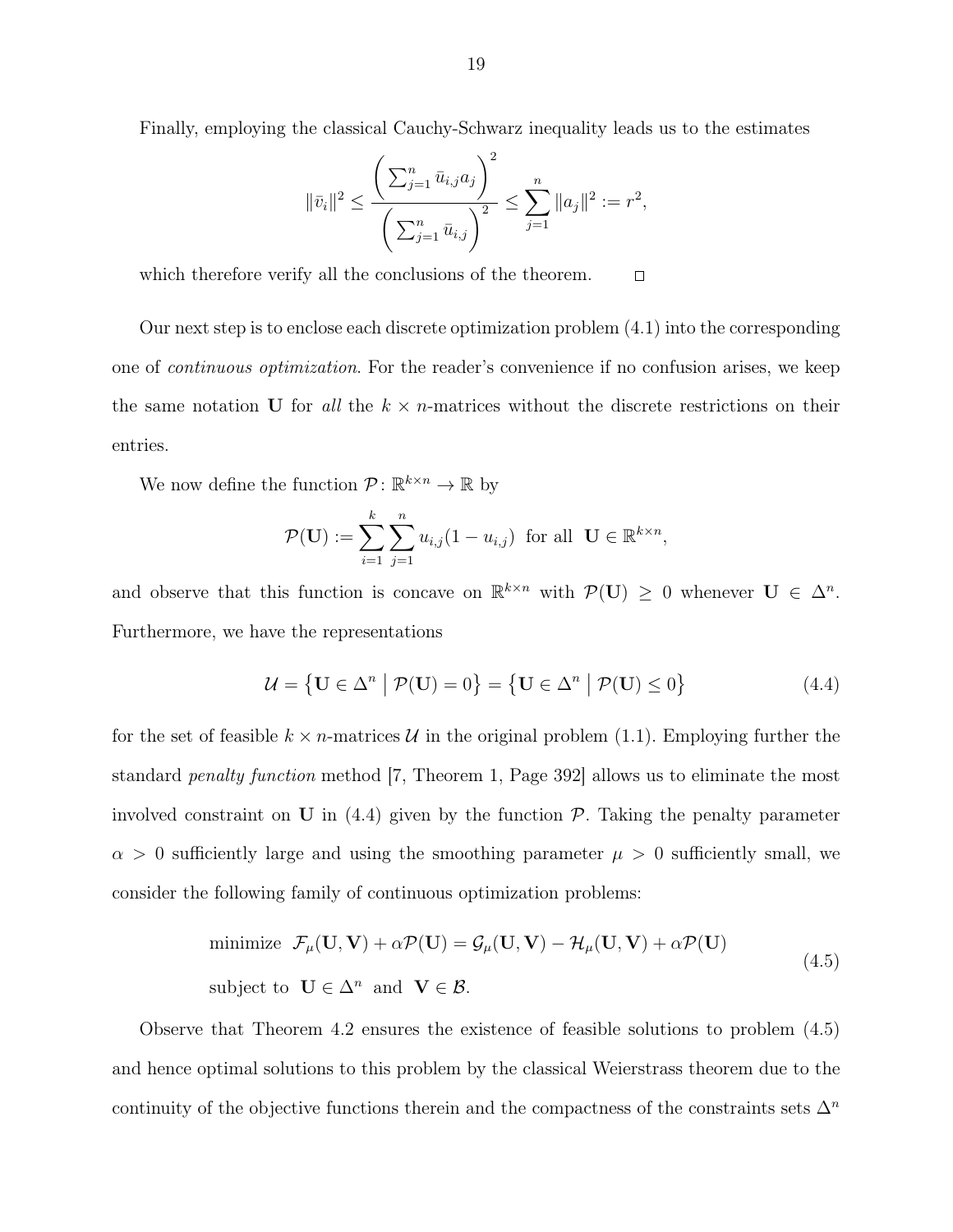and B.

We now introduce yet another parameter  $\rho > 0$  ensuring a DC representation of the objective function in (4.5) as follows:

$$
\mathcal{F}_{\mu}(\mathbf{U}, \mathbf{V}) + \alpha \mathcal{P}(\mathbf{U}) = \frac{\rho}{2} ||(\mathbf{U}, \mathbf{V})||^2 - \left(\frac{\rho}{2} ||(\mathbf{U}, \mathbf{V})||^2 - \mathcal{F}_{\mu}(\mathbf{U}, \mathbf{V}) - \alpha \mathcal{P}(\mathbf{U})\right)
$$
  
\n
$$
= \frac{\rho}{2} ||(\mathbf{U}, \mathbf{V})||^2 - \left(\frac{\rho}{2} ||(\mathbf{U}, \mathbf{V})||^2 - \mathcal{G}_{\mu}(\mathbf{U}, \mathbf{V}) + \mathcal{H}_{\mu}(\mathbf{U}, \mathbf{V}) - \alpha \mathcal{P}(\mathbf{U})\right)
$$
  
\n
$$
= : \mathcal{G}(\mathbf{U}, \mathbf{V}) - \mathcal{H}(\mathbf{U}, \mathbf{V}),
$$

where the function  $\mathcal{G}(\mathbf{U}, \mathbf{V}) := \frac{\rho}{2}$ 2  $\Vert (U, V) \Vert^2$  is obviously convex, and

$$
\mathcal{H}(\mathbf{U},\mathbf{V}):=\frac{\rho}{2}\|(\mathbf{U},\mathbf{V})\|^2-\mathcal{G}_\mu(\mathbf{U},\mathbf{V})+\mathcal{H}_\mu(\mathbf{U},\mathbf{V})-\alpha\mathcal{P}(\mathbf{U}).
$$

Since  $\mathcal{H}_{\mu}(\mathbf{U}, \mathbf{V}) - \alpha \mathcal{P}(\mathbf{U})$  is also convex as  $\alpha > 0$ , we are going to show that for any given number  $\mu > 0$  it is possible to determine the values of the parameter  $\rho > 0$  such that the function  $\frac{\rho}{2}$ 2  $\|(U, V)\|^2 - \mathcal{G}_{\mu}(U, V)\)$  is convex under an appropriate choice of  $\rho$ . This would yield the convexity of  $\mathcal{H}(\mathbf{U}, \mathbf{V})$  and therefore would justify a desired representation of the objective function in (4.5). The following result gives us a precise meaning of this statement, which therefore verifies the required reduction of  $(4.5)$  to a DC continuous optimization.

#### Theorem 4.3. The function

$$
\mathcal{G}_1(\mathbf{U}, \mathbf{V}) := \frac{\rho}{2} ||(\mathbf{U}, \mathbf{V})||^2 - \mathcal{G}_{\mu}(\mathbf{U}, \mathbf{V})
$$
\n(4.6)

is convex on  $\Delta^n \times \mathcal{B}$  provided that

where  $\xi := r + \max_{1 \leq j \leq n}$ 

$$
\rho \ge \frac{n}{2\mu} \left[ \left( 1 + \frac{1}{n} \xi^2 \right) + \sqrt{\left( 1 + \frac{1}{n} \xi^2 \right)^2 + \frac{12}{n} \xi^2} \right],
$$
\n(4.7)\n
$$
\|a_j\| \text{ and } r := \sqrt{\sum_{j=1}^n \|a_j\|^2}.
$$

*Proof.* Consider the function  $G_1(U, V)$  defined in (4.6) for all  $(U, V) \in \Delta^n \times \mathcal{B}$  and deduce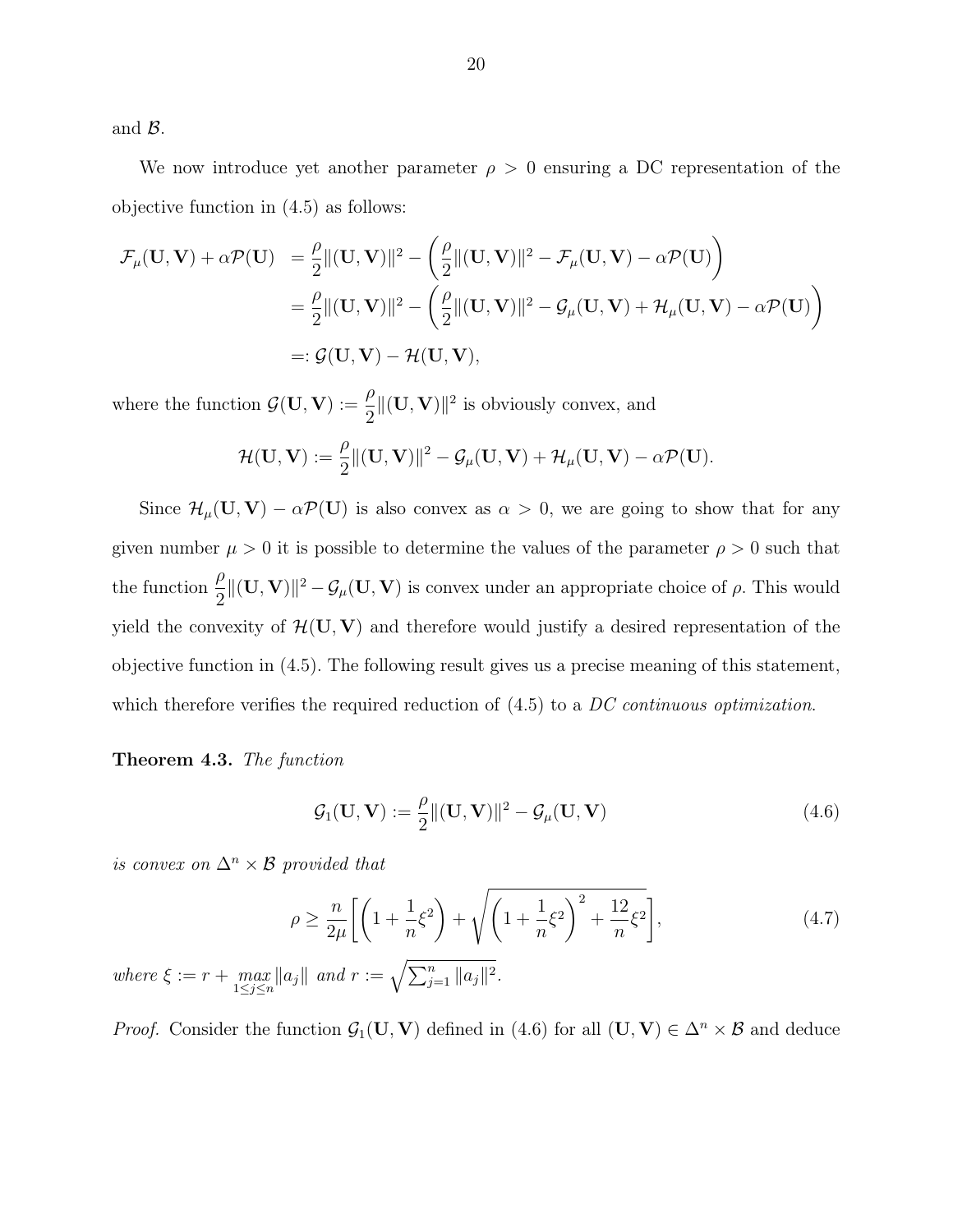by elementary transformations directly from its construction that

$$
G_1(\mathbf{U}, \mathbf{V}) = \frac{\rho}{2} ||(\mathbf{U}, \mathbf{V})||^2 - \mathcal{G}_{\mu}(\mathbf{U}, \mathbf{V})
$$
  
\n
$$
= \frac{\rho}{2} ||(\mathbf{U}, \mathbf{V})||^2 - \frac{1}{2\mu} \sum_{i=1}^k \sum_{j=1}^n u_{i,j}^2 ||a_j - v_i||^2
$$
  
\n
$$
= \frac{\rho}{2} ||\mathbf{U}||^2 + \frac{\rho}{2} ||\mathbf{V}||^2 - \frac{1}{2\mu} \sum_{i=1}^k \sum_{j=1}^n u_{i,j}^2 ||a_j - v_i||^2
$$
  
\n
$$
= \frac{\rho}{2} \sum_{i=1}^k \sum_{j=1}^n u_{i,j}^2 + \frac{\rho}{2n} \sum_{i=1}^k \sum_{j=1}^n ||v_i||^2 - \frac{1}{2\mu} \sum_{i=1}^k \sum_{j=1}^n u_{i,j}^2 ||a_j - v_i||^2
$$
  
\n
$$
= \sum_{i=1}^k \sum_{j=1}^n \frac{\rho}{2} u_{i,j}^2 + \frac{\rho}{2n} ||a_j - v_i||^2 + \frac{\rho}{n} \langle a_j, v_i \rangle - \frac{\rho}{2n} ||a_j||^2 - \frac{1}{2\mu} u_{i,j}^2 ||a_j - v_i||^2.
$$

Next we define the functions  $\gamma_{i,j} : \mathbb{R} \times \mathbb{R}^d \to \mathbb{R}$  for all  $i = 1, \ldots, k$  and  $j = 1, \ldots, n$  by

$$
\gamma_{i,j}(u_{i,j}, v_i) := \frac{\rho}{2} u_{i,j}^2 + \frac{\rho}{2n} \|a_j - v_i\|^2 - \frac{1}{2\mu} u_{i,j}^2 \|a_j - v_i\|^2 \tag{4.8}
$$

and show that each of these functions are convex on the set  $\{u_{i,j} \in [0,1], ||v_i|| \leq r\}$ , where  $r>0$  is taken from Theorem 4.2.

To proceed, consider the Hessian matrix of each function in (4.8) given by

$$
J_{\gamma_{i,j}}(u_{i,j}, v_i) := \begin{bmatrix} \rho - \frac{1}{\mu} ||a_j - v_i||^2 & -\frac{2}{\mu} u_{i,j}(v_i - a_j) \\ -\frac{2}{\mu} u_{i,j}(v_i - a_j) & \frac{\rho}{n} - \frac{1}{\mu} u_{i,j}^2 \end{bmatrix}
$$

and calculate its determinant  $\det(J_{\gamma_{i,j}}(u_{i,j}, v_i))$  by

$$
\det(J_{\gamma_{i,j}}(u_{i,j}, v_i)) := \left(\rho - \frac{1}{\mu} \|a_j - v_i\|^2\right) \left(\frac{\rho}{n} - \frac{1}{\mu} u_{i,j}^2\right) - \frac{4}{\mu^2} u_{i,j}^2 (v_i - a_j)^T (v_i - a_j)
$$

$$
= \frac{\rho^2}{n} - \rho \left(\frac{u_{i,j}^2}{\mu} + \frac{1}{n\mu} \|v_i - a_j\|^2\right) - \frac{3u_{i,j}^2}{\mu^2} \|v_i - a_j\|^2.
$$

It follows from the well-known second-order characterization of convexity [20, Theorem 2.42, Page 60] that the function  $\gamma_{i,j}(u_{i,j}, v_i)$  is convex on  $\{u_{i,j} \in [0,1], ||v_i|| \leq r\}$  if  $\det(J_{\gamma_{i,j}}(u_{i,j}, v_i)) \geq 0$ . Using [9, Theorem 1] gives us the estimate

$$
\det (J_{\gamma_{i,j}}(u_{i,j},v_i)) \geq \frac{\rho^2}{n} - \rho \bigg(\frac{1}{\mu} + \frac{1}{n\mu} ||v_i - a_j||^2\bigg) - \frac{3}{\mu^2} ||v_i - a_j||^2.
$$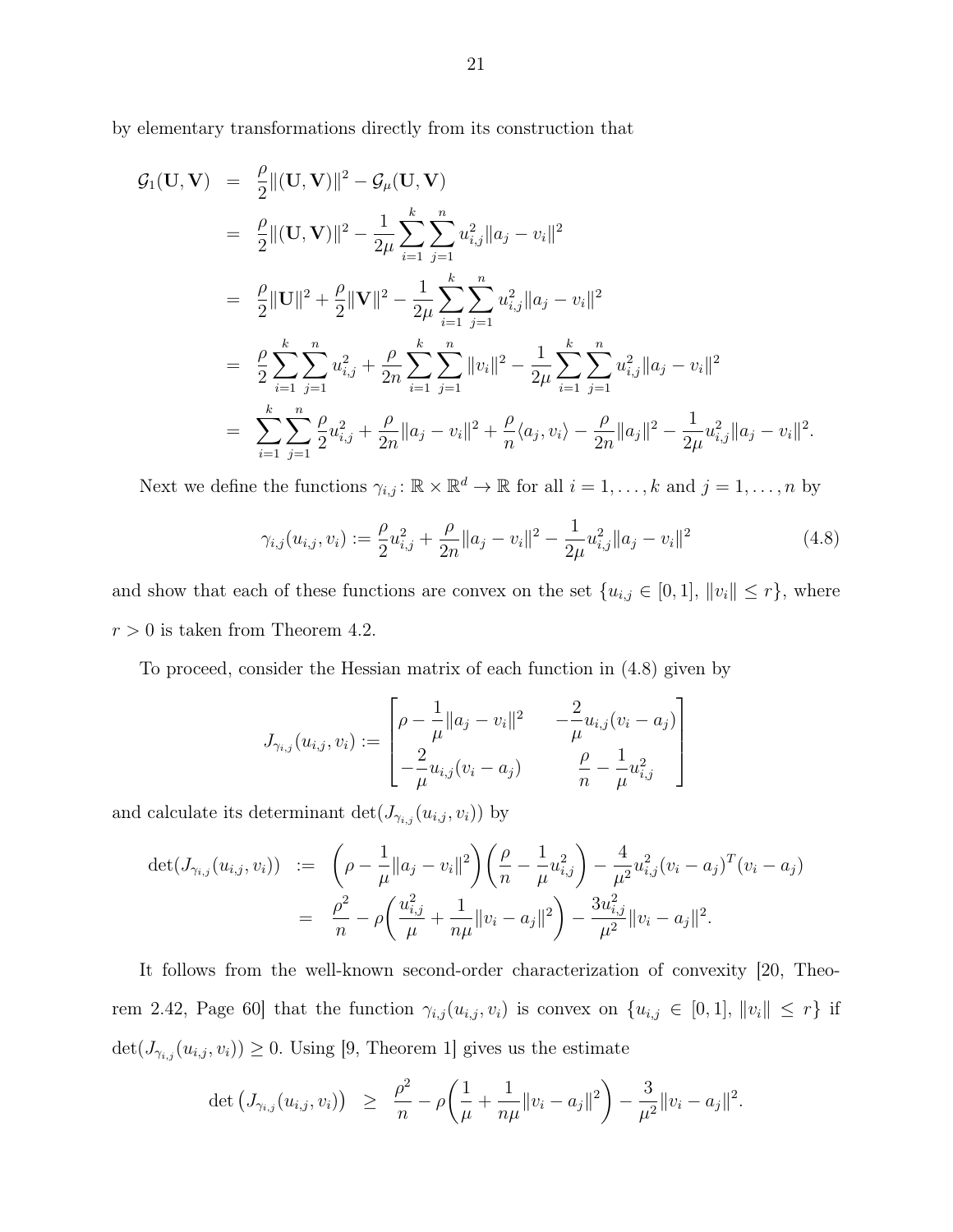Furthermore, from the construction of B in Theorem 4.2 we get that  $0 < ||v_i - a_j|| \le$  $||v_i|| + ||a_j|| \le r + \max_{1 \le j \le n} ||a_j|| =: \xi$ , and therefore

$$
\det \left( J_{\gamma_{i,j}}(u_{i,j}, v_i) \right) \ge \frac{\rho^2}{n} - \frac{\rho}{\mu} \left( 1 + \frac{1}{n} \xi^2 \right) - \frac{3}{\mu^2} \xi^2,
$$
\n(4.9)

which allows us to deduce from the aforementioned condition for convexity of  $\gamma_{i,j}(u_{i,j}, v_i)$ that we do have convexity if  $\rho$  satisfies the estimate (4.7).  $\Box$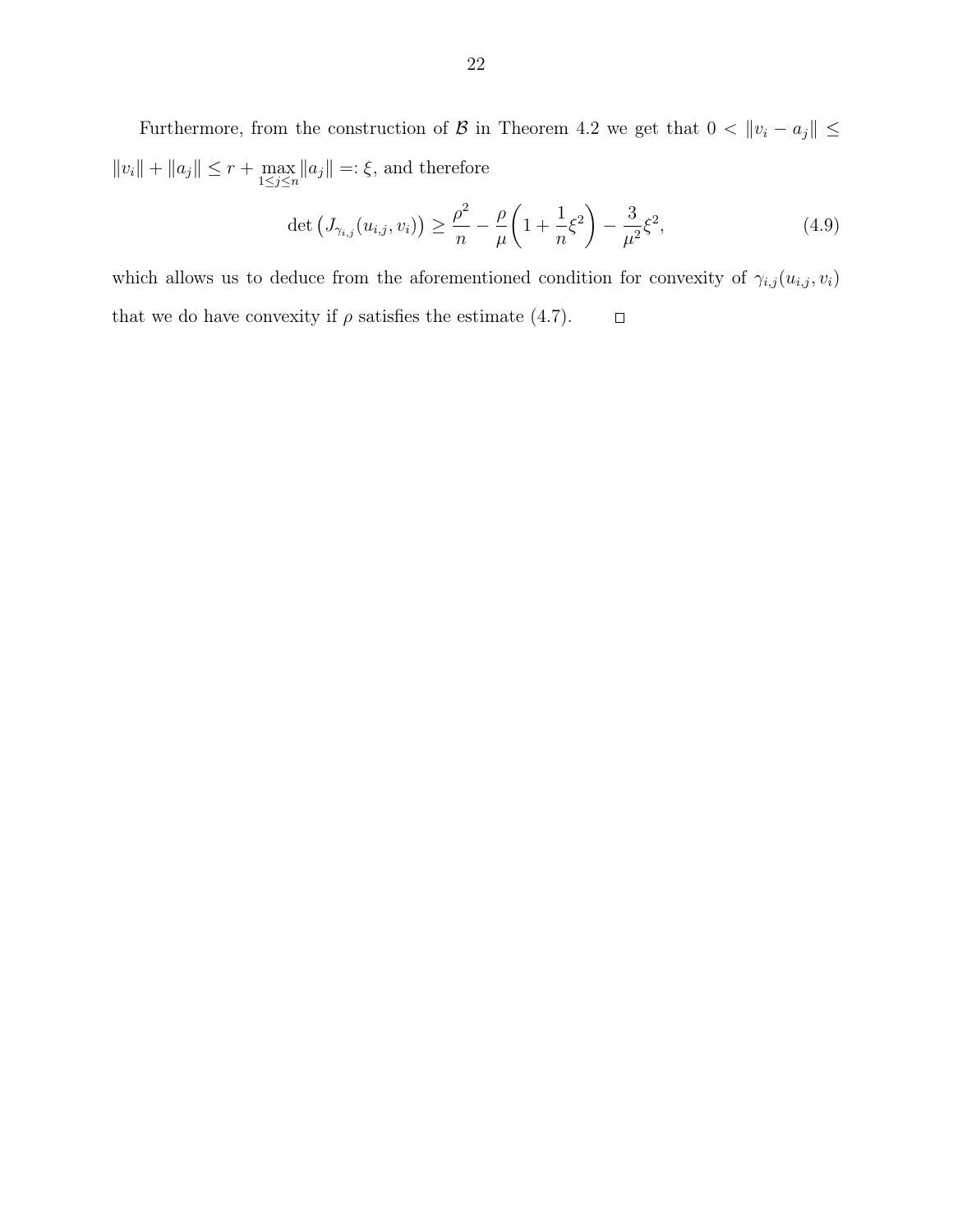#### Chapter 5 ALGORITHM DESIGN AND IMPLEMENTATION

Based on the developments presented in the previous sections and using the established smooth DC structure of problem (4.5) with the subsequent  $\rho$ -parameterization of the objective function therein as  $\mathcal{G}(\mathbf{U}, \mathbf{V}) - \mathcal{H}(\mathbf{U}, \mathbf{V})$ , we are now ready to propose and implement a new algorithm for solving this problem involving both DCA-2 and Nesterov's smoothing.

#### 5.1 THE SOLUTION ALGORITHM

To proceed, let us present the problem under consideration in the equivalent unconstrained format by using the infinite penalty via the indicator function:

minimize 
$$
\frac{\rho}{2} ||(\mathbf{U}, \mathbf{V})||^2 - \mathcal{H}(\mathbf{U}, \mathbf{V}) + \delta_{\Delta \times \mathcal{B}}(\mathbf{U}, \mathbf{V})
$$
  
subject to  $(\mathbf{U}, \mathbf{V}) \in \mathbb{R}^{k \times n} \times \mathbb{R}^{k \times d}$ , (5.1)

where  $\mathcal{B}, \Delta$ , and  $\rho$  are taken from Section Chapter 4.

We first explicitly compute the gradient of the convex function  $\mathcal{H}(\mathbf{U}, \mathbf{V})$  in (5.1). Denoting

$$
[\mathcal{Y}, \mathcal{Z}] := \nabla \mathcal{H}(\mathbf{U}, \mathbf{V}) = \nabla \left( \frac{\rho}{2} ||(\mathbf{U}, \mathbf{V})||^2 - \frac{1}{2\mu} \sum_{i=1}^k \sum_{j=1}^n u_{i,j}^2 ||a_j - v_i||^2 + \frac{\mu}{2} \sum_{i=1}^k \sum_{j=1}^n u_{i,j}^2 \left[ d \left( \frac{a_j - v_i}{\mu}; \mathcal{B} \right) \right]^2 - \alpha \sum_{i=1}^k \sum_{j=1}^n u_{i,j} (1 - u_{i,j}) \right),
$$

we have

$$
\mathcal{Y} = \nabla \mathcal{H}_{\mathbf{U}}(\mathbf{U}, \mathbf{V}),
$$
  
and 
$$
\mathcal{Z} = \nabla \mathcal{H}_{\mathbf{V}}(\mathbf{U}, \mathbf{V}),
$$

respectively.

Thus for each  $i = 1, \ldots, k$  and  $j = 1, \ldots, n$  the  $(j, i)$ −entry of the matrix  $\mathcal Y$  and the *i*th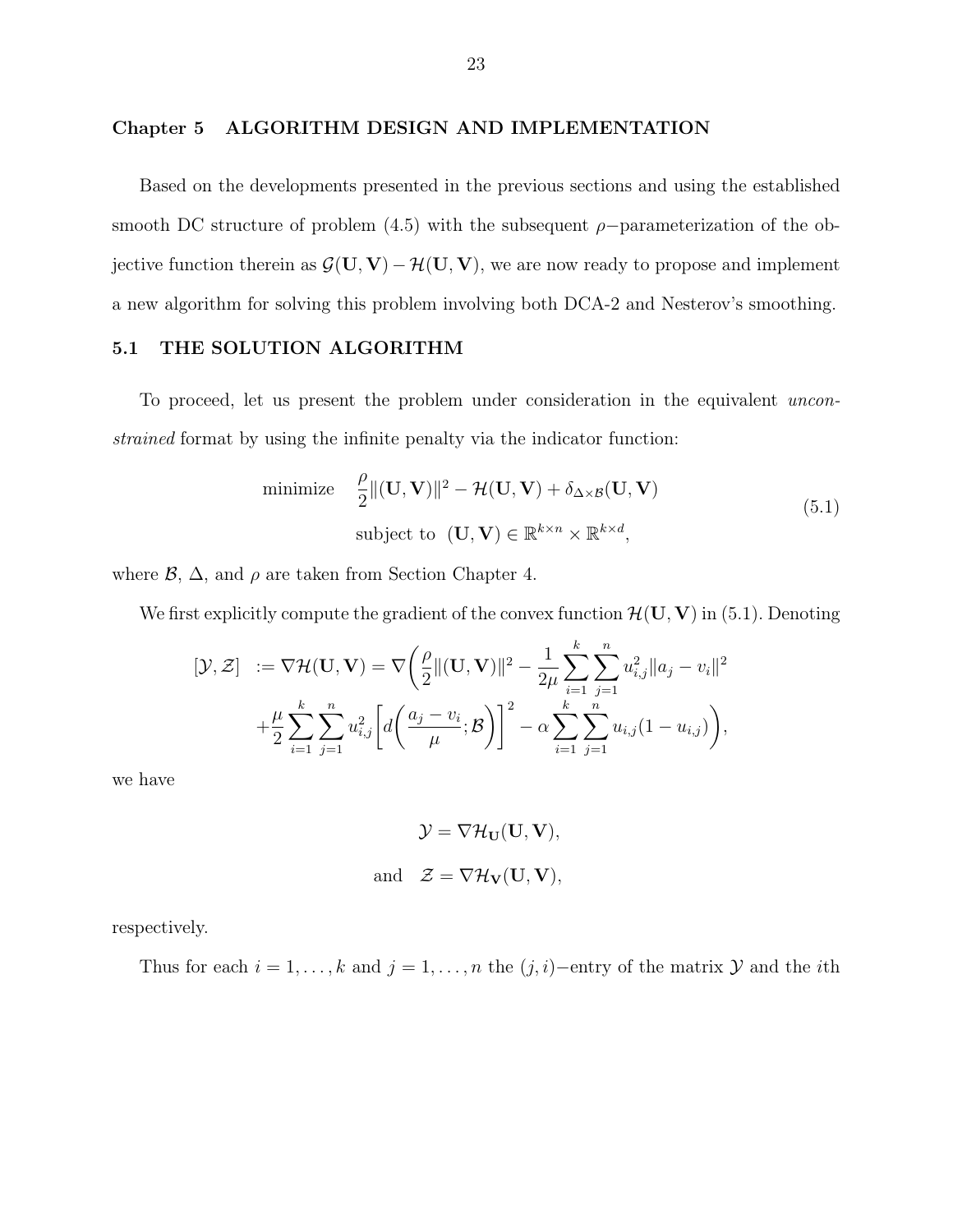row of the matrix  $\mathcal Z$  are given by

$$
\mathcal{Y}_{j,i} := \rho u_{i,j} - \frac{u_{i,j}}{\mu} \|a_j - v_i\|^2 + \mu u_{i,j} \left[ d \left( \frac{a_j - v_i}{\mu}; \mathcal{B} \right) \right]^2 + 2 \alpha u_{i,j} - \alpha,
$$
  

$$
\mathcal{Z}_i := \rho v_i - \frac{1}{\mu} \sum_{j=1}^n u_{i,j}^2 (v_i - a_j) - \sum_{j=1}^n u_{i,j}^2 \left[ \frac{a_j - v_i}{\mu} - P \left( \frac{a_j - v_i}{\mu}; \mathcal{B} \right) \right],
$$

respectively.

We now describe the proposed algorithm for solving the DC program (5.1) and hence the original problem (1.1) of multi-facility location. The symbols  $\mathcal{Y}_{[j,:]}^{l-1}$  and  $\mathcal{Z}_i^{l-1}$  $i^{l-1}$  in this description represents the jth row of the matrix  $\mathcal Y$  and the *i*th row of the matrix  $\mathcal Z$  at the *lth* iteration, respectively. Accordingly we use the symbols  $\mathbf{U}_{[:,j]}^l$  and  $\mathbf{V}_i^l$ . We also recall that the Frobenius norm of the matrices in this algorithm is defined in (2.5).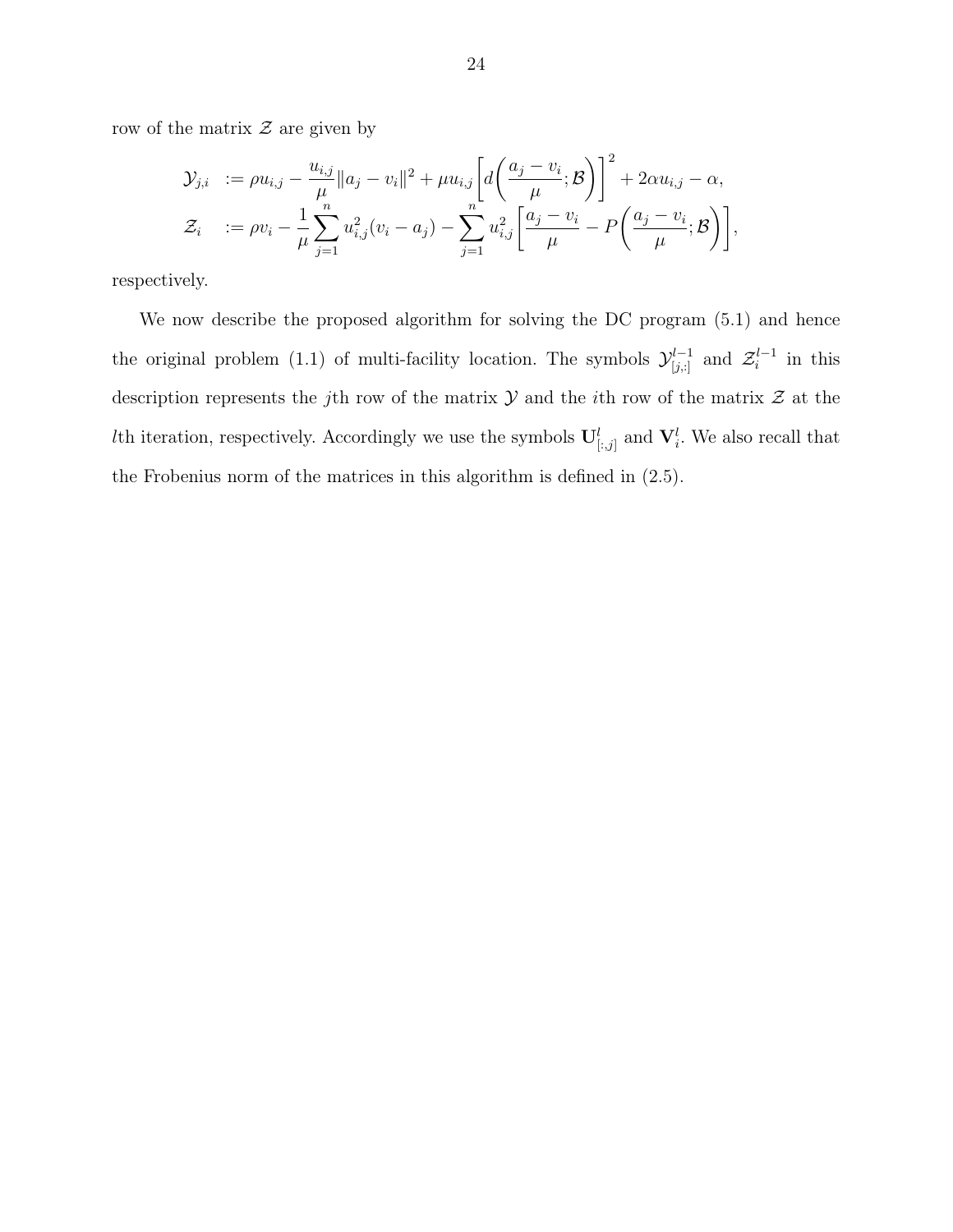Algorithm 3: Solving Multi-facility Location Problems.

INPUT: **X** (the dataset),  $V^0$  (initial centers), ClusterNum (number of clusters),  $\mu > 0$ ,  $\beta$  (scaling parameter) > 0,  $N \in \mathbb{N}$ INITIALIZATION:  $U^0$ ,  $\varepsilon > 0$ ,  $\mu_f$  (minimum threshold for  $\mu$ )  $> 0$ ,  $\alpha > 0$ ,  $\rho > 0$ , tol (tolerance parameter)  $= 1$ while tol >  $\varepsilon$  and  $\mu > \mu_f$ for  $l = 1, 2, ..., N$ For  $1\leq i\leq k$  and  $1\leq j\leq n$  compute  $\mathcal{Y}_{j,i}^{l-1} := \rho u_{i,j}^{l-1}$   $u_{i,i}^{l-1}$ i,j  $\mu$  $||a_j - v_i^{l-1}$  $\binom{l-1}{i}$  $2 + \mu u_{i,j}^{l-1} \left[ d \right]$  $\int a_j - v_i^{l-1}$ i  $\mu$ ; B  $\setminus$ <sup>2</sup>  $+ 2\alpha u_{i,j}^{l-1} - \alpha,$  $\mathcal{Z}_i^{l-1}$  $\mu_i^{l-1} := \rho v_i^{l-1} - \frac{1}{n}$  $\mu$  $\sum_{n=1}^{\infty}$  $j=1$  $(u_{i,j}^{l-1})^2(v_i^{l-1} - a_j) - \sum_{i=1}^n$  $j=1$  $(u_{i,j}^{l-1})^2 \left[ \frac{a_j - v_i^{l-1}}{u_i} \right]$ i  $\mu$  $- P$  $\int a_j - v_i^{l-1}$ i  $\mu$  $;\mathcal{B}$ ). For  $1 \leq i \leq k$  and  $1 \leq j \leq n$  compute  $\mathbf{U}^l_{[:,j]} := F$  $\bigcap_{[j,:]}^{l-1}$  $[j, :]$ ρ  $;\Delta$ ,  ${\bf V}_i^l:=F$  $\mathcal{Z}_i^{l-1}$ i  $\frac{i}{\rho}$ ;  $B_i$  $\setminus$ =  $\sqrt{ }$  $\int$  $\overline{\mathcal{L}}$  $\mathcal{Z}_i^{l-1}$ i ρ if  $|\mathcal{Z}_i^{l-1}|| \leq \rho r$ ,  $r\mathcal{Z}_i^{l-1}$ i  $||\mathcal{Z}_i^{l-1}||$ if  $||\mathcal{Z}_i^{l-1}|| > \rho r$ .

end for

UPDATE:

$$
\text{tol} := \left\| [\mathbf{U}^l, \mathbf{V}^l] - [\mathbf{U}^{l-1}, \mathbf{V}^{l-1}] \right\|_F
$$

$$
\mu := \beta \mu.
$$

end while

OUTPUT:  $[\mathbf{U}^N, \mathbf{V}^N]$ .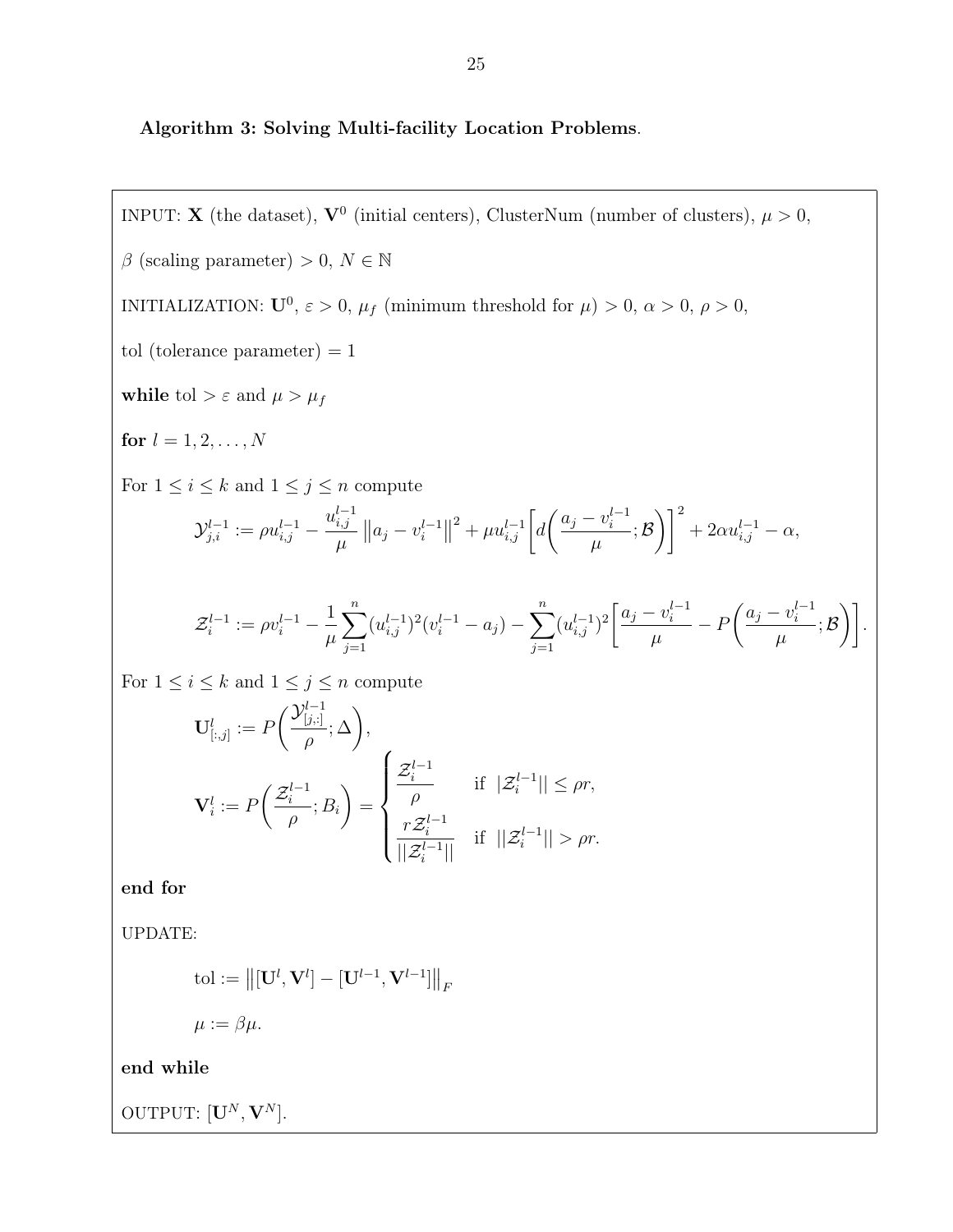Next we employ Algorithm 3 to solve several multi-facility location problems of some practical meaning. By trial and error we verify that the values chosen for  $\mu$  determine the performance of the algorithm for each data set. It can be seen that very small values of the smoothing parameter  $\mu$  may prevent the algorithm from clustering, and thus we gradually decrease these values. This is done via multiplying  $\mu$  by a constant  $\beta \in (0,1)$  and stopping when  $\mu < \mu_f$ . Note also that in the implementation of our algorithm we use the standard approach of choosing  $U^0$  by computing the distance between the point in question and each group center  $V^0$  and then by classifying this point to be in the group whose center is the closest to it by assigning the value of 1, while otherwise we assign the value of 0.

We now present several numerical examples, where we find the optimal centers by using Algorithm 3 via MATLAB software. We fix in what follows the values of  $\mu = 0.5$ ,  $\beta = 0.85$ ,  $\varepsilon = 10^{-6}$ ,  $\mu_f = 10^{-6}$ ,  $\alpha = 30$ , and  $\rho = 30$  unless otherwise stated. The objective function is the total distance from the centers to the assigned data points. Note that this choice of the objective function seems to be natural from practical aspects in, e.g., airline and other transportation industries, where the goal is to reach the destination via the best possible route available. This reflects minimizing the transportation cost.

#### 5.2 NUMERICAL ILLUSTRATIONS

In the following examples we implement the standard  $k$ -means algorithm in MATLAB using the in-built function kmeans().

**Example 5.1.** Let us consider a data set with 14 entries in  $\mathbb{R}^2$  given by

$$
\mathbf{X} = \begin{bmatrix} 0 & 2 & 7 & 2 & 3 & 6 & 5 & 8 & 8 & 9 & 1 & 7 & 0 & 0 \\ 3 & 2 & 1 & 4 & 3 & 2 & 3 & 1 & 3 & 2 & 1 & 4 & 4 & 1 \end{bmatrix}^{T}
$$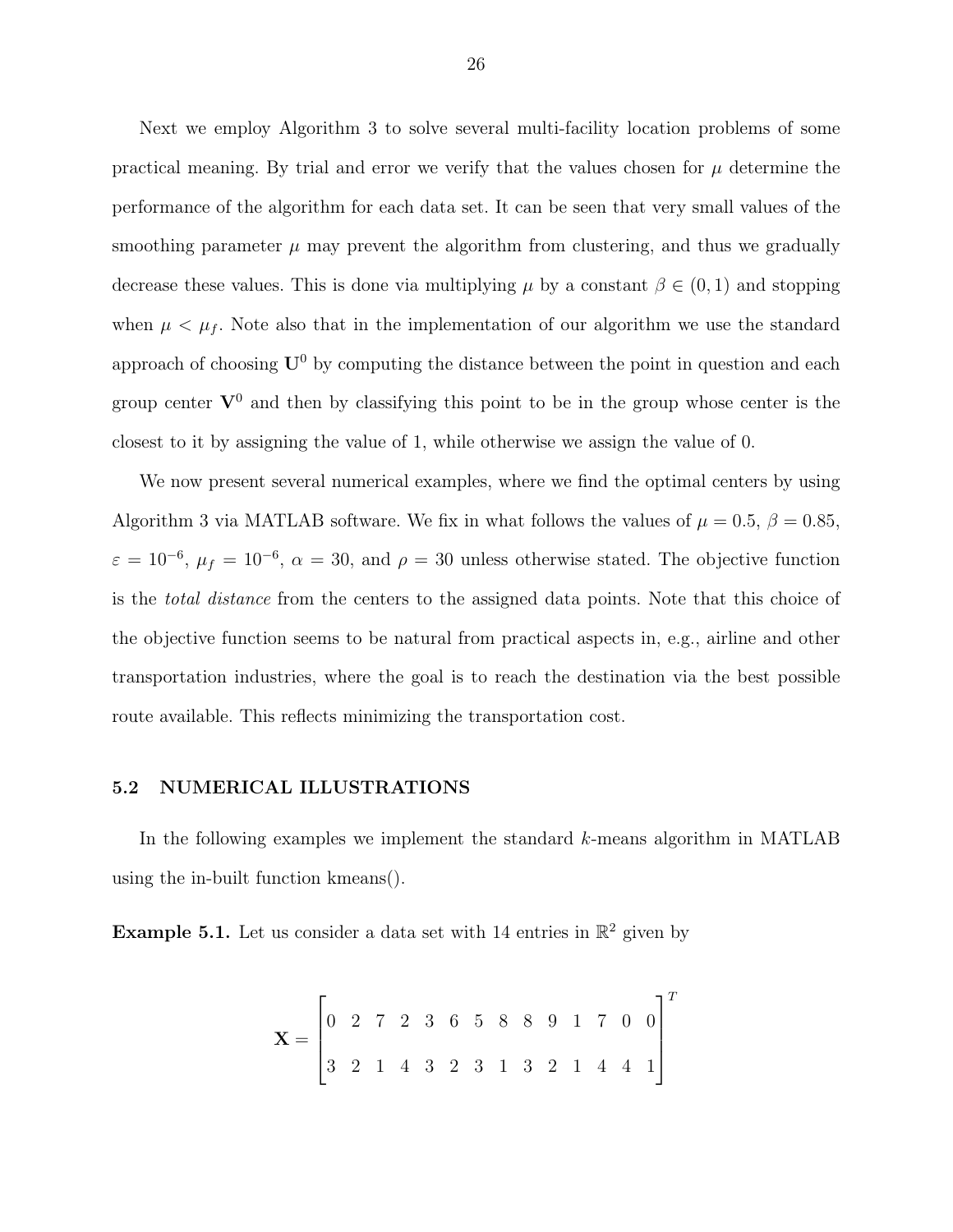with the initial data defined by

$$
\mathbf{V}^0 := \begin{bmatrix} 7.1429 & 2.2857 \\ 1.1429 & 2.5714 \end{bmatrix}
$$
 is obtained from the *k*-means algorithm, and

 $ClusterNum := 2.$ 

Employing Algorithm 3, we obtain the optimal centers as depicted in Table 1 and Figure 4.

| Table 1: Comparison between Algorithm 3 and $k$ -means |                                                                                   |                      |
|--------------------------------------------------------|-----------------------------------------------------------------------------------|----------------------|
| Method                                                 | Optimal Center $(V^N)$                                                            | <b>Cost Function</b> |
| $k$ -means                                             | $\left[ \begin{array}{cc} 7.1429 & 2.2857 \\ 1.1429 & 2.5714 \end{array} \right]$ | 22.1637              |
| Algorithm 3                                            | $7.2220$ $2.1802$<br>$1.1886$ $2.5069$                                            | 22.1352              |

| Algorithm 3 | $\begin{bmatrix} 7.2220 & 2.1802 \end{bmatrix}$<br>1.1886 2.5069 | 22.1352 |
|-------------|------------------------------------------------------------------|---------|
|             |                                                                  |         |



Figure 4: MFLP with 14 demand points and 2 centers.

Table 1 shows that the proposed Algorithm 3 is marginally better for the given data in comparison to the classical k-means approach in terms of the objective function.

The following example shows that the DCA and the k-means may result in both different clusters and cluster centers.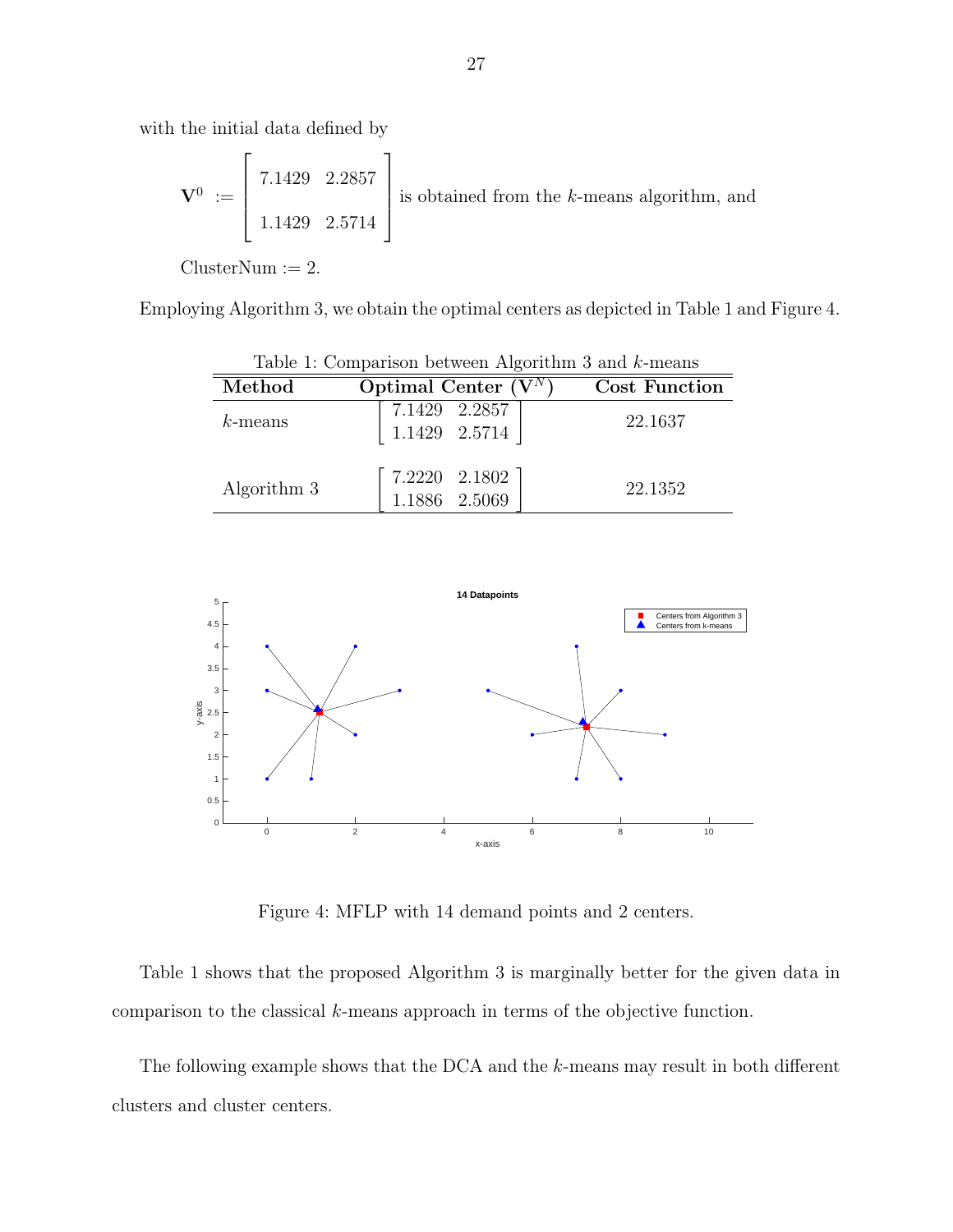**Example 5.2.** Let **X** be 10 data points in  $\mathbb{R}^2$  given by

$$
\begin{bmatrix} 1.90 & 1.76 & 2.32 & 2.31 & 1.14 & 5.02 & 5.74 & 2.25 & 4.71 & 3.17 \\ 0.97 & 0.84 & 1.63 & 2.09 & 2.11 & 3.02 & 3.84 & 3.47 & 3.60 & 4.96 \end{bmatrix}^T
$$

.

With the initial data defined by taking two random data points from the data set

$$
\mathbf{V}^0 := \begin{bmatrix} 1.90 & 0.97 \\ 3.17 & 4.96 \end{bmatrix}
$$
 chosen randomly, and  
ClusterNum := 2.

We obtain the optimal centers as outlined in Table 2.

| Lable 2. Comparison between Algorithmi 5 and N-means |                                  |                      |
|------------------------------------------------------|----------------------------------|----------------------|
| Method                                               | Optimal Center $(V^N)$           | <b>Cost Function</b> |
| $k$ -means                                           | 3.3943 2.2843<br>$2.1867$ 3.5133 | 16.5669              |
| Algorithm 3                                          | 1.9995 1.4757<br>4.7185 3.5838   | 9.0994               |

Table 2: Comparison between Algorithm 3 and k-means

Observe from Table 2 that the proposed Algorithm 3 is better for the given data in comparison to the standard k-means algorithm. In addition, our approach gives a better approximation for the optimal center as shown in Figure 5, which coincides with the results of the Fermat-Torricelli problem [21]. It also yields a different set of clusters compared to the standard k-means algorithm as shown in Figures 6 and 7, respectively.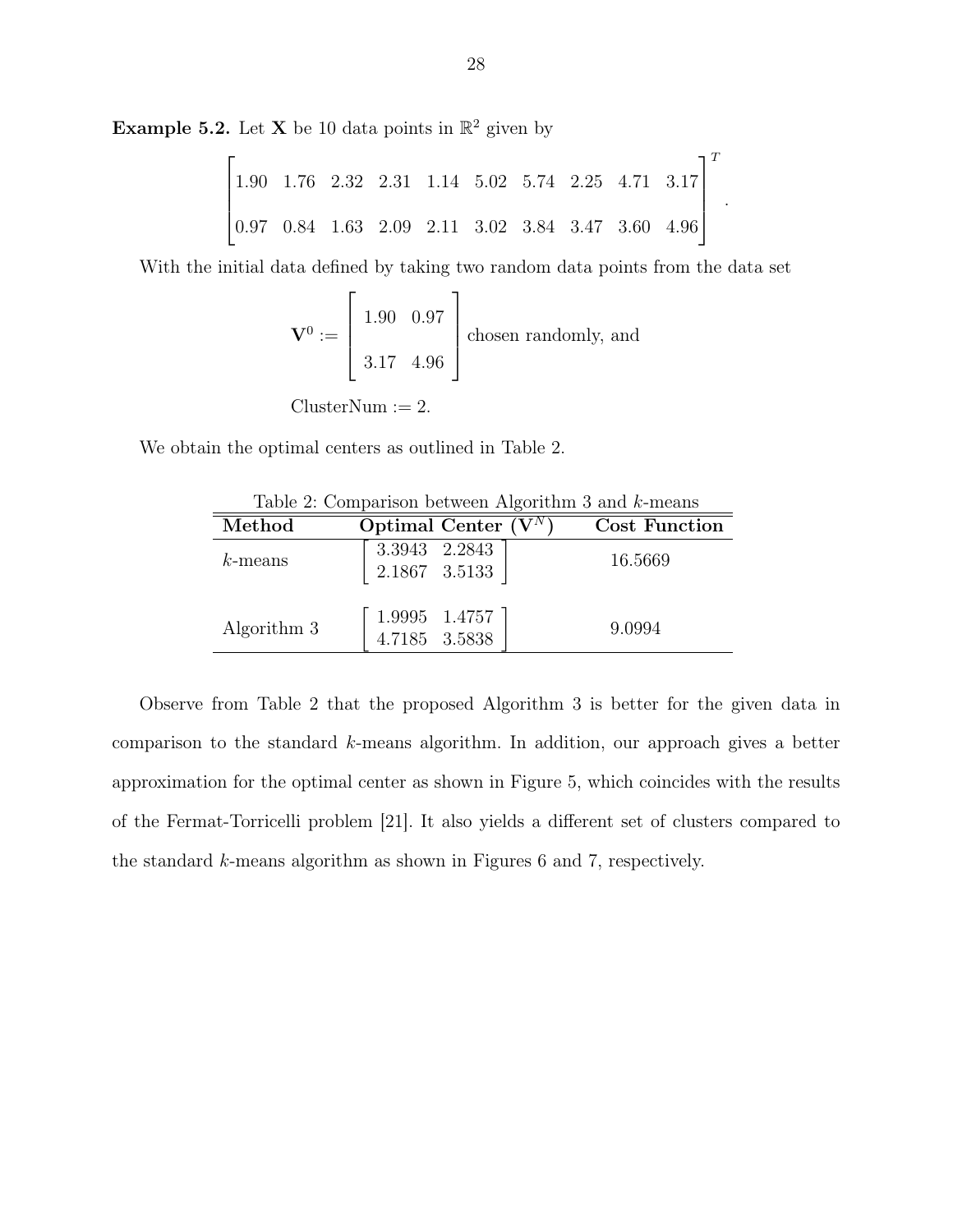

Figure 5: MFLP with 10 demand points and 2 centers.



Figure 6: Clusters from Algorithm 3

Figure 7: Clusters from k-means

Note that a drawback in employing the random approach to choose the initial cluster  $V^0$ in Example 5.2 is the need of having prior knowledge about the data. Typically, it may not be plausible to extract such an information from large unpredictable real life datasets.

In the next example we choose the initial cluster by the process of *random selection* and see its effect on the optimal centers. Then the results obtained in this way by Algorithm 3 are compared with those computed by the k-means approach.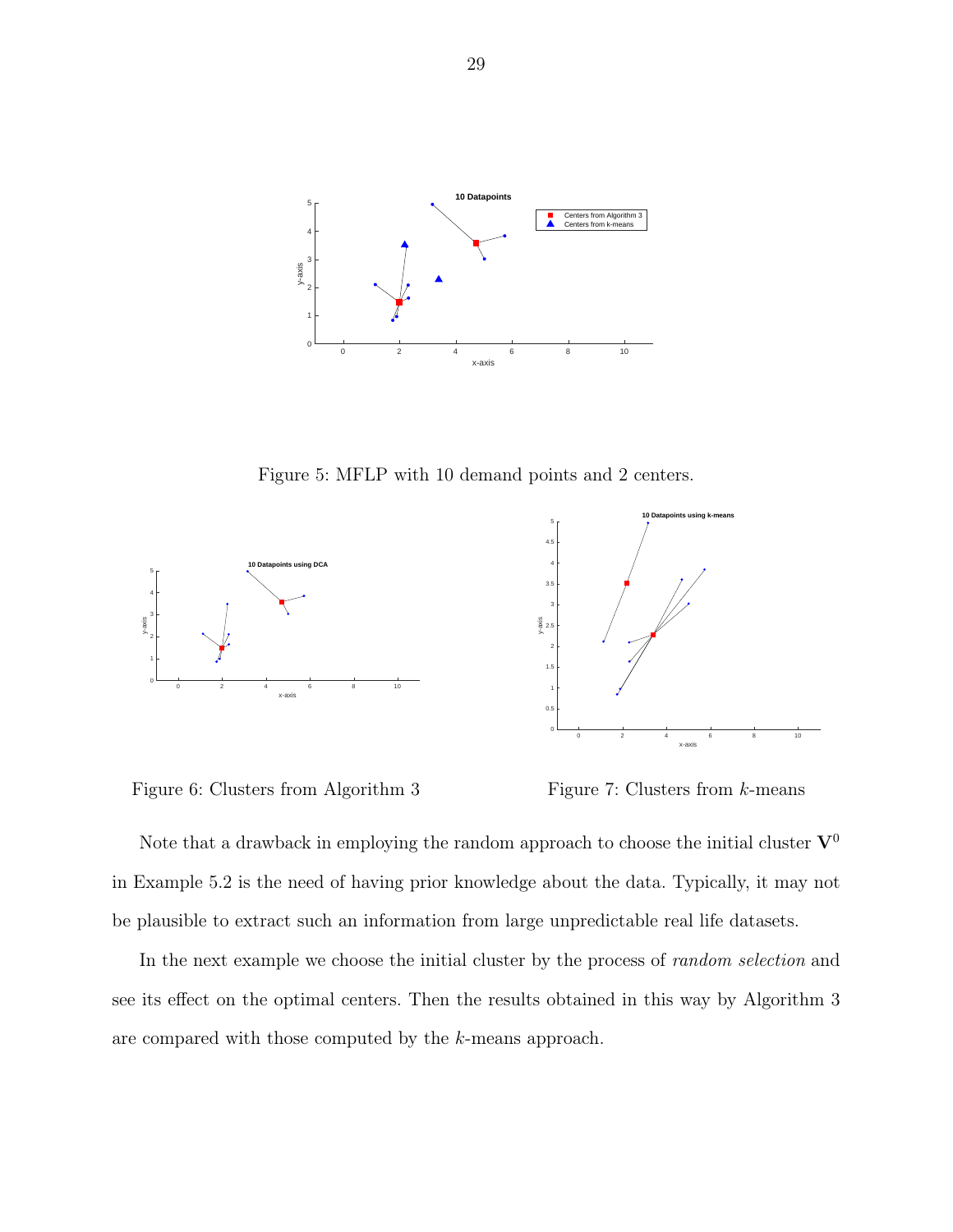**Example 5.3.** Let **X** be 200 standard normally distributed random datapoints in  $\mathbb{R}^2$ , and let the initial data be given by

 $V^0$  := randomly permuting and selecting 2 rows of **X**, and

 $ClusterNum := 2.$ 

We obtain the optimal centers as outlined in Table 3.

|             | Table 3: Comparison between Algorithm 3 and $k$ -means                              |               |
|-------------|-------------------------------------------------------------------------------------|---------------|
| Method      | Optimal Center $(V^N)$                                                              | Cost Function |
| $k$ -means  | $\left[ \begin{array}{cc} 2.1016 & 1.2320 \\ -1.3060 & -1.0047 \end{array} \right]$ | 403.3966      |
| Algorithm 3 | $\left[\begin{array}{ccc} 1.4902 & 0.7406 \\ -1.3464 & -1.0716 \end{array}\right]$  | 401.7506      |

 $T<sub>1</sub>$  3: Comparison between Algorithm  $3 \times 11$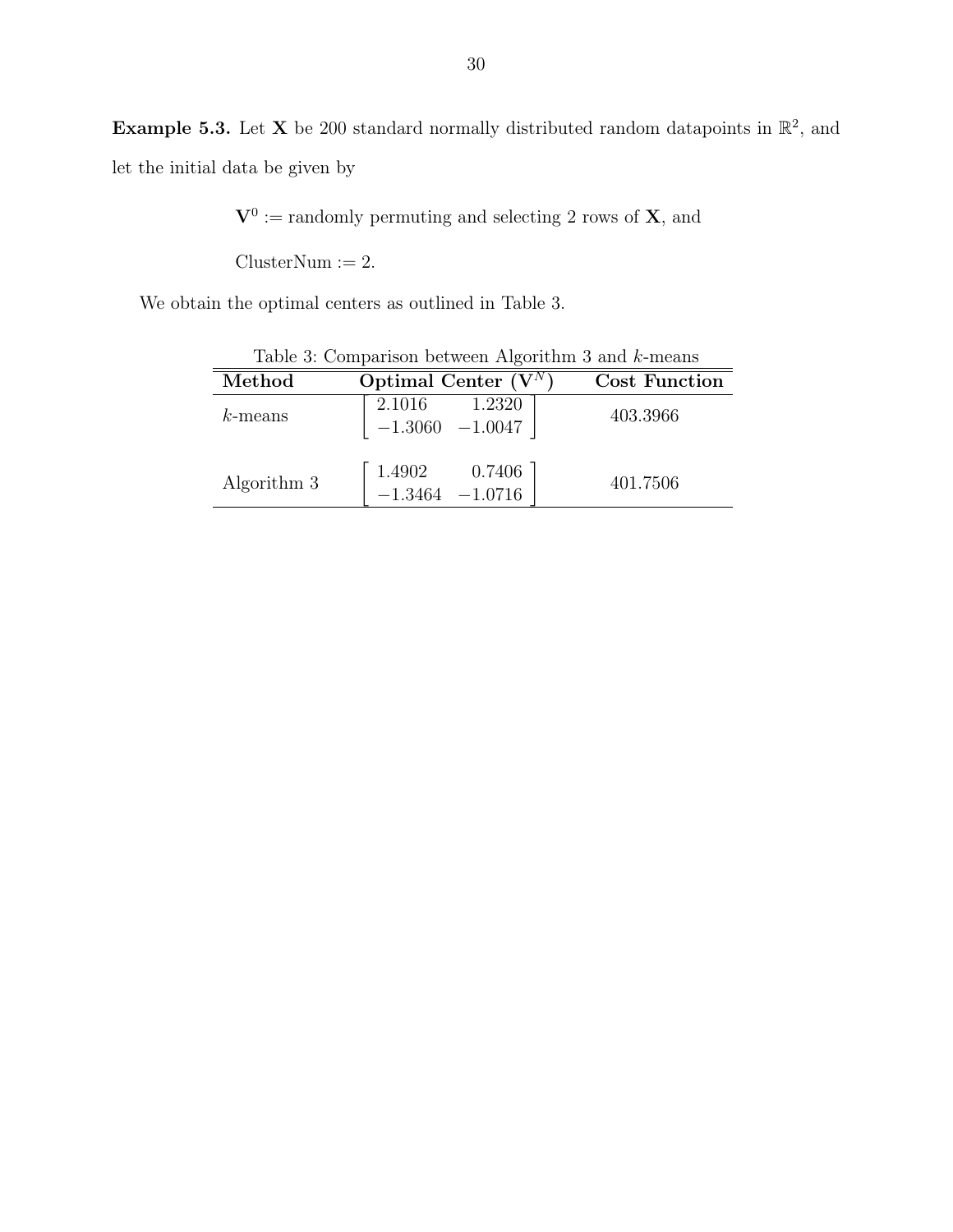Observe from Table 3 that the proposed Algorithm 3 is better for the given data in comparison to the standard k-means approach. In addition, our approach gives a better approximation for the optimal center as shown in Figure 8.



Figure 8: MFLP with 200 demand points and 2 centers.

Although, it is noteworthy that a real-life data may not be as efficiently clustered as in Example 5.3. Thus a suitable selection of the initial cluster  $V^0$  is vital for the convergence of the DCA based algorithms. In the next Example 5.4 we select  $\mathbf{V}^0$  in Algorithm 3 by using the standard k-means method. The results achieved by our Algorithm 3 are then compared with those obtained by using the k-means approach.

**Example 5.4.** Consider the dataset  $X$  consisting of the latitudes and longitudes of 50 most populous cities in the USA<sup>i</sup> with

$$
\mathbf{V}^{0} := \begin{bmatrix} -80.9222 & 37.9882 \\ -97.8273 & 35.3241 \\ -118.3121 & 36.9535 \end{bmatrix}
$$
 is obtained from the *k*-means algorithm, and

 $ClusterNum := 3.$ 

<sup>i</sup>Available at https://en.wikipedia.org/wiki/List of United States cities by population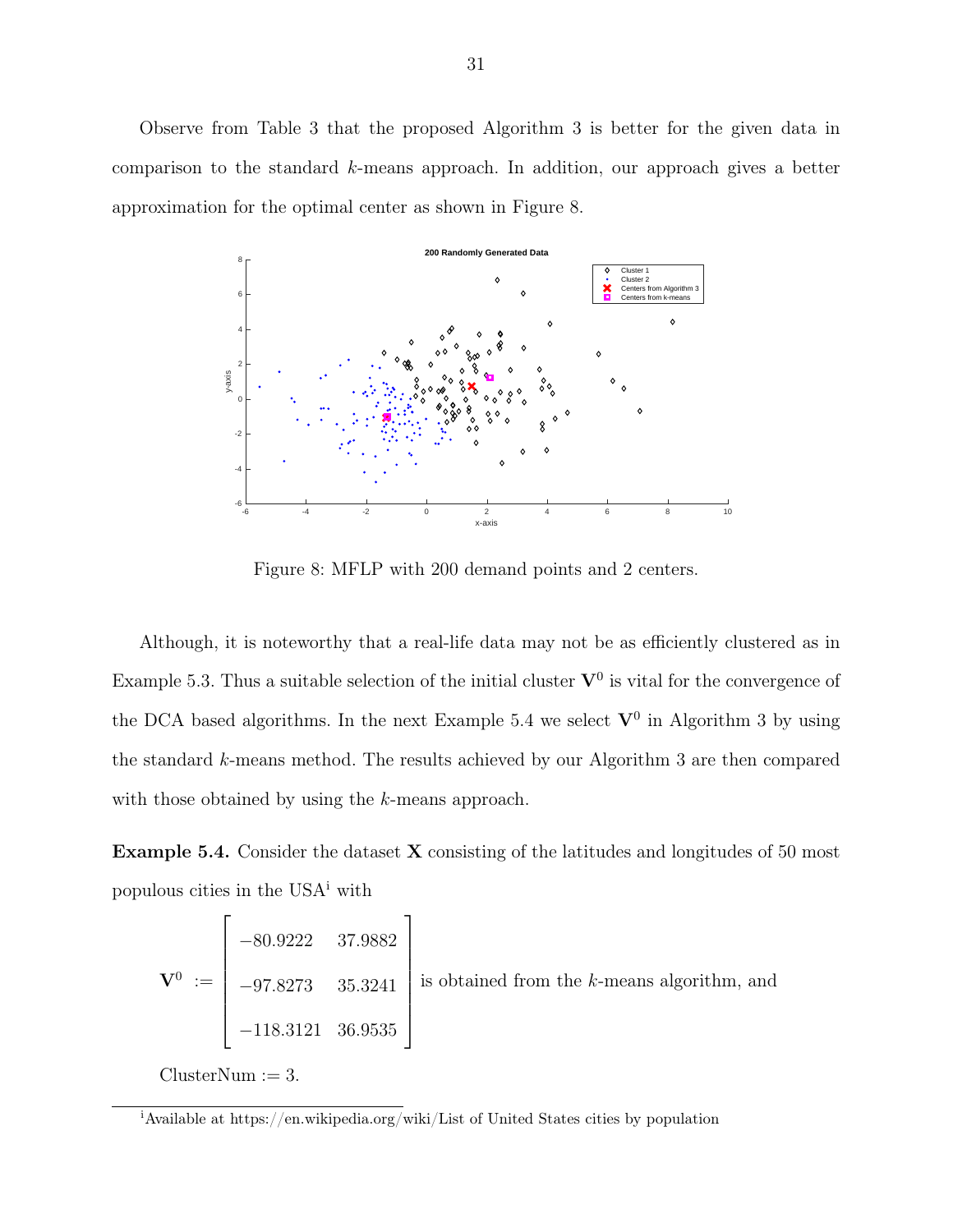By using Algorithm 3 we obtain the following optimal centers as given in Table 4.

| Method                                 | Optimal Center $(V^N)$                                                   | <b>Cost Function</b> |
|----------------------------------------|--------------------------------------------------------------------------|----------------------|
| $k$ -means                             | 37.9882<br>$-80.9222$<br>$-97.8273$<br>35.3241                           | 288.8348             |
|                                        | $-118.3121$ 36.9535                                                      |                      |
| Algorithm 3 (combined with $k$ -means) | 38.3092<br>$-81.0970$<br>35.3383<br>$-97.4138$<br>$-119.3112$<br>36.5410 | 286.6523             |

Table 4: Comparison between Algorithm 3 (combined with k-means) and standard k-means

We see that Algorithm 3 (combined with k-means) in which the initial cluster  $V^0$  is selected by using  $k$ -means method performs better in comparison to the standard  $k$ -means approach. Moreover, it gives us optimal centers as depicted in Figure 9.



Figure 9: MFLP with 50 demand points and 3 centers.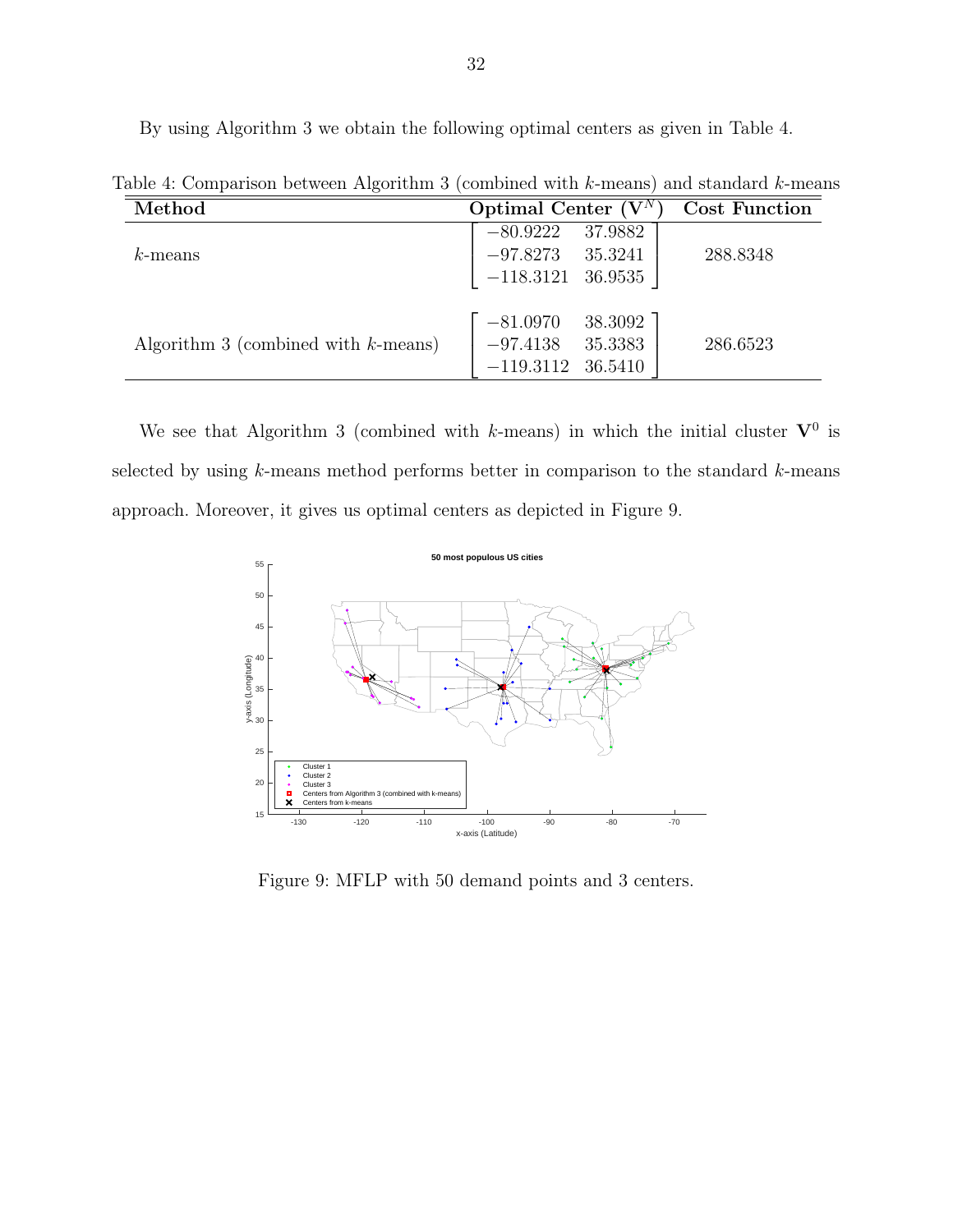In the next example we efficiently solve yet another multi-facility location problem by using Algorithm 3.

**Example 5.5.** Consider the dataset **X** in  $\mathbb{R}^2$  that consists of the latitudes and longitudes of 988 US cities [22] with

$$
\mathbf{V}^{0} := \begin{bmatrix} -89.6747 & 41.1726 \\ -88.4834 & 30.2475 \\ -118.4471 & 35.2843 \\ -75.7890 & 40.0329 \\ -114.1897 & 43.0798 \end{bmatrix}
$$
 is obtained from the *k*-means algorithm, and

 $ClusterNum := 5.$ 

The optimal centers illustrated in Figure 10 are given by

$$
\mathbf{V}^{N} := \begin{bmatrix} -88.2248 & 40.7241 \\ -88.0154 & 30.7041 \\ -120.0735 & 33.1941 \\ -74.5328 & 38.6996 \\ -113.2341 & 42.3969 \end{bmatrix}.
$$

The total transportation cost in this problem is 5089.5150.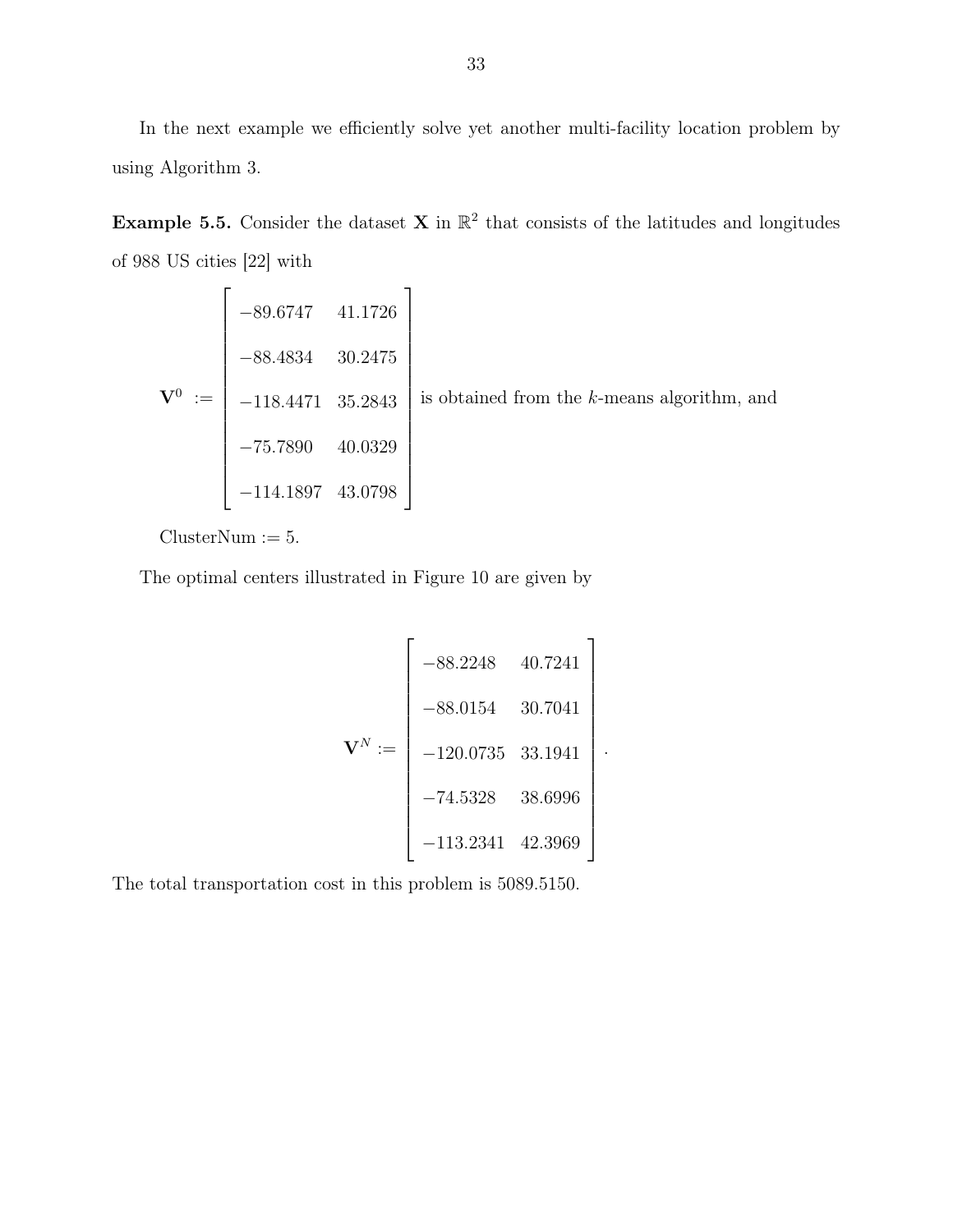

Figure 10: MFLP with 988 demand points and 5 centers.

In the last example presented in this section we efficiently solve a higher dimensional multi-facility location problem by using Algorithm 3 and compare its value of the cost function with the standard k-means algorithm.

**Example 5.6.** Let **X** in  $\mathbb{R}^{13}$  be the *wine dataset* from the UCI Machine Learning Repositiory [23] consisting of 178 demand points. We apply Algorithm 3 with

 $V^0$  is obtained from the k-means algorithm, and

 $ClusterNum := 3.$ 

The respective total costs using Algorithm 3 and the k-means algorithm are obtained in Table 5 showing that the former algorithm performs better than the latter.

Table 5: Cost comparison between Algorithm 3 (combined with k-means) and k-means

| Method                                 | <b>Cost Function</b> |
|----------------------------------------|----------------------|
| $k$ -means                             | 16556                |
| Algorithm 3 (combined with $k$ -means) | 16460                |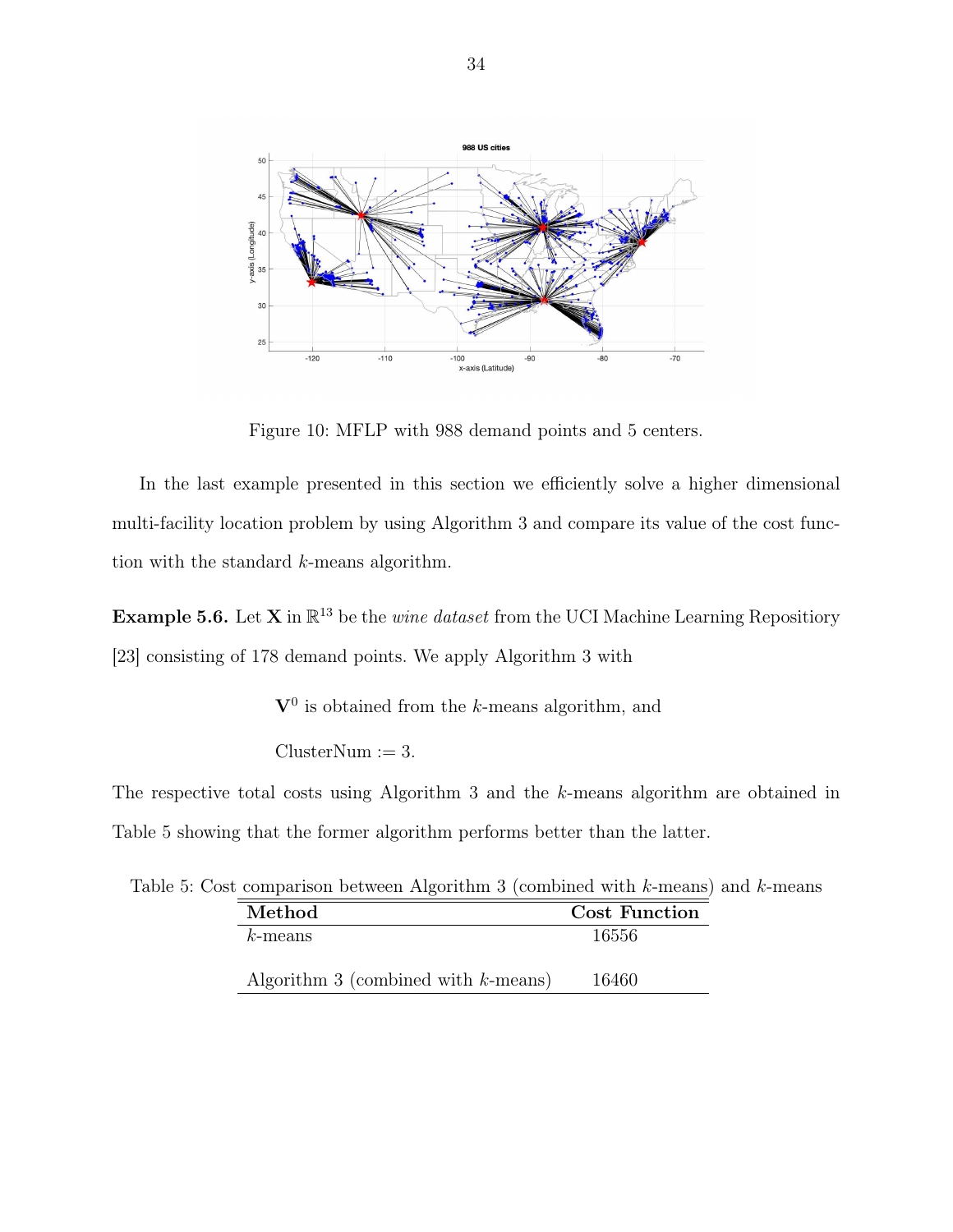#### Chapter 6 CONCLUSION AND FUTURE WORK

This chapter summarizes the work we have done by highlighting the research conducted on the topic: Solving and Applications of Multi-Facility Location Problems.

As detailed in Chapter 5, one of the most rewarding outcomes of the research was to be able to present a novel general algorithm to solve a class of multi-facility location problems. In particular, its implementation exhibits a better approximation compared to the classical kmeans approach. This is demonstrated by a series of examples dealing with two-dimensional problems with non-negative weights, serving to cogently address the concept. This might seem a bit restrictive and leads us to a natural desire to extend the present algorithm to higher dimensions. Thus, the verification and implementation of the proposed algorithm for real-life multi-facility location problems in higher dimensions with arbitrary weights is a central direction of our future work.

Moreover, initialization and stopping criteria are fundamental aspects to any numerical simulation. Therefore, developing approaches for a suitable selection of the initial cluster and the stopping criterion different from the ones presented is a good practice and an important area to explore.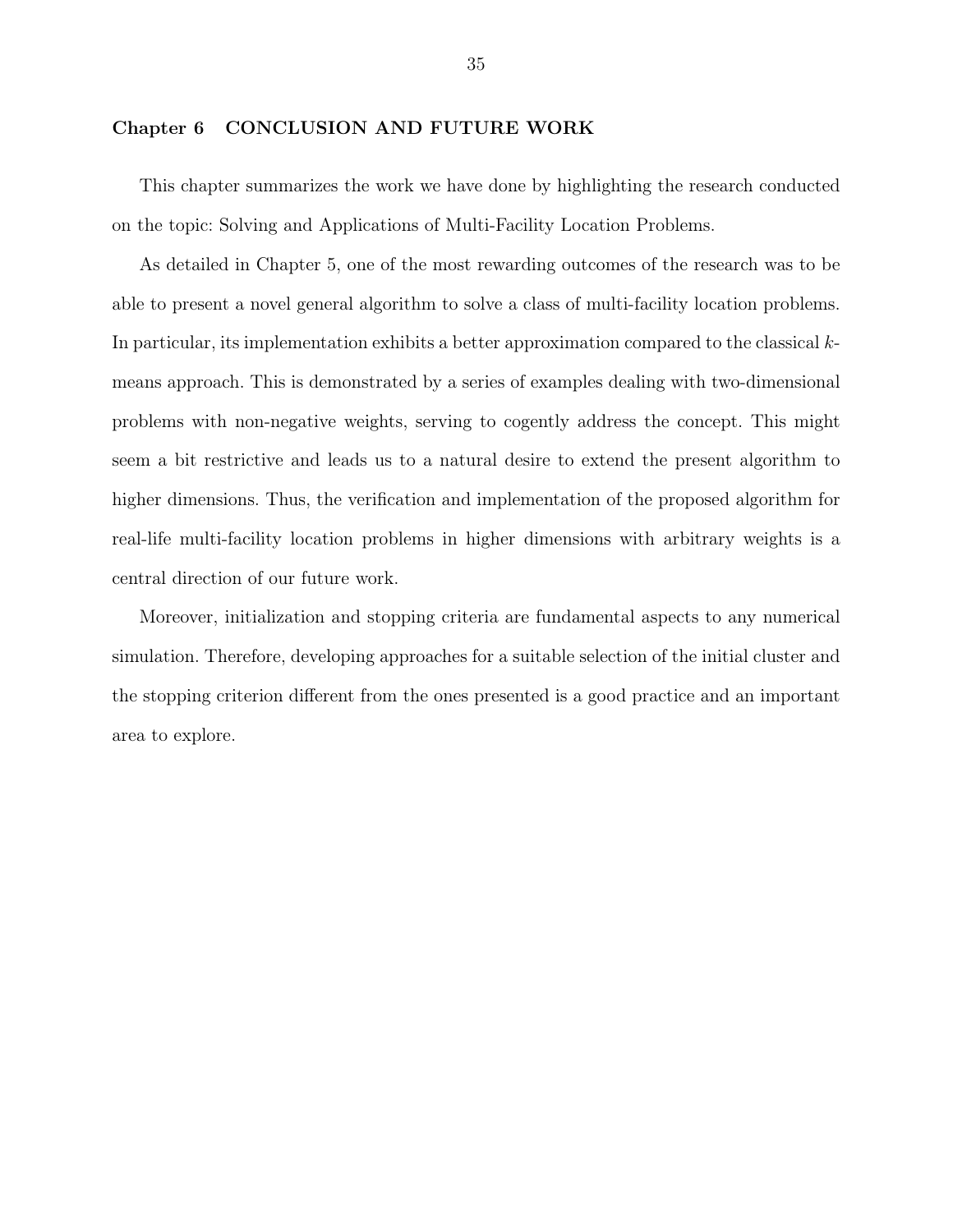#### REFERENCES

- [1] T. Jahn, Y.S. Kupitz, H. Martini, and C. Richter, Minsum location extended to gauges and to convex sets, J. Optim. Theory Appl. 166 (2015), pp. 711–746.
- [2] H. Martini, K.J. Swanepoel, and G. Weiss, The fermat-torricelli problem in normed planes and spaces, J. Optim. Theory Appl. 115 (2002), pp. 283–314.
- [3] B.S. Mordukhovich and N.M. Nam, Applications of variational analysis to a generalized fermat-torricelli problem, J. Optim. Theory Appl. 148 (2011), pp. 431–454.
- [4] N.M. Nam and N. Hoang, A generalized sylvester problem and a generalized fermattorricelli problem, J. Convex Anal. 20 (2013), pp. 669–687.
- [5] N.M. Nam, N.T. An, R.B. Rector, and J. Sun, Nonsmooth algorithms and nesterov's smoothing technique for generalized fermat-torricelli problems, SIAM J. Optim. 24 (2014), pp. 1815–1839.
- [6] N.M. Nam, R.B. Rector, and D. Giles, Minimizing differences of convex functions with applications to facility location and clustering, J. Optim. Theory Appl. 173 (2017), pp. 255–278.
- [7] L.T.H. An, L.H. Minh, and P.D. Tao, New and efficient DCA based algorithms for minimum sum-of-squares clustering, Pattern Recogn. 47 (2014), pp. 388–401.
- [8] N.T. An and N.M. Nam, Convergence analysis of a proximal point algorithm for minimizing differences of functions, Optim. 66 (2017), pp. 129–147.
- [9] L.T.H. An and P.D. Tao, Minimum sum-of-squares clustering by DC programming and DCA, Int. Conf. Intell. Comp. (2009), pp. 327–340.
- [10] L.T.H. An, H.V. Ngai, and P.D. Tao, Convergence analysis of difference-of-convex algorithm with subanalytic data, J. Optim. Theory Appl. 179 (2018), pp. 103–126.
- [11] Yu. Nesterov, A method for unconstrained convex minimization problem with the rate *of convergence*  $O(1/k^2)$ , Soviet Math. Dokl. 269 (1983), pp. 543–547.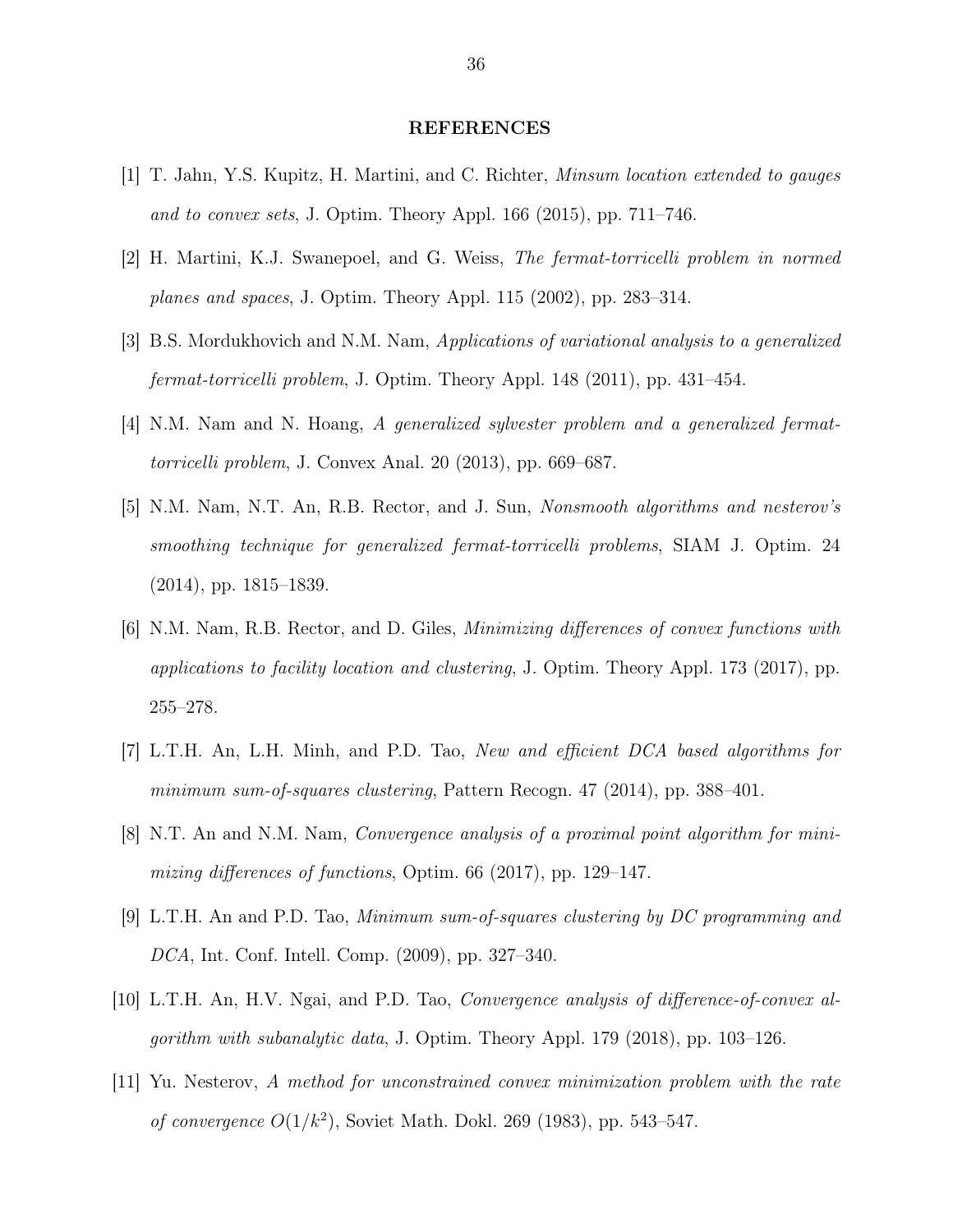- [12] Yu. Nesterov, Smooth minimization of nonsmooth functions, Math. Program. 103 (2005), pp. 127–152.
- [13] Yu. Nesterov, Lectures on Convex Optimization, 2nd edition, Springer, Cham, Switzerland, 2018.
- [14] P.D. Tao and L.T.H. An, Convex analysis approach to D.C. programming: theory, algorithms and applications, Acta Math. Vietnam. 22 (1997), pp. 289–355.
- [15] P.D. Tao and L.T.H. An, A D.C. optimization algorithm for solving the trust-region subproblem, SIAM J. Optim. 8 (1998), pp. 476–505.
- [16] J.-B. Hiriart-Urruty and C. Lemaréchal, Fundamentals of Convex Analysis, Springer, Berlin, 2001.
- [17] B.S. Mordukhovich, Variational Analysis and Applications, Springer, Cham, Switzerland, 2018.
- [18] J.-B. Hiriart-Urruty and C. Lemaréchal, Convex Analysis and Minimization Algorithms II: Advanced Theory and Bundle Methods, Springer-Verlag, New York, 1993.
- [19] J.-B. Hiriart-Urruty and C. Lemaréchal, Convex Analysis and Minimization Algorithms I: Fundamentals, Springer-Verlag, New York, 1993.
- [20] B.S. Mordukhovich and N.M. Nam, An Easy Path to Convex Analysis and Applications, Morgan & Claypool Publishers, San Rafael, 2014.
- [21] B.S. Mordukhovich and N.M. Nam, The fermat-torricelli problem and weiszfeld's algorithm in the light of convex analysis, J. Appl. Numer. Optim. 1 (2019), 205–215.
- [22] United States Cities Database, Simple maps: geographic data products, 2017. http: //simplemaps.com/data/us-cities.
- [23] UCI Machine Learning Repository, https://archive.ics.uci.edu/ml/datasets/ wine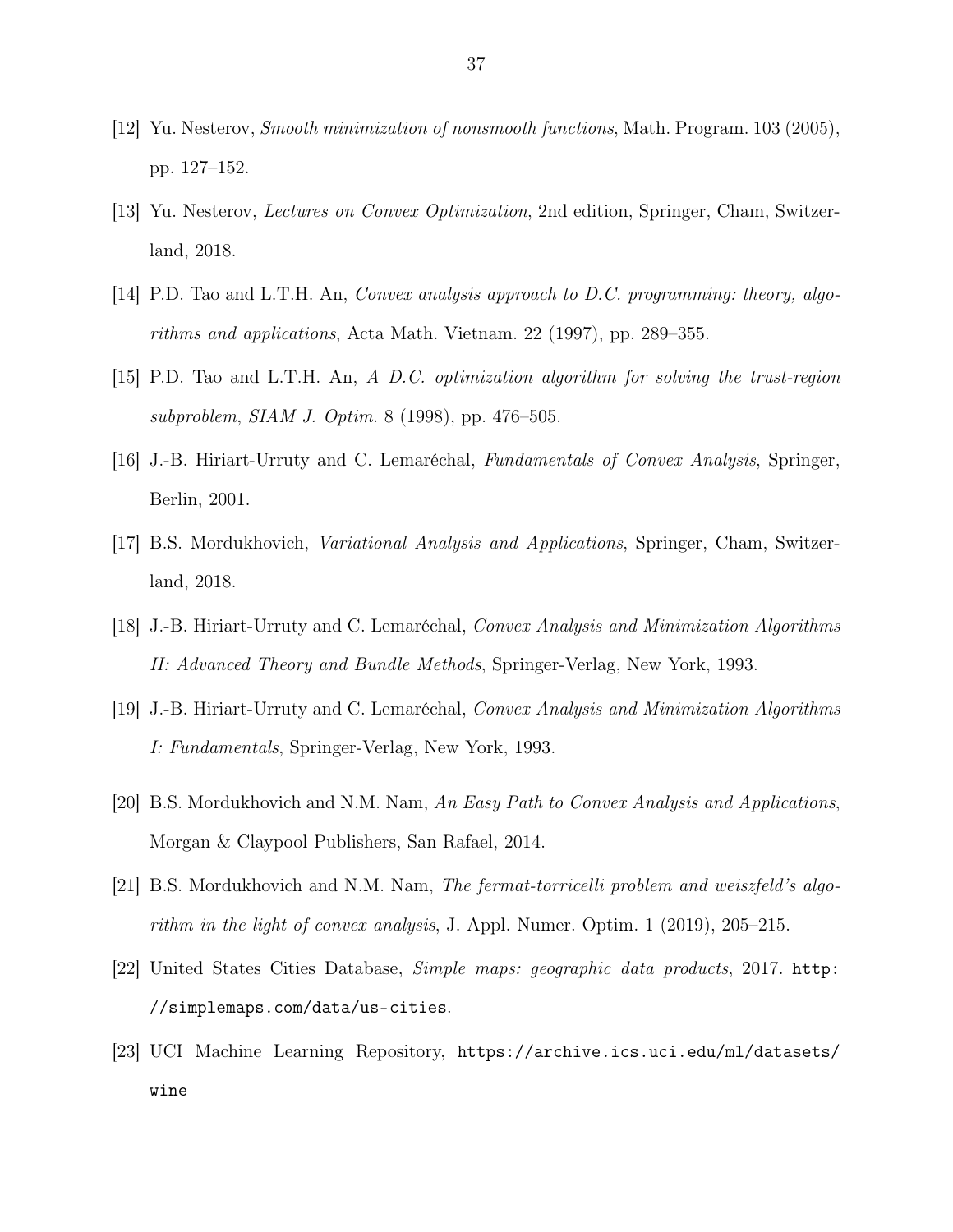#### ABSTRACT

# SOLVING AND APPLICATIONS OF MULTI-FACILITY LOCATION PROBLEMS

by

#### ANUJ BAJAJ

#### August 2021

| Advisor: | Dr. Boris Mordukhovich |
|----------|------------------------|
| Major:   | Applied Mathematics    |
| Degree:  | Doctor of Philosophy   |

This thesis is devoted towards the study and solving of a new class of multi-facility location problems. This class is of a great theoretical interest both in variational analysis and optimization while being of high importance to a variety of practical applications. Optimization problems of this type cannot be reduced to convex programming like, the much more investigated facility location problems with only one center. In contrast, such classes of multifacility location problems can be described by using DC (difference of convex) programming, which are significantly more involved from both theoretical and numerical viewpoints.

In this thesis, we present a new approach to solve multi-facility location problems, which is based on mixed integer programming and algorithms for minimizing differences of convex (DC) functions. We then computationally implement the proposed algorithm on both artificial and real data sets and provide many numerical examples. Finally, some directions and insights for future work are detailed.